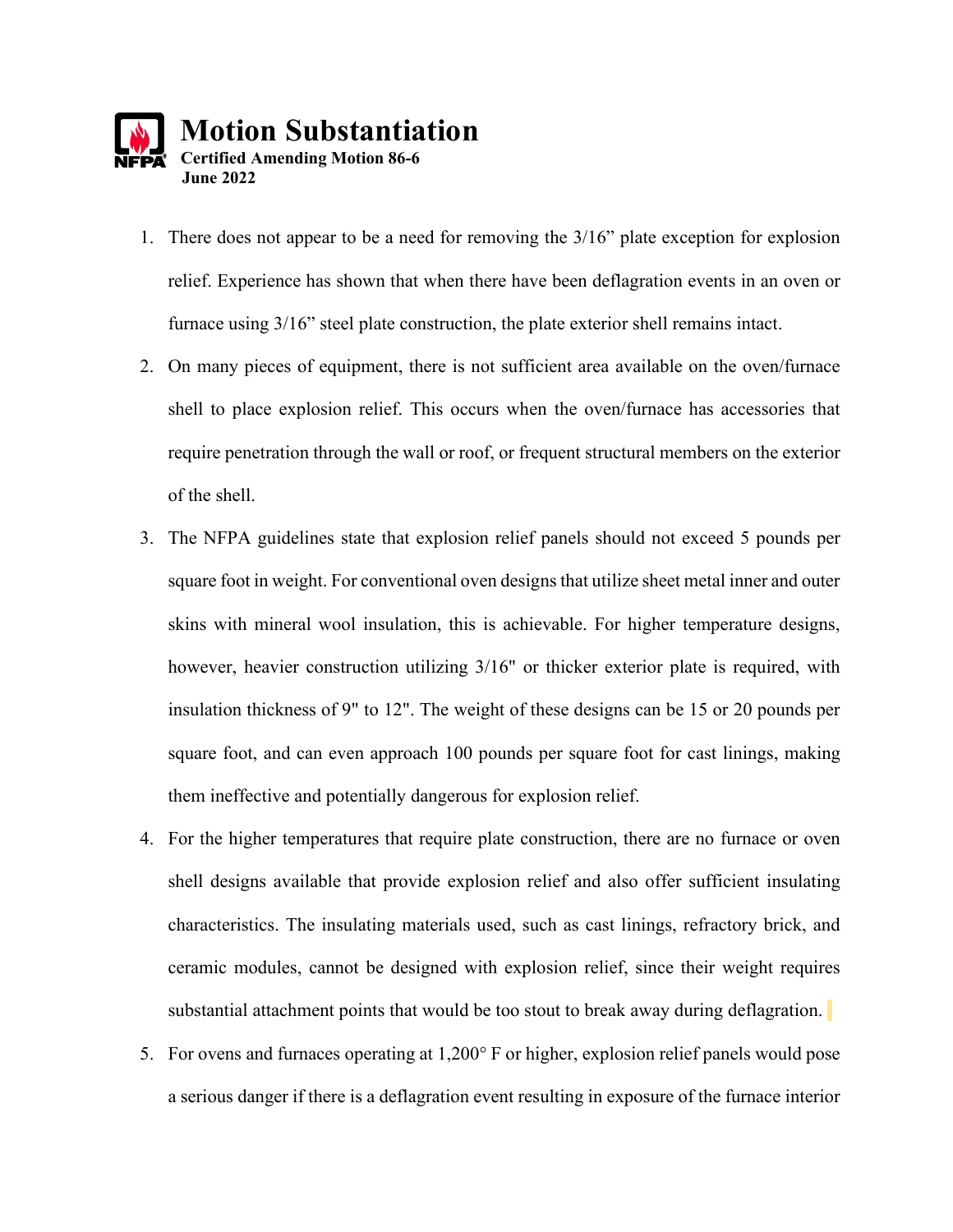to the factory environment. Bearing in mind that furnaces often operate at 2,000° F or hotter, the radiant heat emanating from the exposed interior could cause spontaneous combustion of nearby materials, ignition of the building, or severe burning of personnel in the area, if explosion relief panels were to release during deflagration.

6. Considering that ignition of flammable fumes or natural gas occurs at temperature below approximately 700° F, ovens or furnaces that operate above this temperature are only vulnerable to a deflagration event for a short period of time while heating up, since after reaching their normal operating temperature, any fumes have been exhausted or consumed, and fume ignition is no longer possible. Ovens and furnaces with 3/16" plate construction nearly always operate above 700° F, and therefore they experience this reduced risk of fume ignition. Ovens designed for lower temperatures (less than 700° F maximum), on the other hand, spend all of their operating time at temperatures for which fume ignition is possible. This makes them better candidates for explosion relief, and indeed their (nonplate style) construction accommodates it.

Summary: Removing the explosion relief exception for 3/16" plate constructed ovens and furnaces would decrease the safety of the equipment, preclude certain oven and furnace models from being offered in the marketplace, causing significant hardship for manufacturers of the equipment and their customers.

Respectfully submitted,

*Michael Grande, Wisconsin Oven*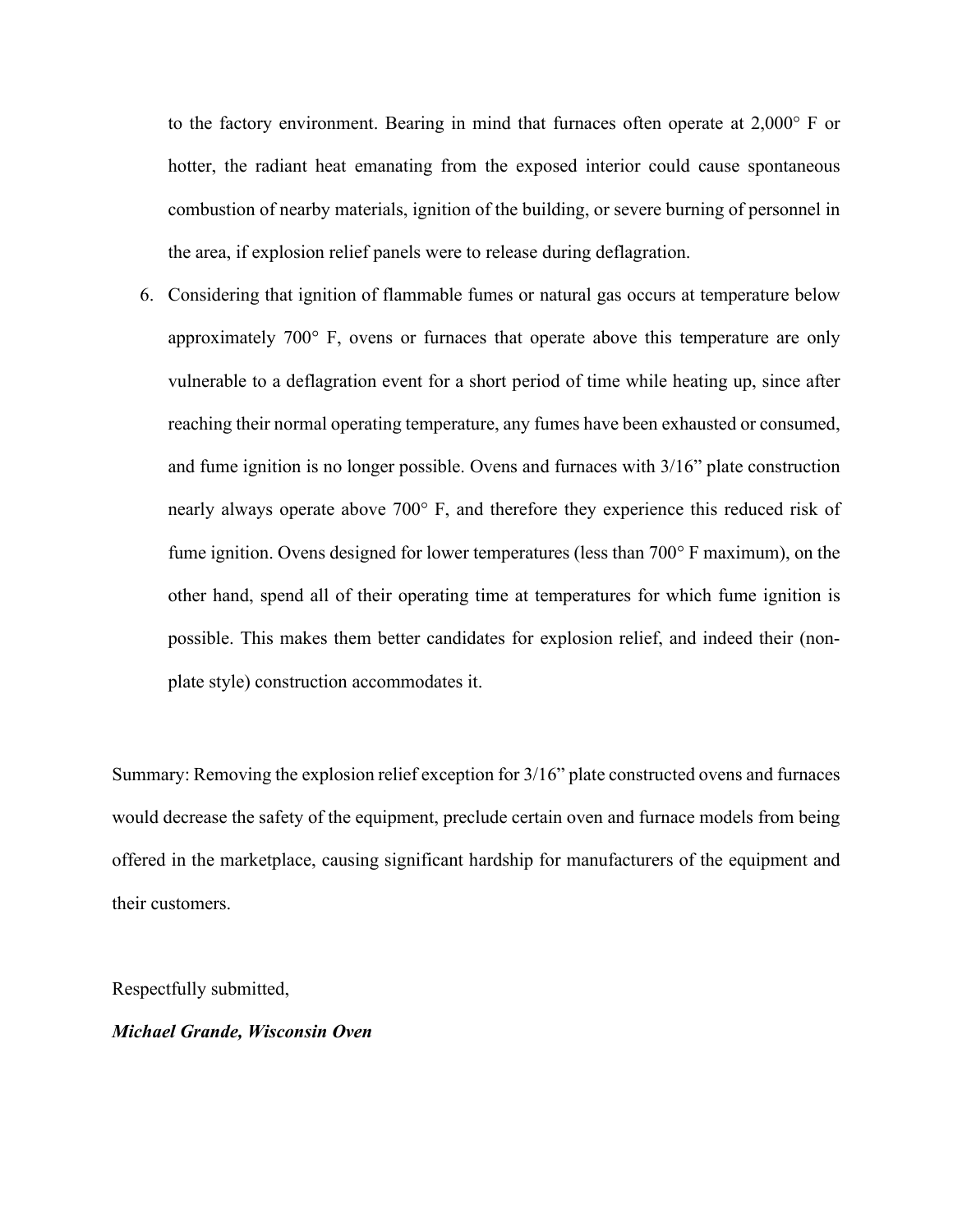

**Certified Amending Motion 86-6 June 2022**

The *Report of the Technical Committee on Ovens and Furnaces* is presented as found in the First Draft Report and Second Draft Report for the *Annual 2022* of *NFPA 86, Standard for Ovens and Furnaces*. The revisions were submitted to letter ballot of the responsible Committee(s) in accordance with the *Regulations Governing the Development of NFPA Standards.* The reports and ballot results can be found on the next edition tab of the Document Information page for *NFPA 86* at [www.nfpa.org/86next.](http://www.nfpa.org/86next)

Though it has existed since NFPA 86 was initially issued in 1985, the committee has been unable to substantiate the exemption of explosion relief for ovens and furnaces with a 3/16" steel plate or equivalent strength construction.

The 3/16" thick steel plate was first introduced to the NFPA 86 Standard in the 1985 edition under 2-2.3.1 Exception No. 1, however, there is no mention of it in the Report on Comments from the 1984 Fall Meeting and no substantiation for adding it. The NFPA 86 1985 edition was the first time NFPA 86A and NPFA 86B were combined into a single document (NFPA 86).

Furthermore the requirement to be "reinforced with structural steel beams or buck stays" does not specify an intended strength or spacing. Therefore, the requirement is perceived to have an indeterminate effect on the effectiveness or shell thickness.

Since this standard is not "a design handbook" as stated in A.1.5 it was the committee's position that these requirements be left to the furnace designer to determine, where required. In addition, the requirement for Class C and Class D furnaces was removed from this section as other requirements for Explosion control are given in areas specific to these furnace types.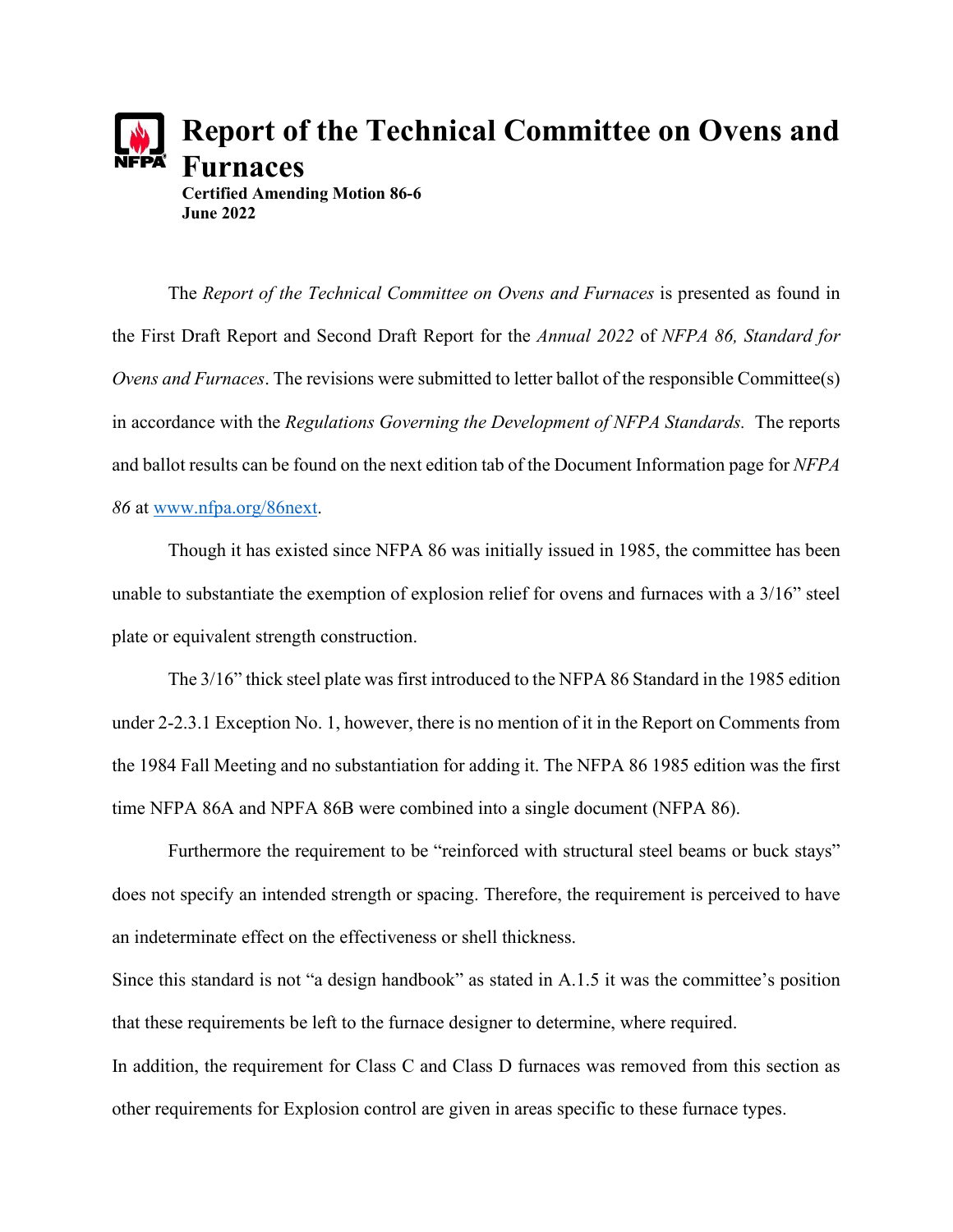Users of NFPA 86 are still able to build ovens and furnaces using their present "proven in practice"

designs under the Equivalence provision.

Respectfully submitted,

*Franklin Switzer, Jr. on behalf of the Ovens and Furnaces*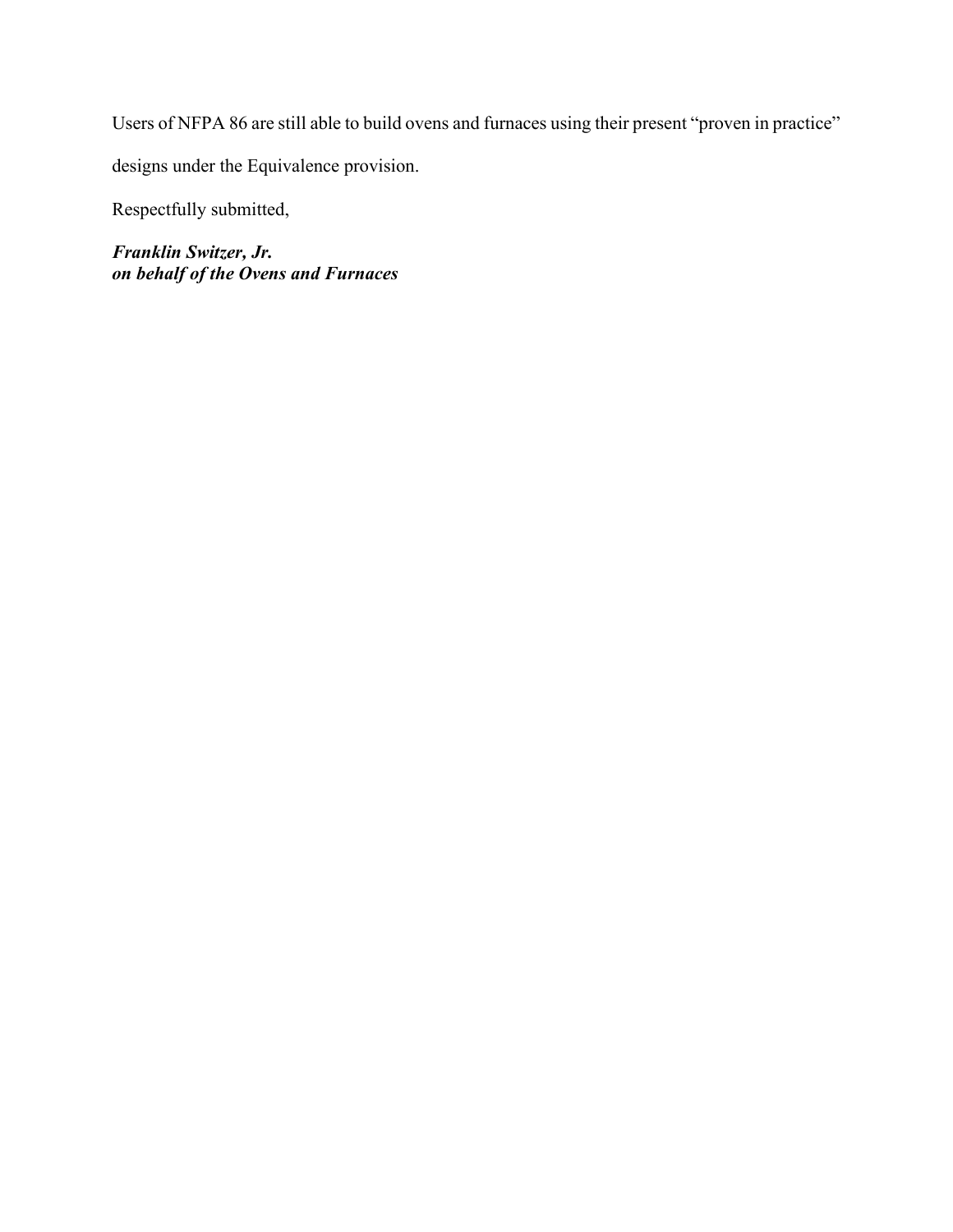# **Report of the Fixed Guideway Transit and Passenger Rail Systems Certified Amending Motion 130-9 June 2022**

The *Report of the Technical Committee on Fixed Guideway Transit and Passenger Rail Systems* is presented as found in the First Draft Report and Second Draft Report for the *2023 Edition* of *NFPA 130, Standard for Fixed Guideway Transit and Passenger Rail Systems*. The revisions were submitted to letter ballot of the responsible Technical Committees and Correlating Committee in accordance with the *Regulations Governing the Development of NFPA Standards.* The reports and ballot results can be found on the next edition tab of the Document Information page for *NFPA 130* at [www.nfpa.org/130next.](http://www.nfpa.org/130next)

First, I want to say thank you to Mr. Mammarella for bringing this to our attention.

The action taken by the committee, was to address an apparent discrepancy between the requirements of NFPA 130 for the qualification of the fire performance used in rolling stock and the ASTM standard, ASTM E162, referenced for the development of the radiant panel index. Section 11.11 of ASTM E162 states that:

*If during the test of one or more of the test specimens, any of the following behaviors occur: (1) molten material flows out of the specimen holder, (2) one or more portions of a test specimen is forcefully displaced from the zone of controlled irradiance (explosive*  spalling), (3) the test specimen swells sufficiently prior to ignition to touch the burner *during combustion, or (4) materials exhibit rapid running or dripping of flaming material due to melting and the steep inclination of the specimen during test; these occurrences shall be noted within the test report and no radiant panel index shall be reported for that test.*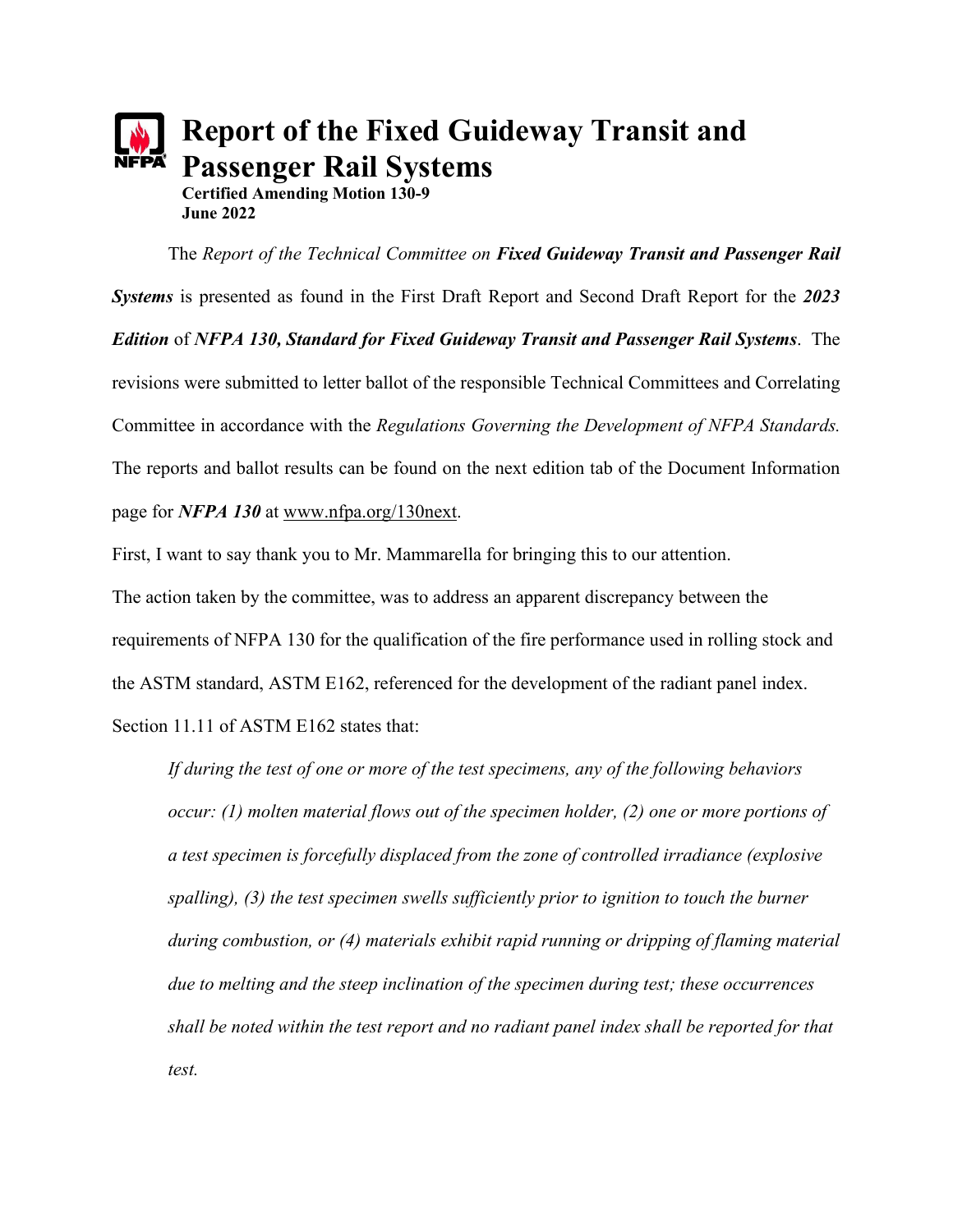In prior editions of NFPA 130, "Light Diffusers, windows, and transparent windscreens" were exempted from Section 8.4.1.1 of NFPA 130 which required that "(m)aterials tested for surface flammability…not exhibit any flaming running or flaming dripping." This raised an apparent conflict between NFPA 130 and the criteria for a radiant panel index and ASTM E162 and the ability of the test to generate a valid result. The actions by the committee addressed this by extending application of the requirements of Section 8.4.1.1 to "Light diffusers, windows, and transparent windscreens". Voting on this matter by the technical committee was unanimous with respect to returned votes, in that there were 29 eligible voters with 4 not returned and 25 affirmative.

The submitter noted concern that the new language has the "likely unintended effect of eliminating an entire class of materials (transparent lightweight plastics) from consideration. However, such materials would still potentially find application subject to a fire hazard analysis that demonstrates that the "material produces of contribution to fire hazard equal to or less than a material meeting the appropriate criteria." This Is expanded upon In the annex note to Section 8.4.1.1 which address both the unsuitability of ASTM E162 for materials that exhibit flaming running or flaming dripping and the factors that would need to be considered In the fire hazard analysis of such a material, namely that the contribution to the generation of heat and smoke at original Ignition site but also to where the burning material may flow. Accordingly, the committee actions have addressed an apparent enforcement conflict while still making allowance or exception for transparent lightweight plastics, particularly in Instances of functional necessity or preferred mechanical traits.

#### Respectfully submitted,

## *Jarrod Alston on behalf of the Technical Committee on Fixed Guideway Transit and Passenger Rail Systems*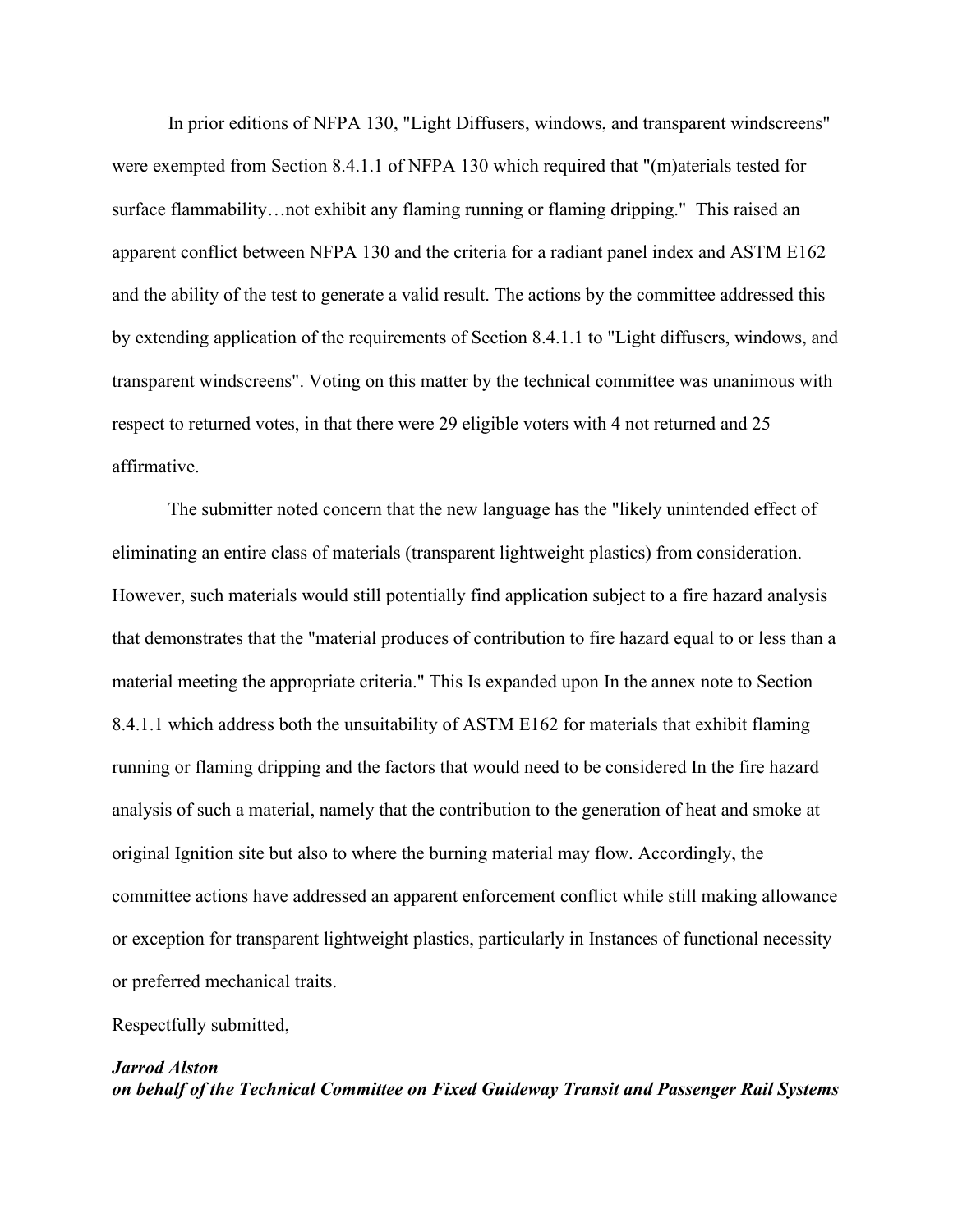

NFPA codes and standards should not contain duplicate information that is presented in a way that it can be potentially misleading. The body of the standard states that the requirements in 8.6.7.1.2 apply to: "Low voltage power and control wires and cables (i.e., less than 100 V ac and 150 V dc)". If the requirements apply to "power and control cables" they clearly do not apply to "communication and Ethernet cables"., since communication and Ethernet cables are neither power nor control cables. The supposed clarification leads to potential confusion because a user might interpret it as stating that communication or Ethernet cables could be power or control cables, which they are not.

The next two sentences in this new annex section are severely misleading: The purported fact that (as the sentence states) "Communication and Ethernet cables use thin insulation and jackets that do not comply with the thickness and performance requirements of the standards listed in 8.6.7.1.2." is of no consequence since (as explained above) such cables are not required to comply with the standards listed in 8.6.7.1.2. The final sentence brings in another purported fact, which is also of no consequence since the cables are not required to comply with 8.6.7.1.2. In addition, this sentence introduces material composition information (about the use of foam insulation) that has no place in the standard: "In addition, some communication cables use foam insulation, which is not addressed by the referenced standards."

As a consequence of what has been stated above, the language in the annex section A.8.6.7.1.2 is both unnecessary and misleading and it introduces material composition information which is inappropriate for a standard that needs to be performance oriented (as it is now).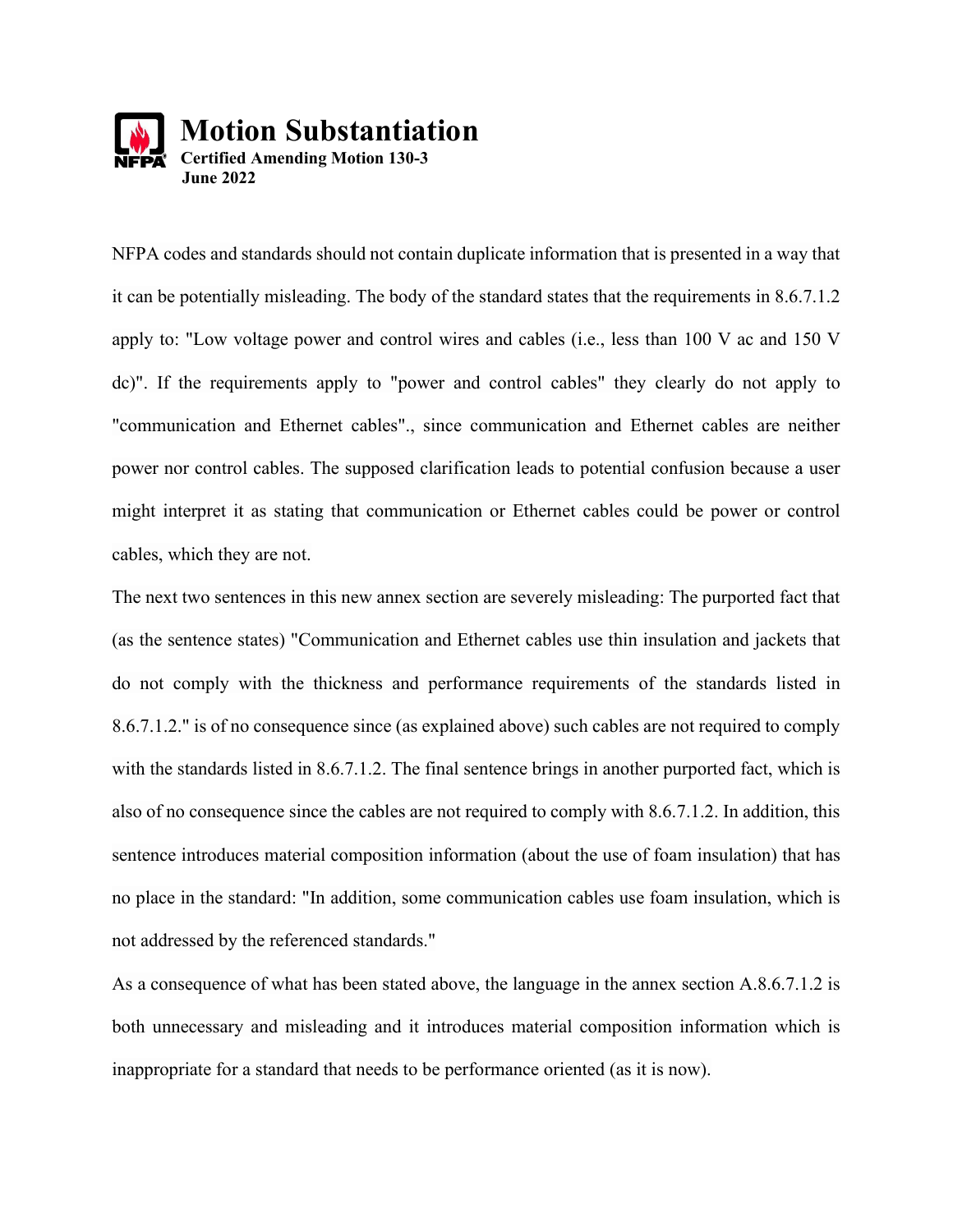This CAM is also associated with the text in the standard since, if Annex section A.8.6.7.1.2 is deleted, the "asterisk" in section 8.6.7.1.2 needs to be deleted also as there would be no associated annex section.

Respectfully submitted,

*Marcelo M. Hirschler GBH International*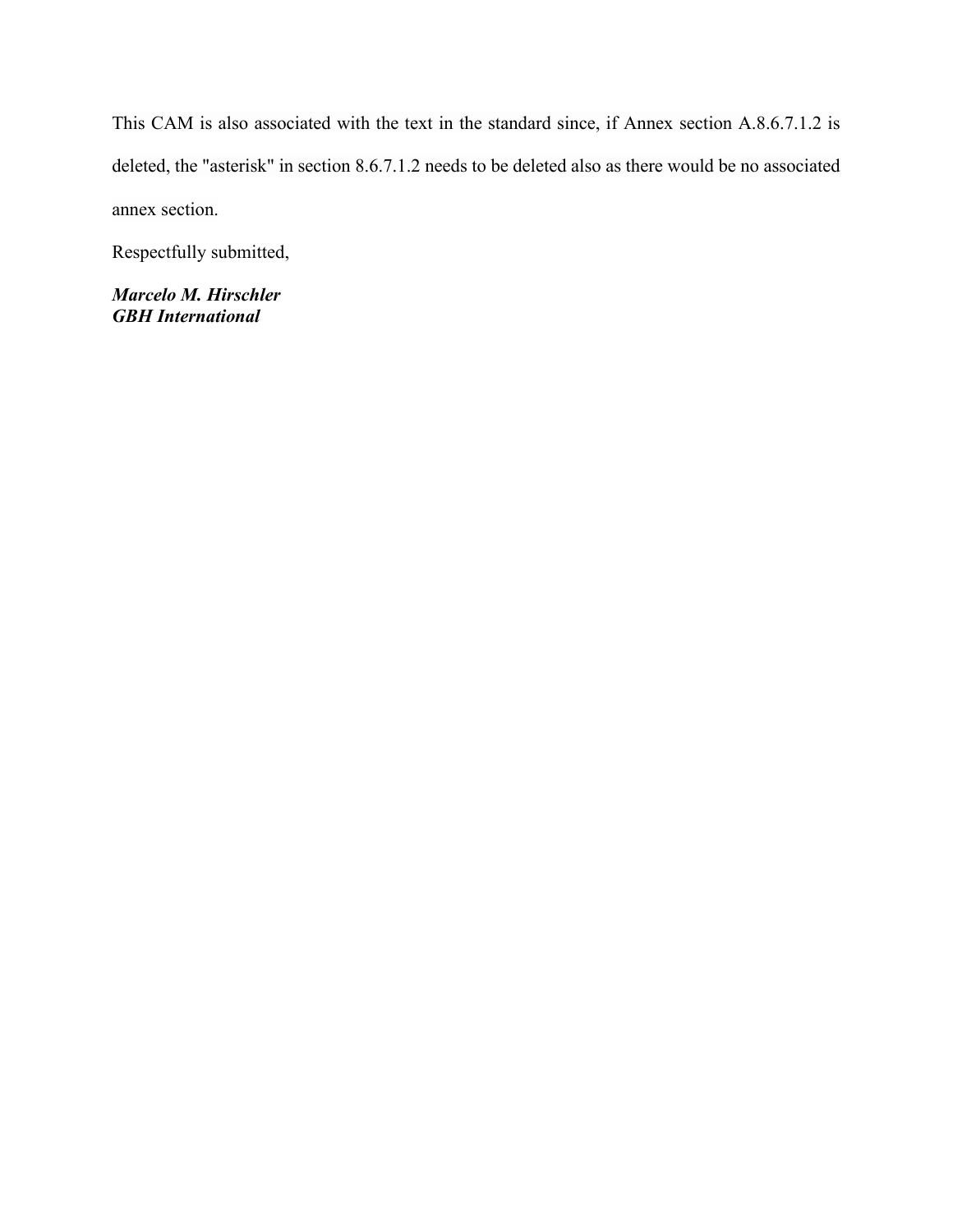# **Report of the Fixed Guideway Transit and Passenger Rail Systems Certified Amending Motion 130-3 June 2022**

The *Report of the Technical Committee on Fixed Guideway Transit and Passenger Rail Systems* is presented as found in the First Draft Report and Second Draft Report for the *2023 Edition* of *NFPA 130, Standard for Fixed Guideway Transit and Passenger Rail Systems*. The revisions were submitted to letter ballot of the responsible Technical Committees and Correlating Committee in accordance with the *Regulations Governing the Development of NFPA Standards.* The reports and ballot results can be found on the next edition tab of the Document Information page for *NFPA 130* at [www.nfpa.org/130next.](http://www.nfpa.org/130next)

First, I want to say thank you to Dr. Hirschler for bringing this to our attention.

Dr. Hirschler's motion relates informational annex language developed to clarify the application of the requirements of Section 8.6.7.1.2 which pertains to low voltage power and control wires and cables. The additional language Identified a representative list of cable types to which the requirements were not intended to apply to and would not be able to satisfy the requirements. These cables include CAT 5, CAT 5E, CAT 6, CAT 6A, CAT 7, MVB, WTB, CANBUS, and RS-485 communication and ethernet cables. Dr. Hirschler asserts that the Informational language is unnecessary on the basis that the charging statement of Section 8.6.7.1.2 is clear with respect to scope and applicability to low power voltage and control cables. However, the assertion does not acknowledge the reality, shared anecdotally, that Section 8.6.7.1.2 Is indeed being misinterpreted and misapplied to the cable types Identified in the proposed A.8.6.7.1.2. Therefore, it was the majority opinion of the committee that such a clarification would be of value to the rolling stock manufacturing industry in clarifying the extent of the scope and applicability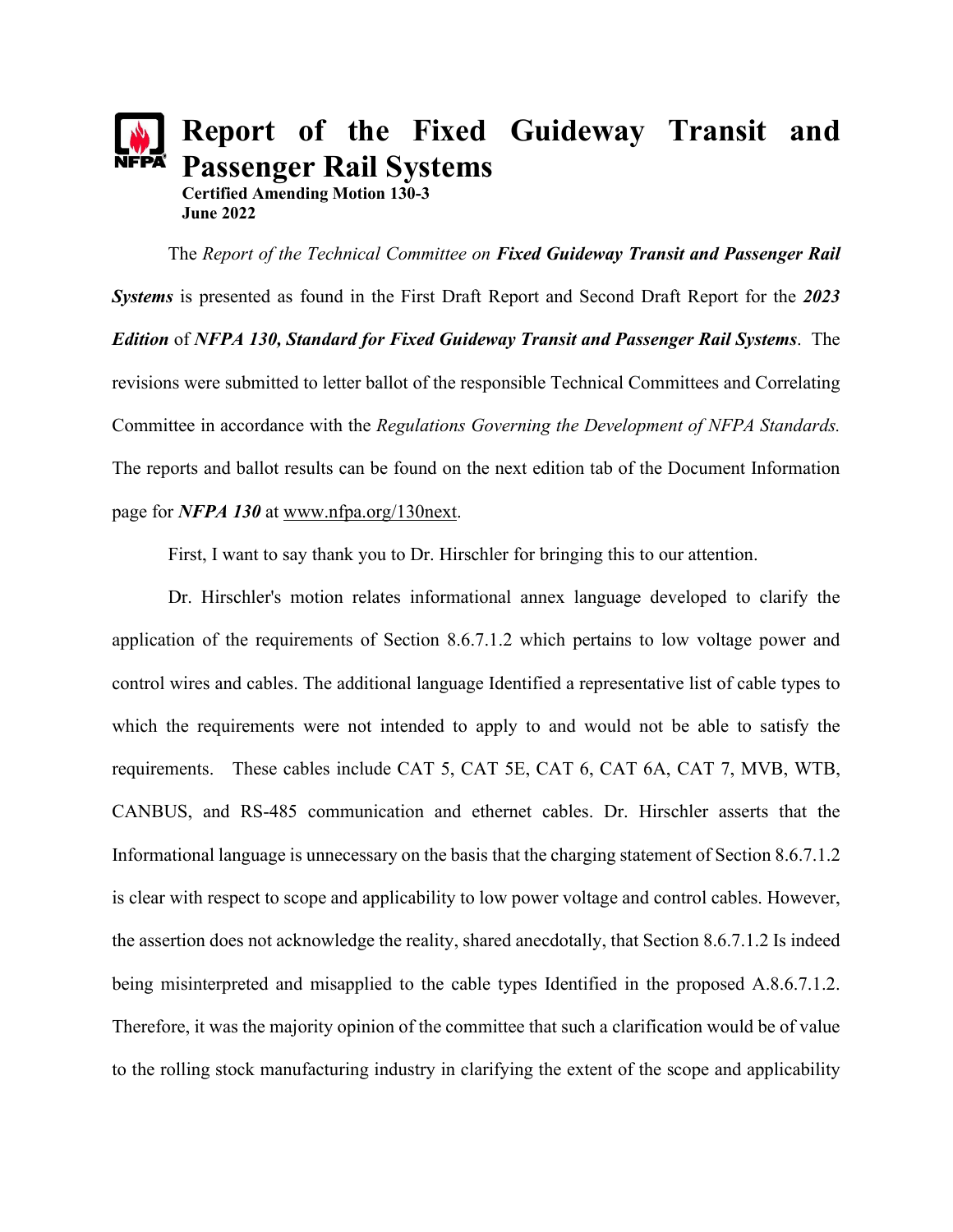of Section 8.6.7.1.2. The voting was … 29 eligible, 5 not returned, 23 affirmative, and 1 negative, that being Dr. Hirschler.

Dr. Hirschler goes further to state that by including the clarifying information could lead to confusion in classifying or characterizing communication and ethernet cables as low voltage power and control wires and cables insomuch that a specific exception Is being made. However, It Is the intent of the informational annex material to clarify that such cables not be considered as such. In doing so, the committee was attempting to make the interpretation, application and enforcement of the standard clearer as it is utilized and applied by practitioners with a wide range of expertise including systems assurance personnel who may or may not have expertise in wires and cables classification and performance requirements.

The final points to which Dr. Hirschler has taken Issue Is the additional Information relative to why requirements such as those espoused In Section 8.6.7.1.2 do not and can not apply to ethernet and communications cable. While the list is not exhaustive, as is the list of cable types, additional context is provided as to why the attempted enforcement of Section 8.6.7.1.2 would be inappropriate. As evidenced by the near consensus vote, it was the committee's opinion that such information was of value.

Respectfully submitted,

*Jarrod Alston on behalf of the Technical Committee on Fixed Guideway Transit and Passenger Rail System*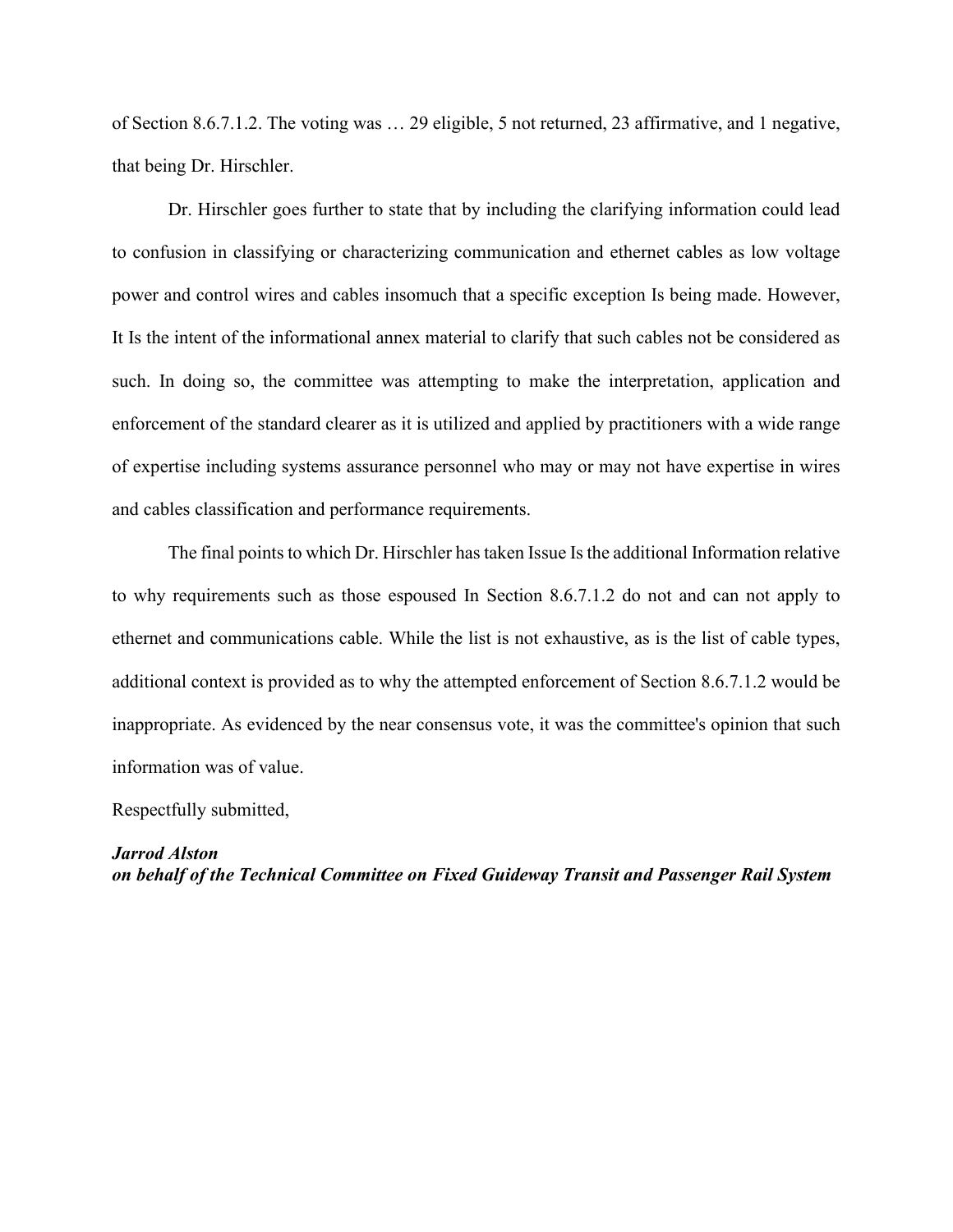

The last sentence of this new proposed annex section contains examples of categories of cables that are potentially used. Whenever a code or standard contains a list of examples, that brings the potential for confusion because such lists are, necessarily, incomplete. The sentence states that those types of cables are "potentially used in rail transportation vehicles".

Questions to be asked:

- 1. Does this list mean that any cable of that designation must be accepted by the ahj? Clearly not.
- 2. Does this list mean that other types of cables cannot be used for the application? Again, clearly not.

The technical committee dealt with another annex note with a list of examples by deleting it (PC 17), with the statement: "The addition of exemplary installation instructions is unnecessary and should not be included as not all examples can be added and examples might be misleading." The same concept applies to this list of "potential examples", and it should also be deleted for the same reason as the committee acted on PC 17, and that is what this CAM proposes.

PC 7 and PC11 were accepted as SR 20, which corrects editorially the language in the first sentence of this section. This change is not associated with the present CAM.

Respectfully submitted,

*Marcelo M. Hirschler GBH International*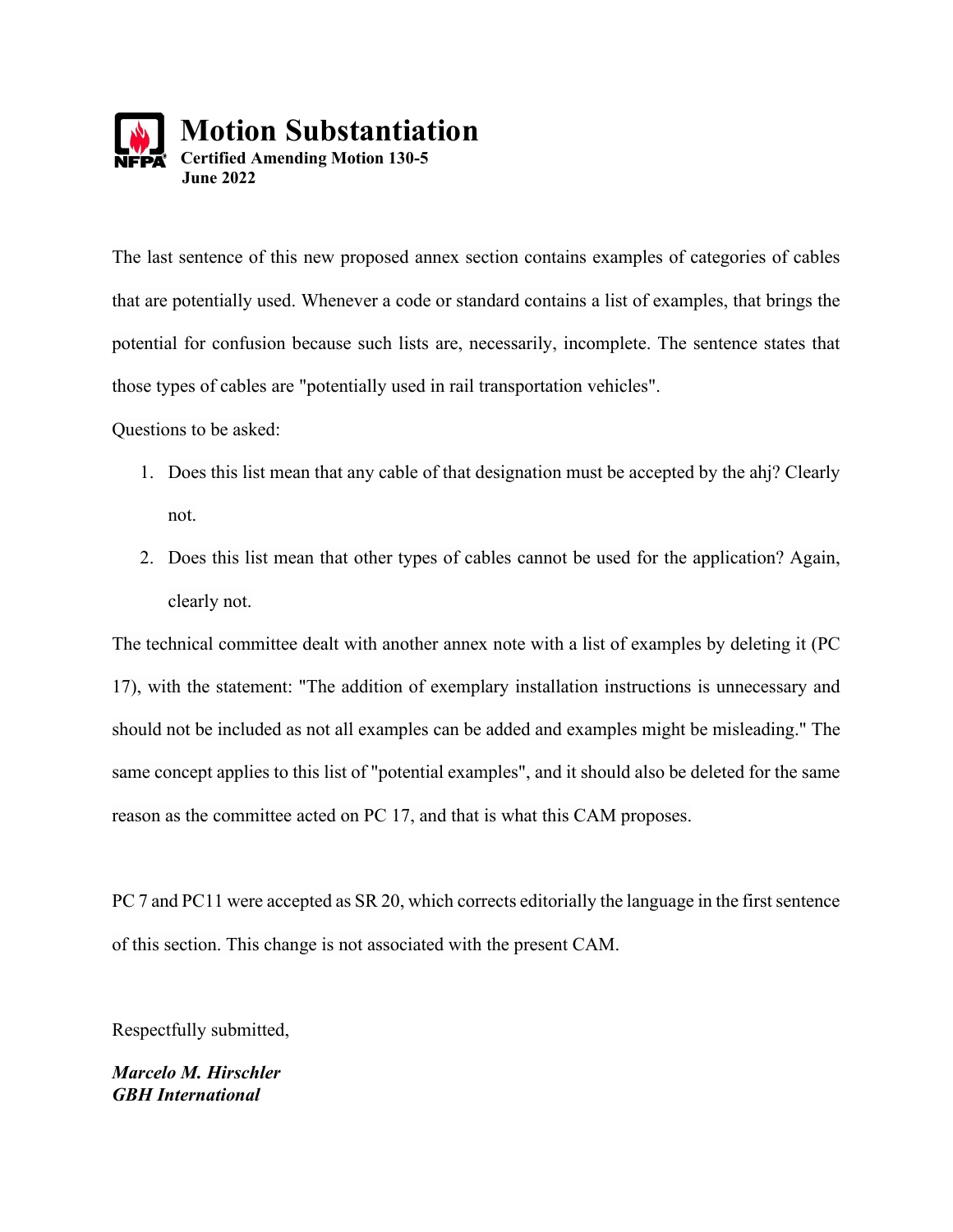# **Report of the Fixed Guideway Transit and Passenger Rail Systems Certified Amending Motion 130-5 June 2022**

The *Report of the Technical Committee on Fixed Guideway Transit and Passenger Rail Systems* is presented as found in the First Draft Report and Second Draft Report for the *2023 Edition* of *NFPA 130, Standard for Fixed Guideway Transit and Passenger Rail Systems*. The revisions were submitted to letter ballot of the responsible Technical Committees and Correlating Committee in accordance with the *Regulations Governing the Development of NFPA Standards.* The reports and ballot results can be found on the next edition tab of the Document Information page for *NFPA 130* at [www.nfpa.org/130next.](http://www.nfpa.org/130next)

First, I want to say thank you to Dr. Hirschler for bringing this to our attention.

Dr. Hirschler has raised concerns with the inclusion of a list of data and communication cable types within the Informational annex language that has was added to the A.8.6.7.1.3 for the 2020. While It Is acknowledged that lists may not be exhaustive, the inclusion of such does inform the user of the standard as to the type of cable that is contemplated by the section itself. The voting for this — 29 eligible, 4 not returned, 25 affirmative (including the submitter) — demonstrate the consensus reached by the technical committee on this matter. With respect to the proffered list, Dr. Hirschler contends that the committee disposed of lists through other actions during the current cycle. However, the example utilized is dissimilar in that the list he was referencing the UL designation for Electrical Circuit Integrity Systems. In such case, and In the usage proposed, the listing was unnecessary as It was redundant to the statement that circuit integrity systems be tested as a complete assembly. The FHIT identifier is associated with the particular cable system and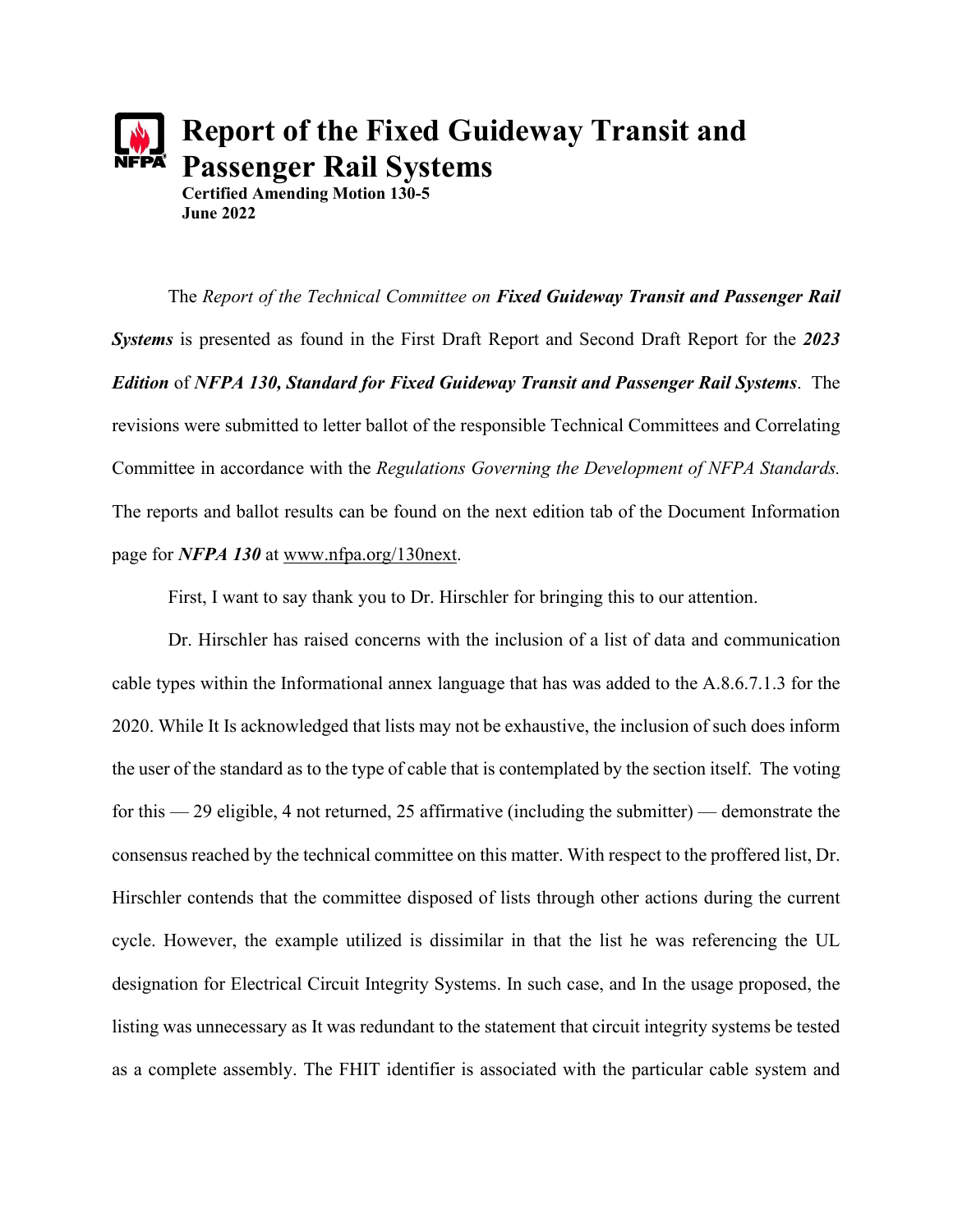Identifies the Installation Instructions as would be necessary for any system to comply with Its tested conditions/certification.

Dr. Hirschler also asserts that stating "cables potentially used In rail transportation vehicles" offers a loophole that all cables that may be contemplated for use In rolling stock, that would comply to applicable requirements would forcibly be required to be accepted by the AHJ. However, any such cable would still be subject to the requirements of Section 8.6.7.1.1 of the standard which establishes flame spread and smoke release criteria when tested to one of either of the FT4/IEEE 1202 exposure of ANSI/UL 1685 or in accordance with NFPA 262 for qualification for use on rolling stock.

Respectfully submitted,

#### *Jarrod Alston*

*on behalf of the Technical Committee on Fixed Guideway Transit and Passenger Rail Systems*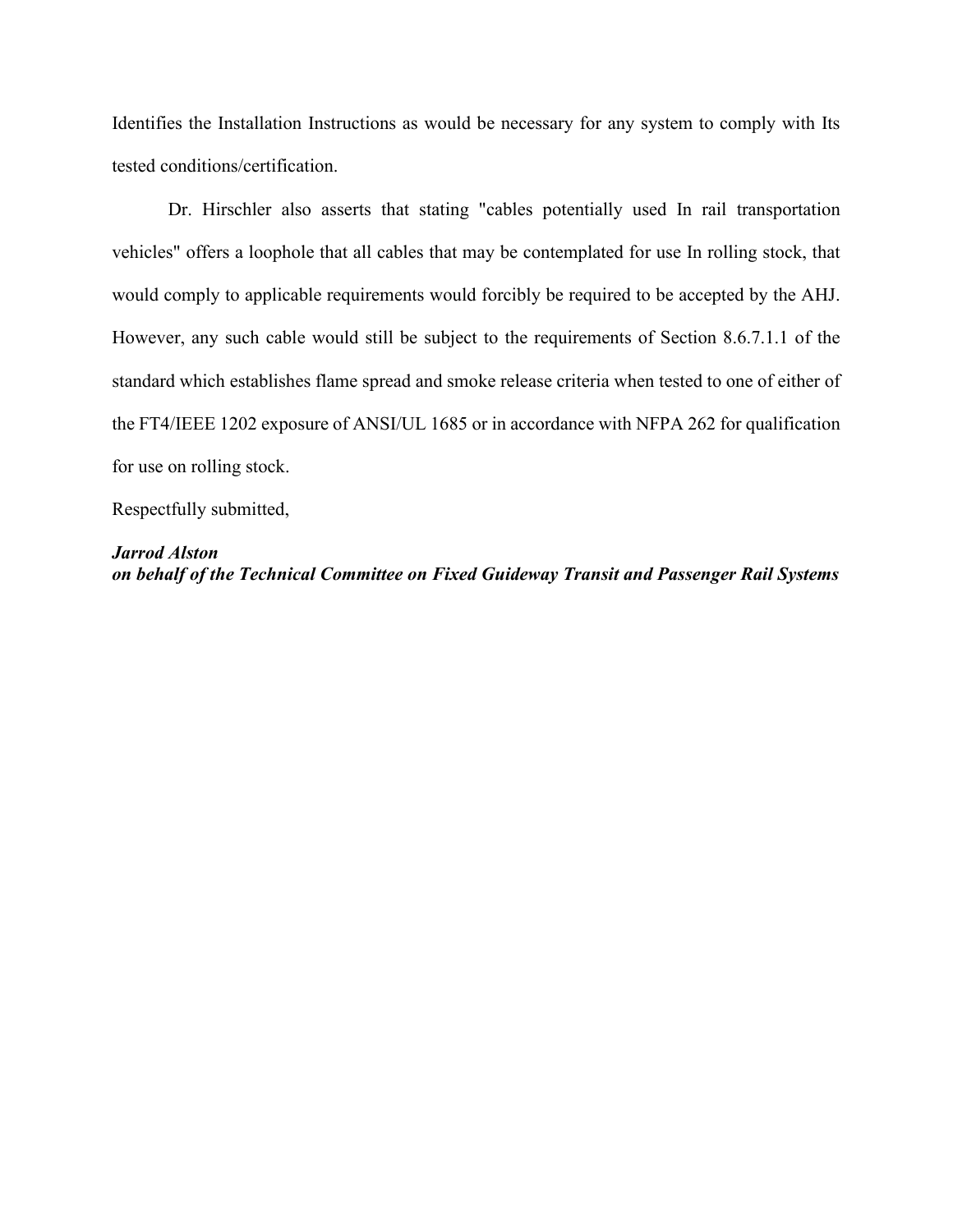

FR13 provided two exceptions to the requirements for fire testing of wires and cables in stations and trainways, without presenting a basis for the exceptions. The requirement that wires and cables in stations must meet a fire test has been in NFPA 130 for multiple editions. Normally, any change to increase fire hazard (and eliminating a fire test requirement inevitably increases fire hazard) needs to be based on new evidence. No new evidence was submitted. The public input on which FR13 was based (i.e. PI 58) simply provided an editorial change to correct an omission. PC 6 was rejected with a simple statement as follows: "Cables that are installed in open stations or open trainways do not pose a significant flame spread and smoke release hazard and do not require additional protection."

This CAM simply proposes to reinstate the long-standing requirement that all wires and cables in stations must meet a fire test, in this case the cable tray fire test in IEEE 1202. This is the requirement that applies to all other wires and cables in stations. Evidence has shown that when some products associated with a project need to meet more severe requirements than other products there is the potential for confusion and mix-up of products. That potential is eliminated if all the fire test requirements are the same and that requires that wires and cables in open stations meet the same requirements as wires and cables in any other station.

Respectfully submitted,

*Marcelo M. Hirschler GBH International*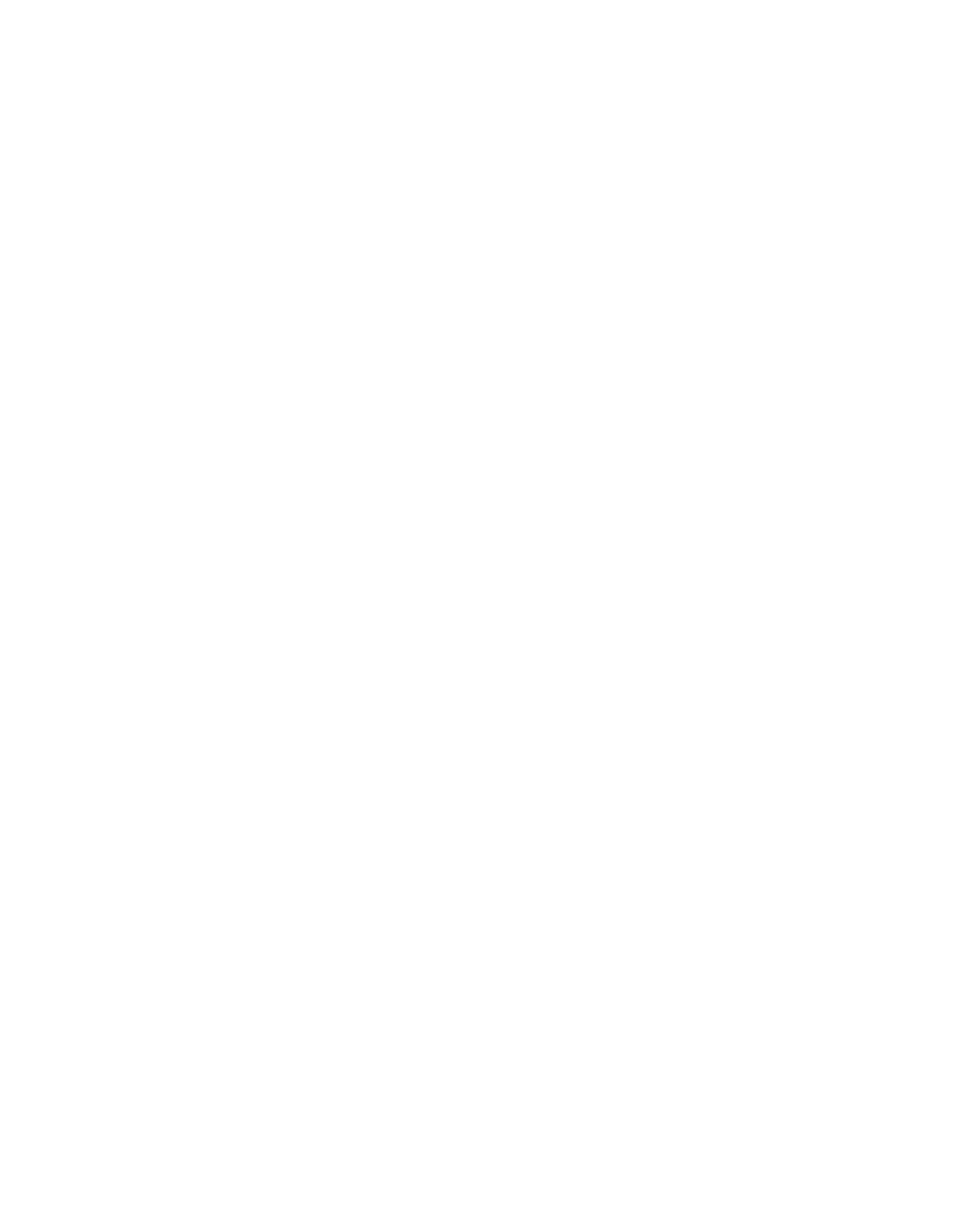# **Report of the Fixed Guideway Transit and Passenger Rail Systems Certified Amending Motion 130-2 June 2022**

The *Report of the Technical Committee on Fixed Guideway Transit and Passenger Rail Systems* is presented as found in the First Draft Report and Second Draft Report for the *2023 Edition* of *NFPA 130, Standard for Fixed Guideway Transit and Passenger Rail Systems*. The revisions were submitted to letter ballot of the responsible Technical Committees and Correlating Committee in accordance with the *Regulations Governing the Development of NFPA Standards.* The reports and ballot results can be found on the next edition tab of the Document Information page for *NFPA 130* at [www.nfpa.org/130next.](http://www.nfpa.org/130next)

First, I want to say thank you to Dr. Hirschler for bringing this to our attention and his enthusiastic participation in the standard development. The Issue of wires and cables was an area of significant debate within technical committee and its task groups. Dr. Hirschler has expressed opposition the committee action which was to carve out two exceptions from the requirements of 12.2.1. Section 12.2.1 as of the 2020 edition requires all wires and cables to achieve certain char height and total smoke release criteria when tested to the FT4/IEEE exposure of ANSI/UL 1685 or a certain flame spread distance and optical density requirement when tested to NFPA 262. The two carve outs or exceptions: encasement in concrete and for open stations recognize alternative means for mitigating fire hazards and the different level of risk associated with open versus enclosed stations.

These requirements were expanded from only "vital" circuits to "all" circuits within stations as of the 2010 edition for simplification in interpretation and enforcement, not for a specific safety reason. The substantiation provided for the expanded scope was first given in the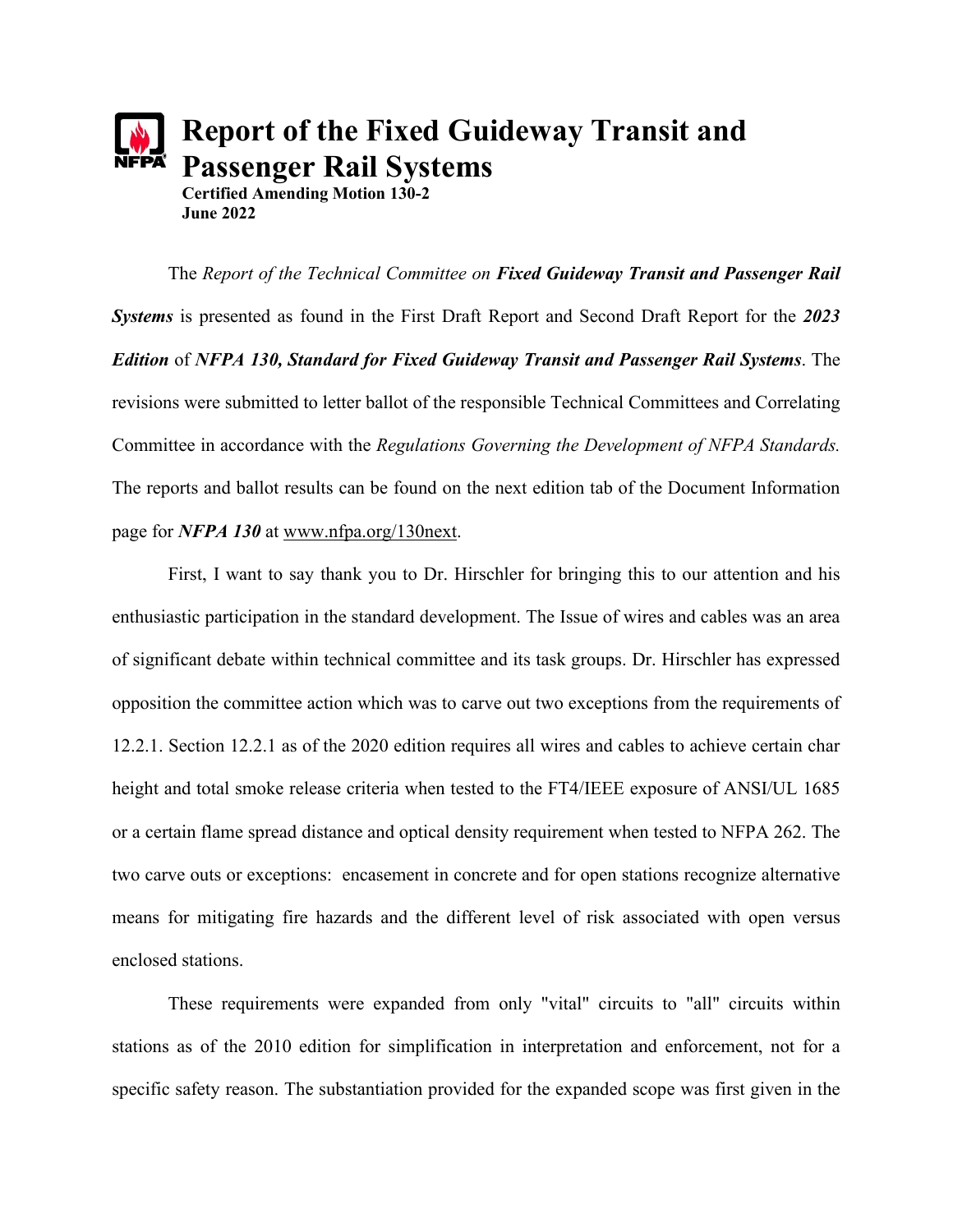2003 edition and applied only to trainways or tunnels to "refer to all wire in the trainways instead of trying to differentiate between specific wiring for ease in interpretation." The same requirements were not expanded to stations until 2010, a cycle in which there was significant effort expended to principally harmonize and make consistent requirements between the station, trainways/tunnels, and emergency ventilation chapters, rather than address a specific safety need. Accordingly, the requirements for the fire testing of wires and cables have not "always been In NFPA 130" as Dr. Hirschler contents.

Previously, the fire hazard posed by wire and cable insulation for "all" circuits was addressed through installation methods where all conductors were required to be enclosed in their entirety in noncombustible armor sheaths, conduits, or enclosed raceways. This Is an approach that Is consistent with the installation requirements of NFPA 70 for wiring in spaces used for environmental air that allows: *Type MI or Type MC cable without a nonmetallic covering, Type AC cable, or other…cable that is listed for use within an air-handling space or other types of cable installed in electrical metallic tubing, flexible metallic tubing, intermediate metal conduit, rigid metal conduit without an overall nonmetallic covering, flexible metal conduit, or, where accessible, surface metal raceway or metal wireway with metal covers.*

Dr. Hirschler contends that the proposal omits any safety requirements for wires and cables in open stations. This is untrue in that all wiring and installations (other than for traction power) are requirement to comply with NFPA 70 per Section 12.1.2 of NFPA 130. What was vital and considered through much debate within the Technical Committee and respective task groups was the fire risk profile for open versus enclosed stations. An open station is one that is constructed such that it is directly open to the atmosphere and smoke and heat are allowed to disperse directly into the atmosphere without accumulation and without impacting tenability in egress routes. This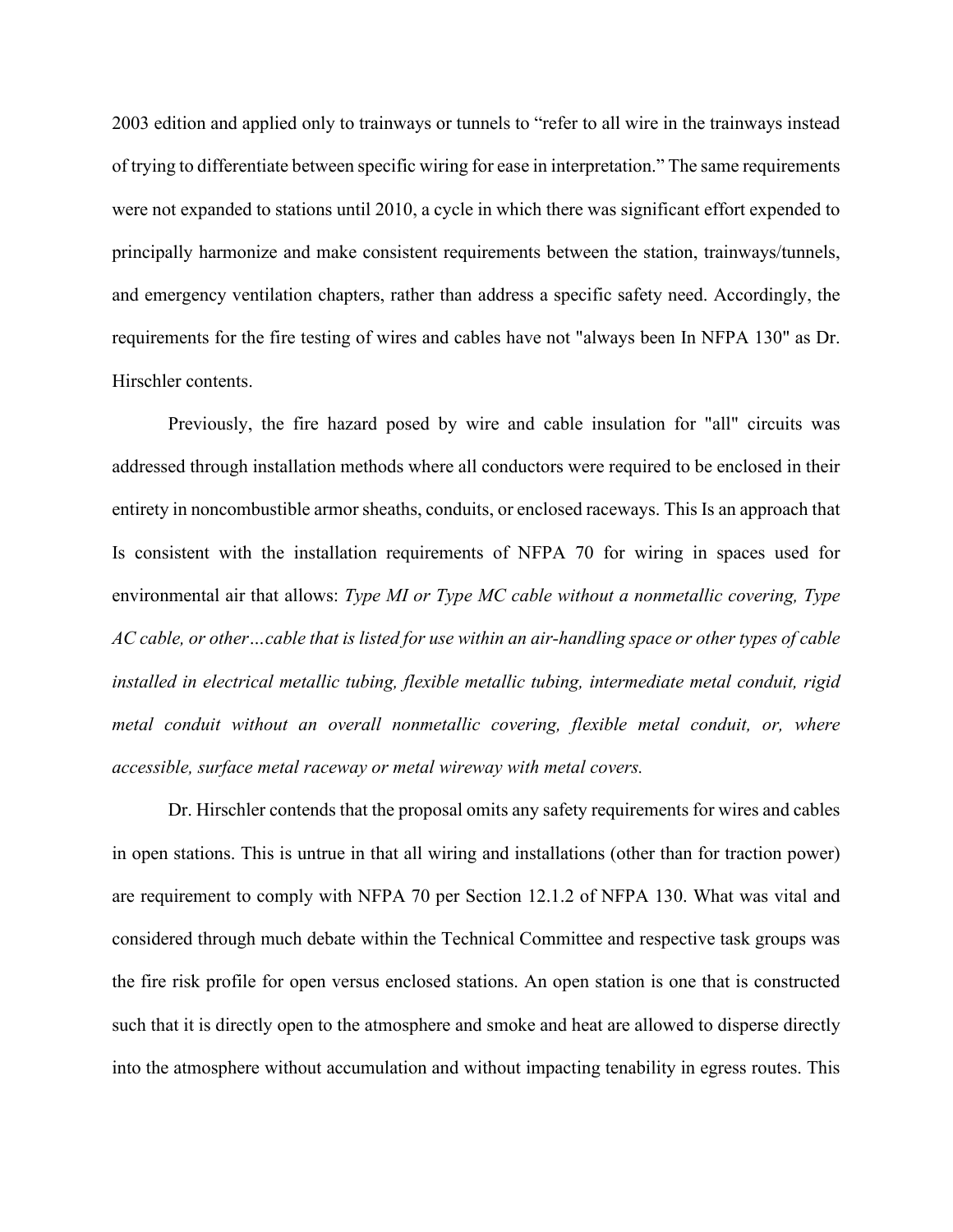dispersal Is effectively a natural ventilation control for fire generated heat and smoke. The relative fire risks of open and enclosed facilities are addressed elsewhere in the standard such as with differing requirements for interior finishes in enclosed versus open stations and requirements for emergency ventilation in enclosed stations, noting that open stations are self-venting. This differentiation is also evident in the requirements for open versus enclosed trainways (i.e., tunnels). Therefore, the actions taken by the committee to identify the two exceptions to the Section 12.2.1 flame spread and smoke production requirements of wires and cables were carefully considered, factoring fire risk factors, mitigating measures, and alternative means of protection. The vote on this proposal Included 23 affirmative, 1 negative, and 5 not returned out of 29 eligible at First Revision and 25 affirmative and 4 not returned out of 29 eligible at Second Revision.

Respectfully submitted,

*Jarrod Alston on behalf of the Technical Committee on Fixed Guideway Transit and Passenger Rail Systems*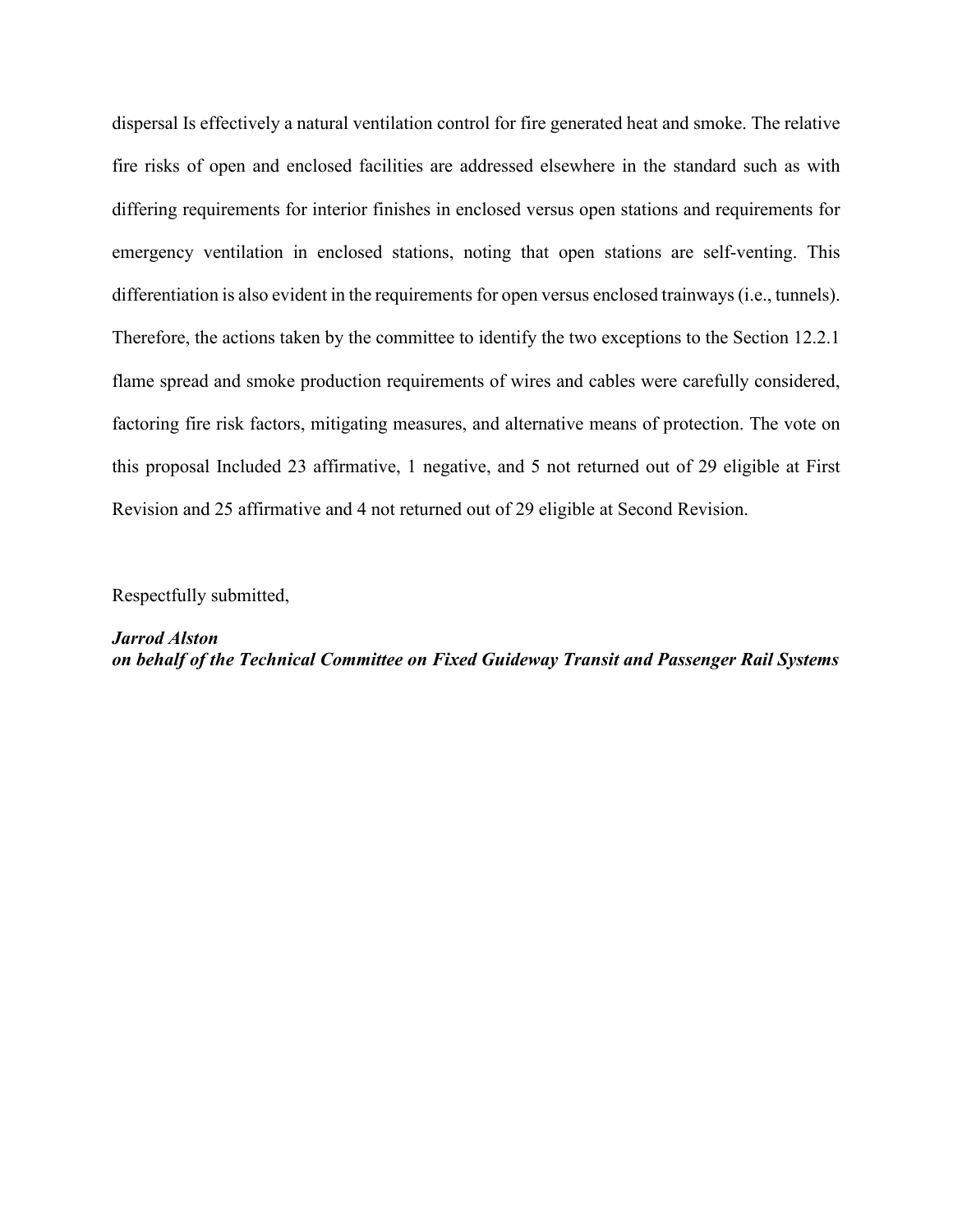

 This motion is made to the proposed new Annex B to NFPA 285 Standard Fire Test Method for Evaluation of Fire Propagation Characteristics of Exterior Wall Assemblies Containing Combustible Components.

#### **Background and purpose of proposed Annex B**

 NFPA 285 is a very important standard required by building codes to test and qualify exterior wall assemblies containing combustible components. The standard has specific requirements that limit vertical and horizontal fire propagation of interior and/or exterior fire sources that can occur in buildings of all heights including high rise buildings.

 Since there are thousands of combinations of building components that can be contained within exterior wall assemblies and the high expense of conducting the test, it is estimated that more than 90% of all exterior wall assemblies constructed in the United Sates that must comply with NFPA 285 are approved by Authorities Having Jurisdiction and/or Fire Marshalls based on Engineering Judgements written by fire protection engineers and fire protection engineering organizations.

 Persons writing such Engineering Judgements have varying knowledge and viewpoints when comparing fire performance characteristics provided by small-scale fire tests to the same tests as products in assemblies that were actually tested in accordance with the NFPA 285 standard. As a result of the need to provide as much uniformity as possible in an initial guidance document, Annex B Guide for Extensions of Results from Assemblies that Meet NFPA 285 Test Requirements is being proposed to the NFPA 285 standard.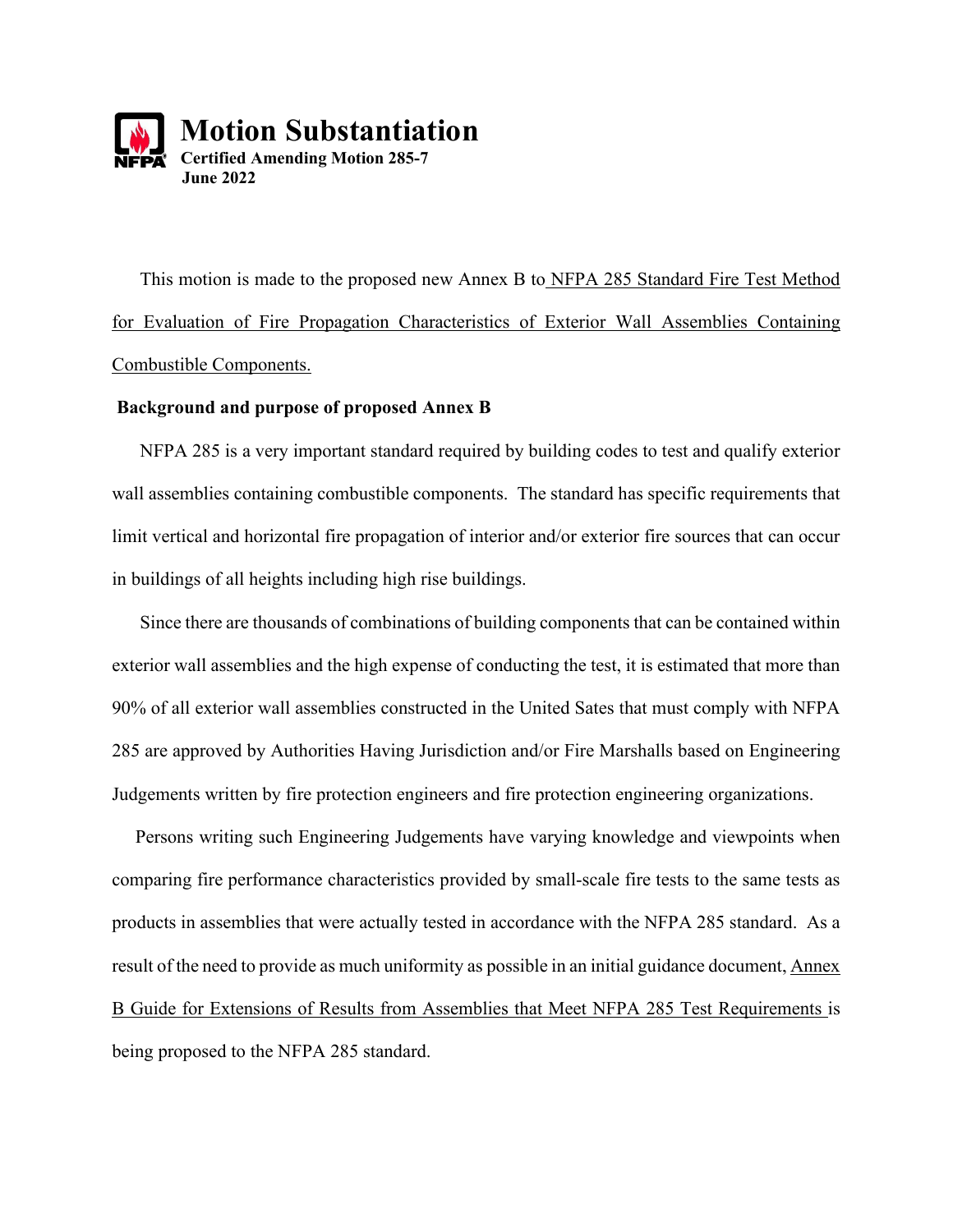#### **Use of Annex B**

 The introduction of Annex B states "This Annex is not part of the requirements of this NFPA document but is included for informational purposes only." Because of the lack of uniformity in the knowledge and viewpoints of persons writing the Engineering Judgements, this Annex will undoubtedly be used as the basis and justification for writing such judgements so, in essence, it will be utilized as being an integral part of the standard.

#### **Justification for NITMAM No. 7**

 The NITMAM Motion is to remove the last four words "within that manufacturer's brand" in Section B.8.5.1.1.2.

 The purpose of Annex B is to compare small-scale fire test data for products used in a proposed assembly to the same small-scale test data of products in assemblies that were actually tested in accordance with NFPA 285.

 The proposed wording would limit such comparisons to only data within a manufacturer's brand. This is not technically justified since it is the fire properties of a specific generic product such as Brand X SPF (spray foam insulation)) compared to Brand Y SPF and not to who manufactures the products being compared.

 I have heard from more than one source that the existing wording was originally proposed by one manufacturer who conducted the NFPA 285 test but doesn't want competitors to obtain Engineering Judgements based on small-scale tests which is the actual purpose of this Annex. Fire performance is a function of physical and chemical properties and not specific brand names. As such, the proposed wording is not suitable in this proposed Annex to the NFPA 285 standard.

Respectfully submitted,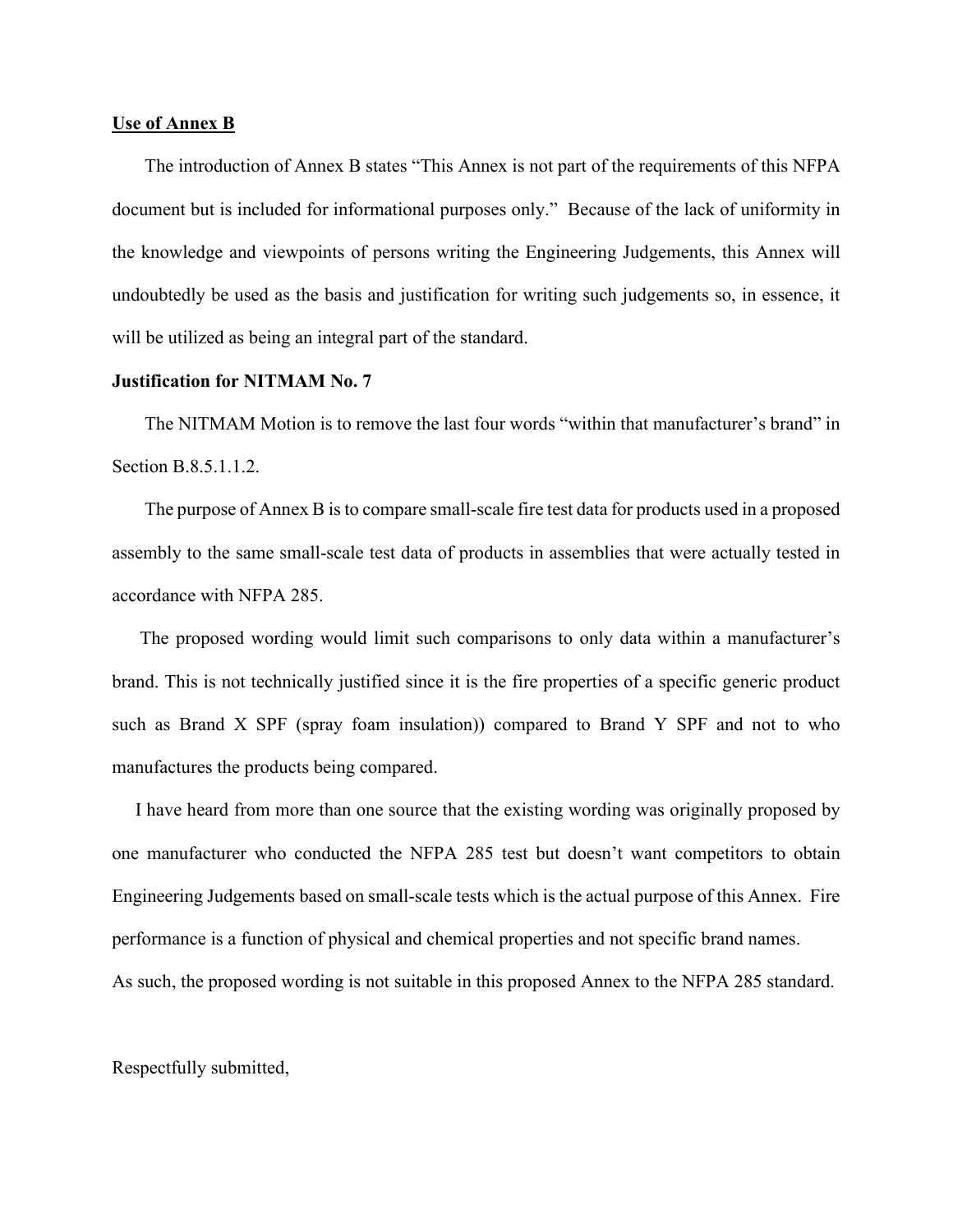# *John A. Stahl*

President, PREFERRED SOLUTIONS, INC.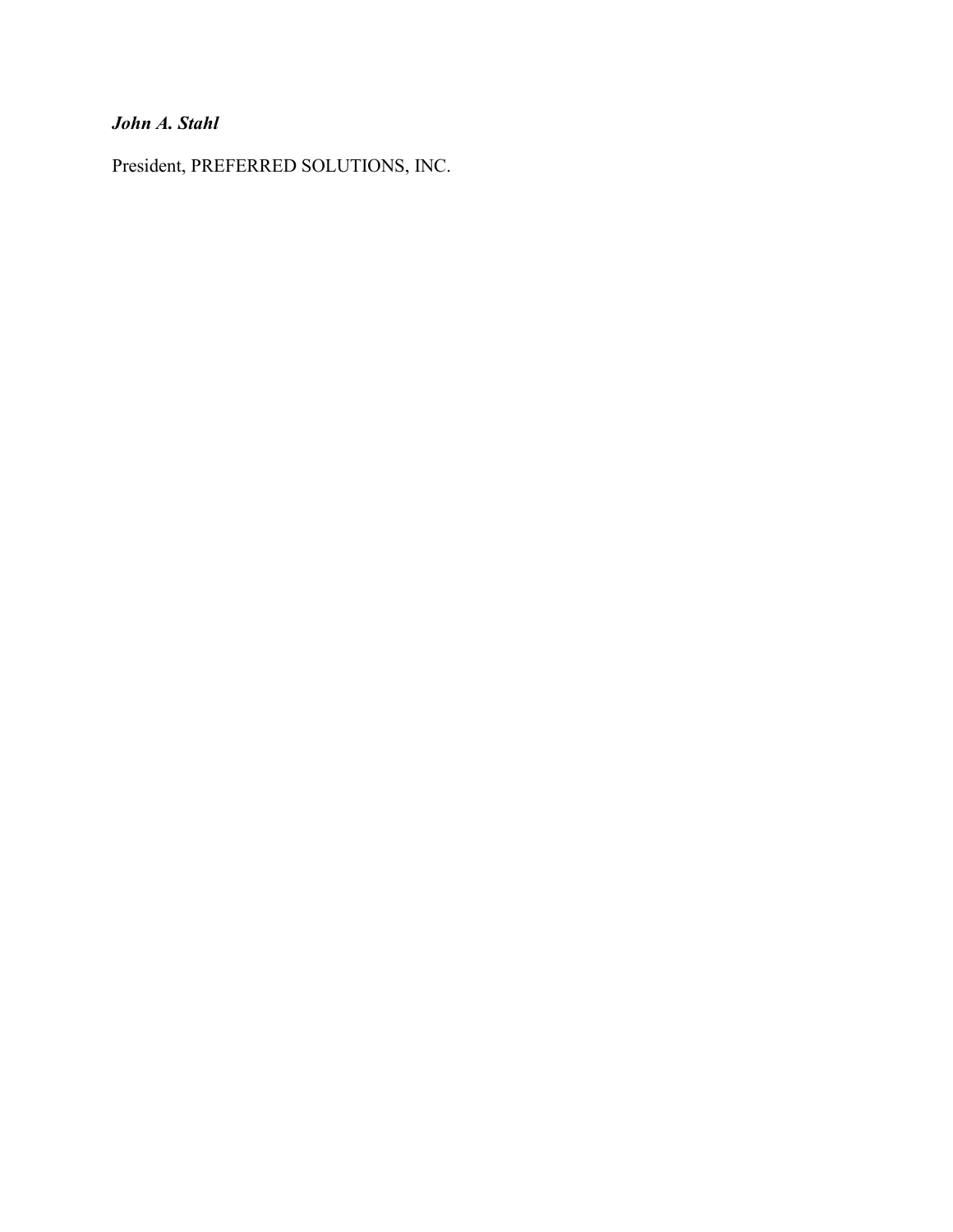

The *Report of the Technical Committee on Fire Tests* is presented as found in the First Draft Report and Second Draft Report for the *2023 edition* of *NFPA 285, Standard Fire Test Method for Evaluation of Fire Propagation Characteristics of Exterior Wall Assemblies Containing Combustible Components*. The revisions were submitted to letter ballot of the responsible Committee(s) in accordance with the *Regulations Governing the Development of NFPA Standards.* The reports and ballot results can be found on the next edition tab of the Document Information page for *NFPA 285* at [www.nfpa.org/285next.](http://www.nfpa.org/285next)

For many years engineering judgements have been used to extend data from NFPA 285 assembly tests to systems that have not been fully tested. In 2018, the Fire Test Committee developed a task group to come up with guidance for engineers to use when developing these judgements. The task group worked for over 4 years and held dozens of meetings, all of which were open for any observers to attend. They developed multiple drafts and reported back to the full committee at both the First Draft meeting and the Second Draft meeting.

The committee added the language into a new Annex B as non-mandatory guidance during the First Draft. The annex describes when substitutions can be made without compromising the test results and what types of substitutions would cross the line and require the assembly to be tested. It was balloted during First Draft and passed with zero negative votes. One public comment was received to try and move the language to the body of the standard, but the committee did not accept that comment. A Second Revision was developed to further revise the annex and passed.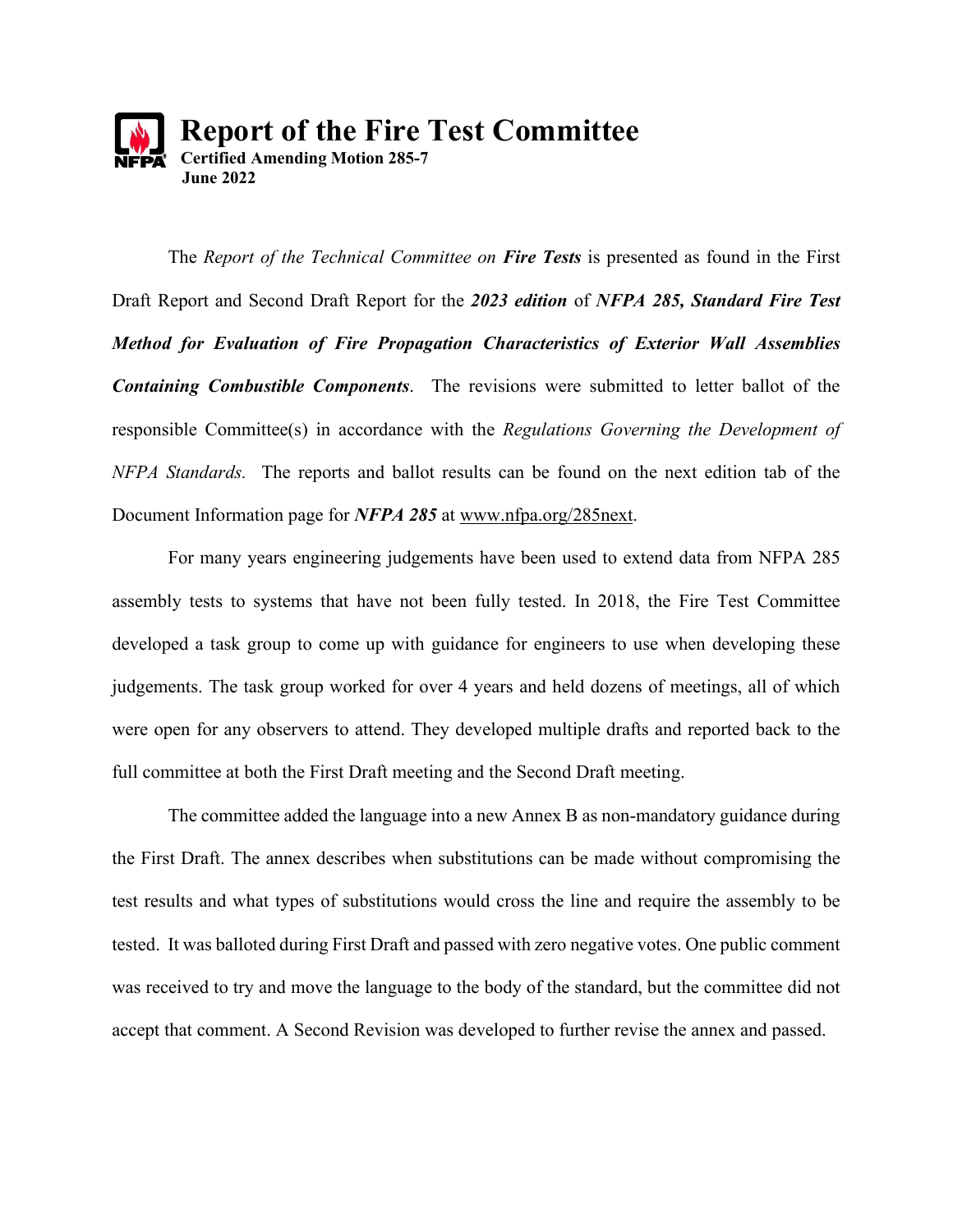The three certified amending motions related to 285 involve three sections within the Annex language related to spray polyurethane foam plastic (SPF) insulation. CAM 285-7 involves section B.8.5.1.1.2. This section allows flexibility for the worst case SPF product to be tested and that data to be used to support substitution with other SPF products from the same manufacturer. Similar flexibility is included in the annex for other types of insulation including XPS, Polyiso and EPS.

In summary, the committee has been fully supportive of this annex language. SPF has not been treated differently than other types of insulation. No public comments were received related to SPF. There were many opportunities for participation in the 4 years it took to develop this annex. Respectfully submitted,

*Barry Badders on behalf of the Fire Test Committee*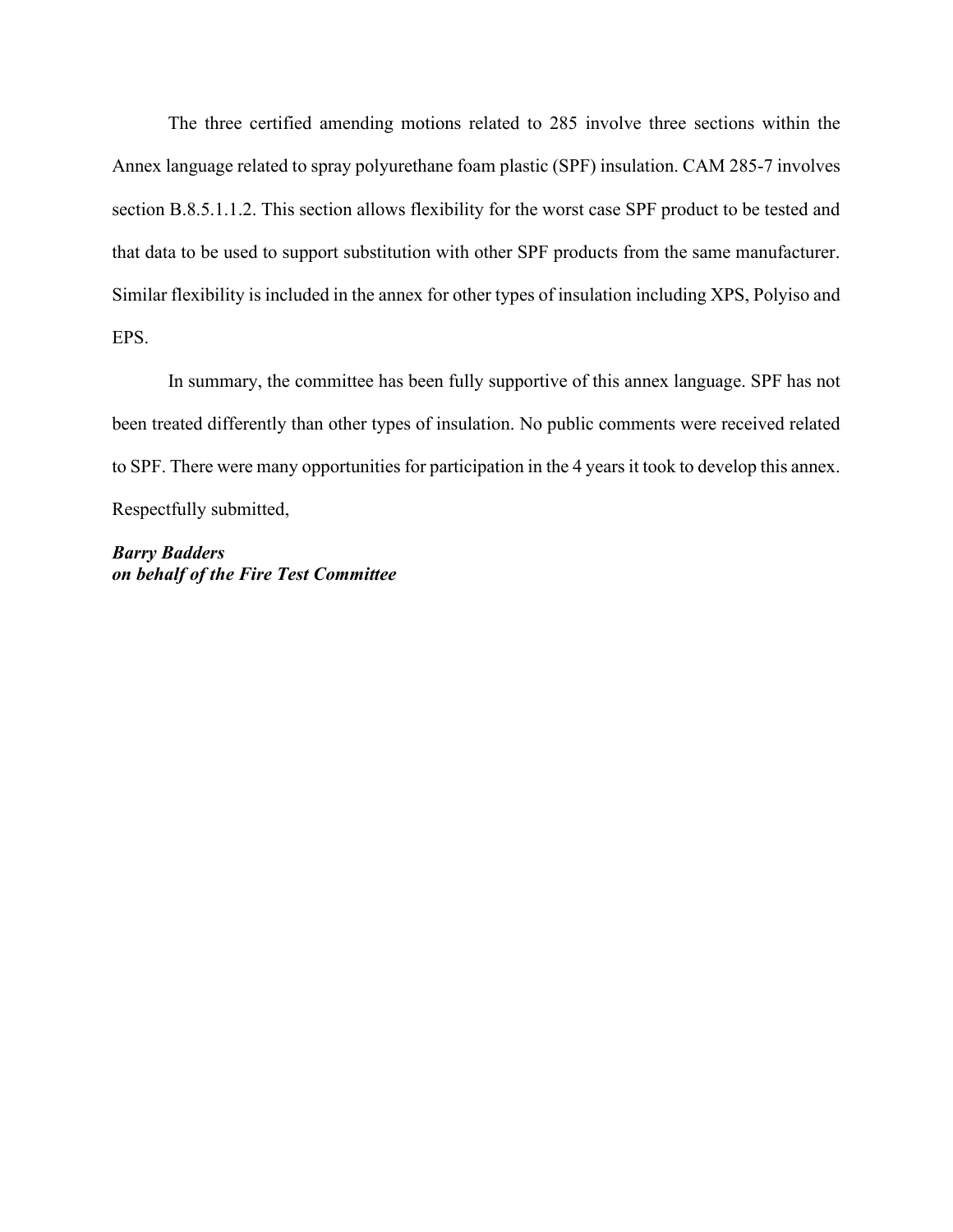

 This motion is made to the proposed new Annex B to NFPA 285 Standard Fire Test Method for Evaluation of Fire Propagation Characteristics of Exterior Wall Assemblies Containing Combustible Components.

### **Background and purpose of proposed Annex B**

 NFPA 285 is a very important standard required by building codes to test and qualify exterior wall assemblies containing combustible components. The standard has specific requirements that limit vertical and horizontal fire propagation of interior and/or exterior fire sources that can occur in buildings of all heights including high rise buildings.

 Since there are thousands of combinations of building components that can be contained within exterior wall assemblies and the high expense of conducting the test, it is estimated that more than 90% of all exterior wall assemblies constructed in the United Sates that must comply with NFPA 285 are approved by Authorities Having Jurisdiction and/or Fire Marshalls based on Engineering Judgements written by fire protection engineers and fire protection engineering organizations.

 Persons writing such Engineering Judgements have varying knowledge and viewpoints when comparing fire performance characteristics provided by small-scale fire tests to the same tests as products in assemblies that were actually tested in accordance with the NFPA 285 standard. As a result of the need to provide as much uniformity as possible in an initial guidance document, Annex B Guide for Extensions of Results from Assemblies that Meet NFPA 285 Test Requirements is being proposed to the NFPA 285 standard.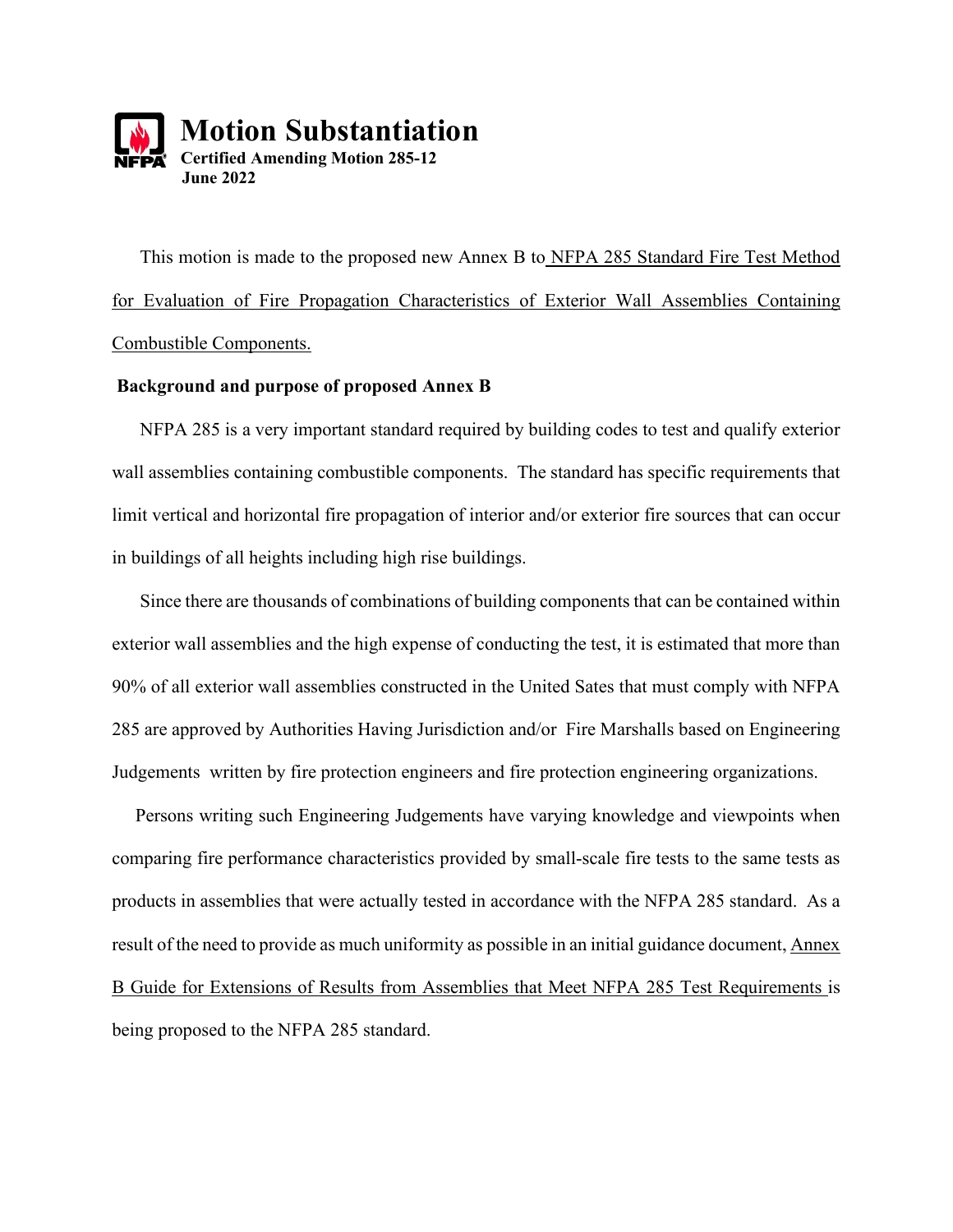#### **Use of Annex B**

 The introduction of Annex B states "This Annex is not part of the requirements of this NFPA document but is included for informational purposes only." Because of the lack of uniformity in the knowledge and viewpoints of persons writing the Engineering Judgements, this Annex will undoubtedly be used as the basis and justification for writing such judgements so, in essence, it will be utilized as being an integral part of the standard.

#### **Justification for NITMAM No. 12**

The NITMAM Motion is to reject entire Section B.8.5.1.1.3.

 The purpose of Annex B is to compare small-scale fire test data for products used in a proposed assembly to the same small-scale test data of products in assemblies that were actually tested in accordance with NFPA 285.

 The proposed wording would limit such comparisons to only data within a manufacturer's brand. This is not technically justified since it is the fire properties of a specific generic product such as Brand X SPF (spray foam insulation)) compared to Brand Y SPF and not to who manufactures the products being compared.

 I have heard from more than one source that the existing wording was originally proposed by one manufacturer who conducted the NFPA 285 test but doesn't want competitors to obtain Engineering Judgements based on small-scale tests which is the actual purpose of this Annex. Fire performance is a function of physical and chemical properties and not specific brand names. As such, the proposed wording is not suitable in this proposed Annex to the NFPA 285 standard. Respectfully submitted,

#### *John A. Stahl*

President, PREFERRED SOLUTIONS, INC.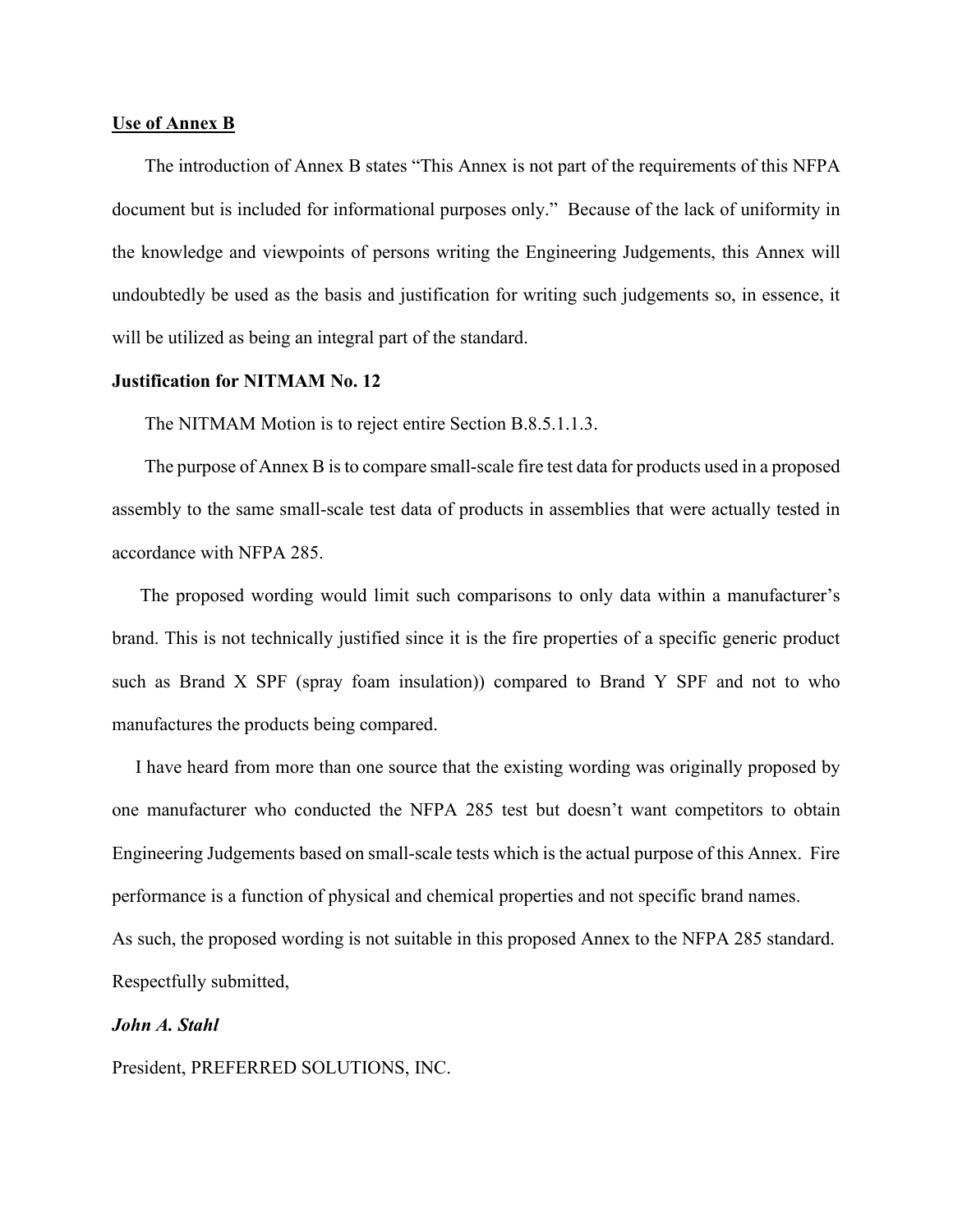

The *Report of the Technical Committee on Fire Tests* is presented as found in the First Draft Report and Second Draft Report for the *2023 edition* of *NFPA 285, Standard Fire Test Method for Evaluation of Fire Propagation Characteristics of Exterior Wall Assemblies Containing Combustible Components*. The revisions were submitted to letter ballot of the responsible Committee(s) in accordance with the *Regulations Governing the Development of NFPA Standards.* The reports and ballot results can be found on the next edition tab of the Document Information page for *NFPA 285* at [www.nfpa.org/285next.](http://www.nfpa.org/285next)

For many years engineering judgements have been used to extend data from NFPA 285 assembly tests to systems that have not been fully tested. In 2018, the Fire Test Committee developed a task group to come up with guidance for engineers to use when developing these judgements. The task group worked for over 4 years and held dozens of meetings, all of which were open for any observers to attend. They developed multiple drafts and reported back to the full committee at both the First Draft meeting and the Second Draft meeting.

The committee added the language into a new Annex B as non-mandatory guidance during the First Draft. The annex describes when substitutions can be made without compromising the test results and what types of substitutions would cross the line and require the assembly to be tested. It was balloted during First Draft and passed with zero negative votes. One public comment was received to try and move the language to the body of the standard, but the committee did not accept that comment. A Second Revision was developed to further revise the annex and passed.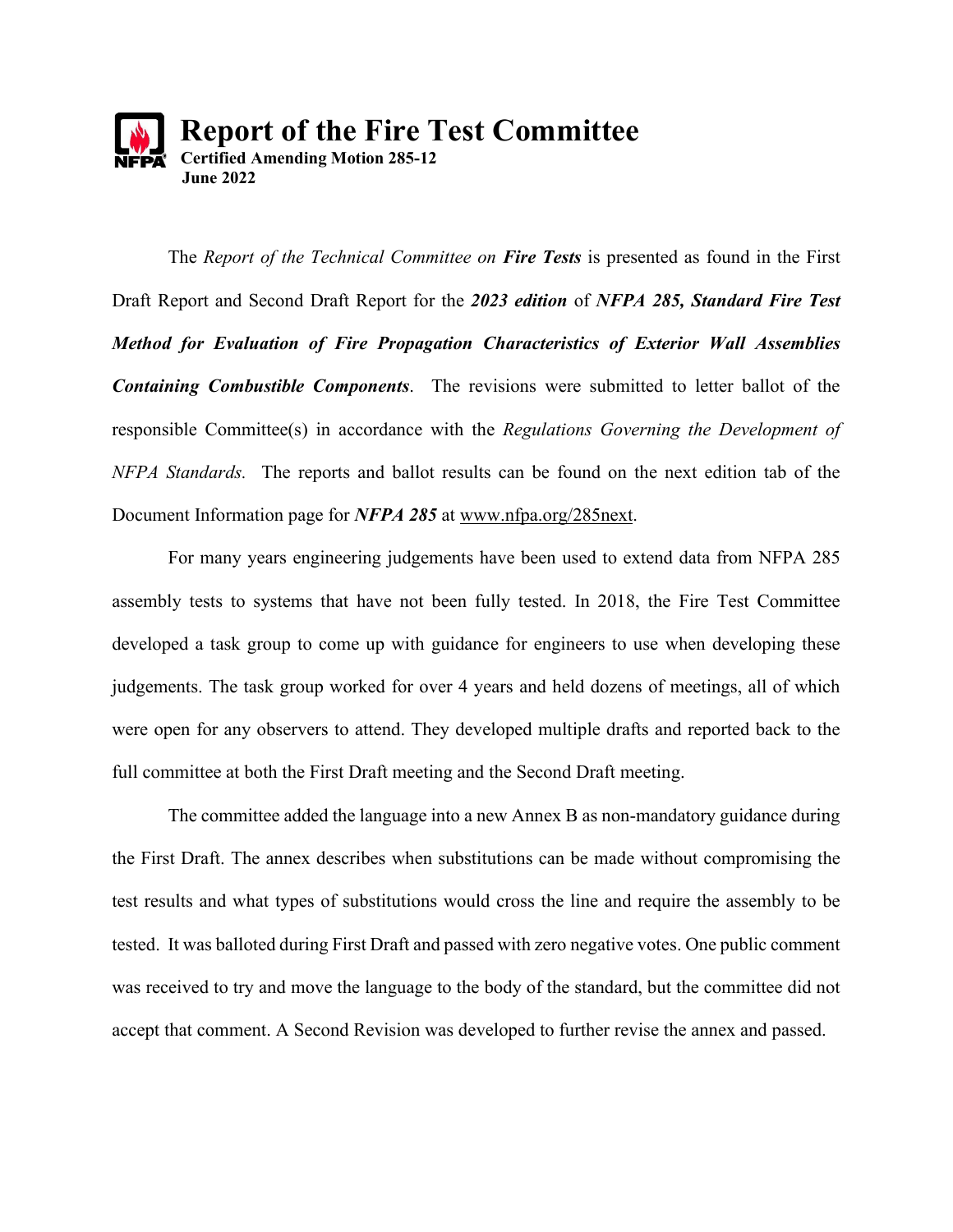The three certified amending motions related to 285 involve three sections within the Annex language related to spray polyurethane foam plastic (SPF) insulation. CAM 285-12 involves section B.8.5.1.1.3. This section prohibits substitution of SPF from one manufacturer based on test data from a different manufacturer. Similar requirements are included for other types of insulation including XPS, Polyiso and EPS.

In summary, the committee has been fully supportive of this annex language. SPF has not been treated differently than other types of insulation. No public comments were received related to SPF. There were many opportunities for participation in the 4 years it took to develop this annex. Respectfully submitted,

*Barry Badders on behalf of the Fire Test Committee*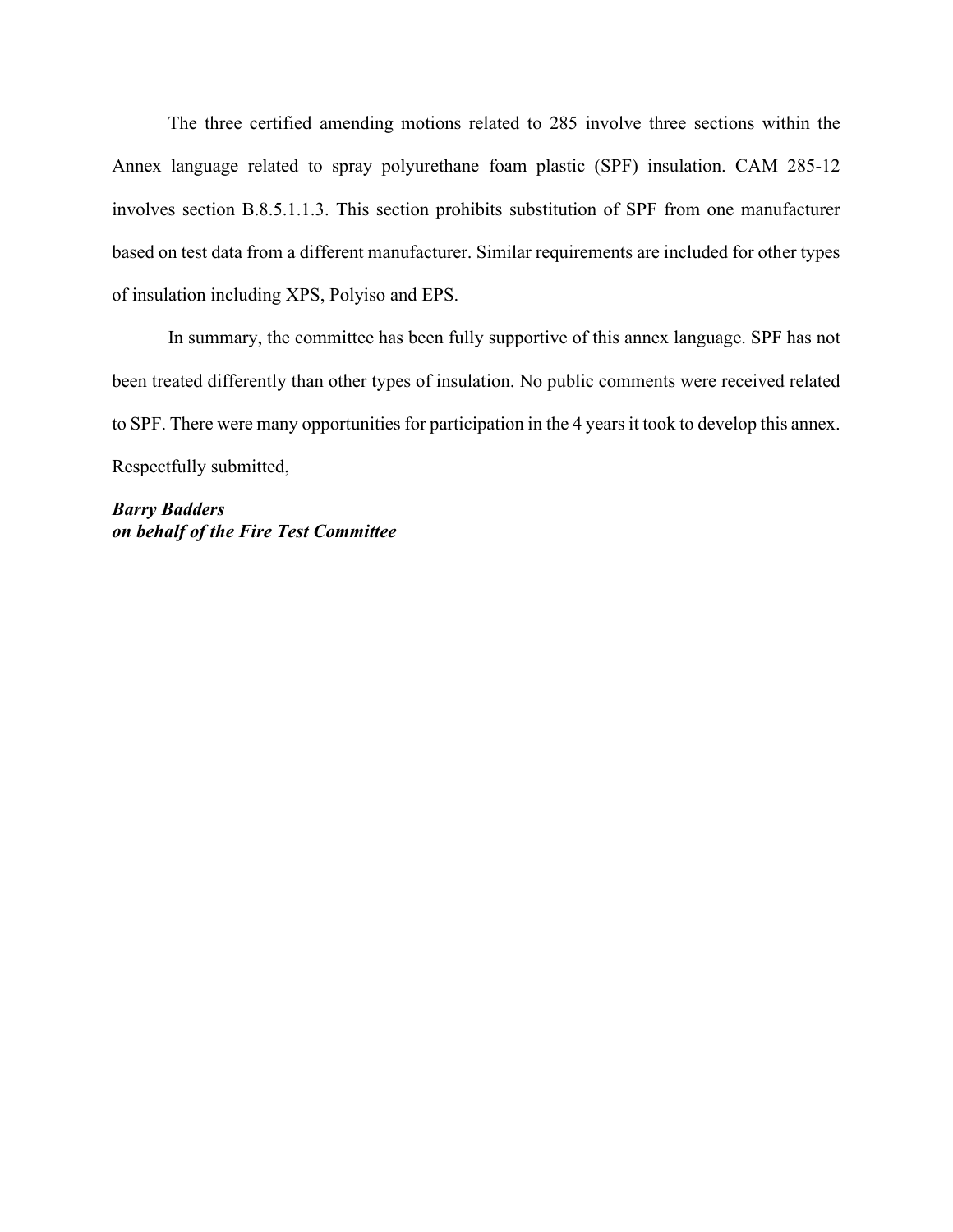

 This motion is made to the proposed new Annex B to NFPA 285 Standard Fire Test Method for Evaluation of Fire Propagation Characteristics of Exterior Wall Assemblies Containing Combustible Components.

#### **Background and purpose of proposed Annex B**

 NFPA 285 is a very important standard required by building codes to test and qualify exterior wall assemblies containing combustible components. The standard has specific requirements that limit vertical and horizontal fire propagation of interior and/or exterior fire sources that can occur in buildings of all heights including high rise buildings.

 Since there are thousands of combinations of building components that can be contained within exterior wall assemblies and the high expense of conducting the test, it is estimated that more than 90% of all exterior wall assemblies constructed in the United Sates that must comply with NFPA 285 are approved by Authorities Having Jurisdiction and/or Fire Marshalls based on Engineering Judgements written by fire protection engineers and fire protection engineering organizations.

 Persons writing such Engineering Judgements have varying knowledge and viewpoints when comparing fire performance characteristics provided by small-scale fire tests to the same tests as products in assemblies that were actually tested in accordance with the NFPA 285 standard. As a result of the need to provide as much uniformity as possible in an initial guidance document, Annex B Guide for Extensions of Results from Assemblies that Meet NFPA 285 Test Requirements is being proposed to the NFPA 285 standard.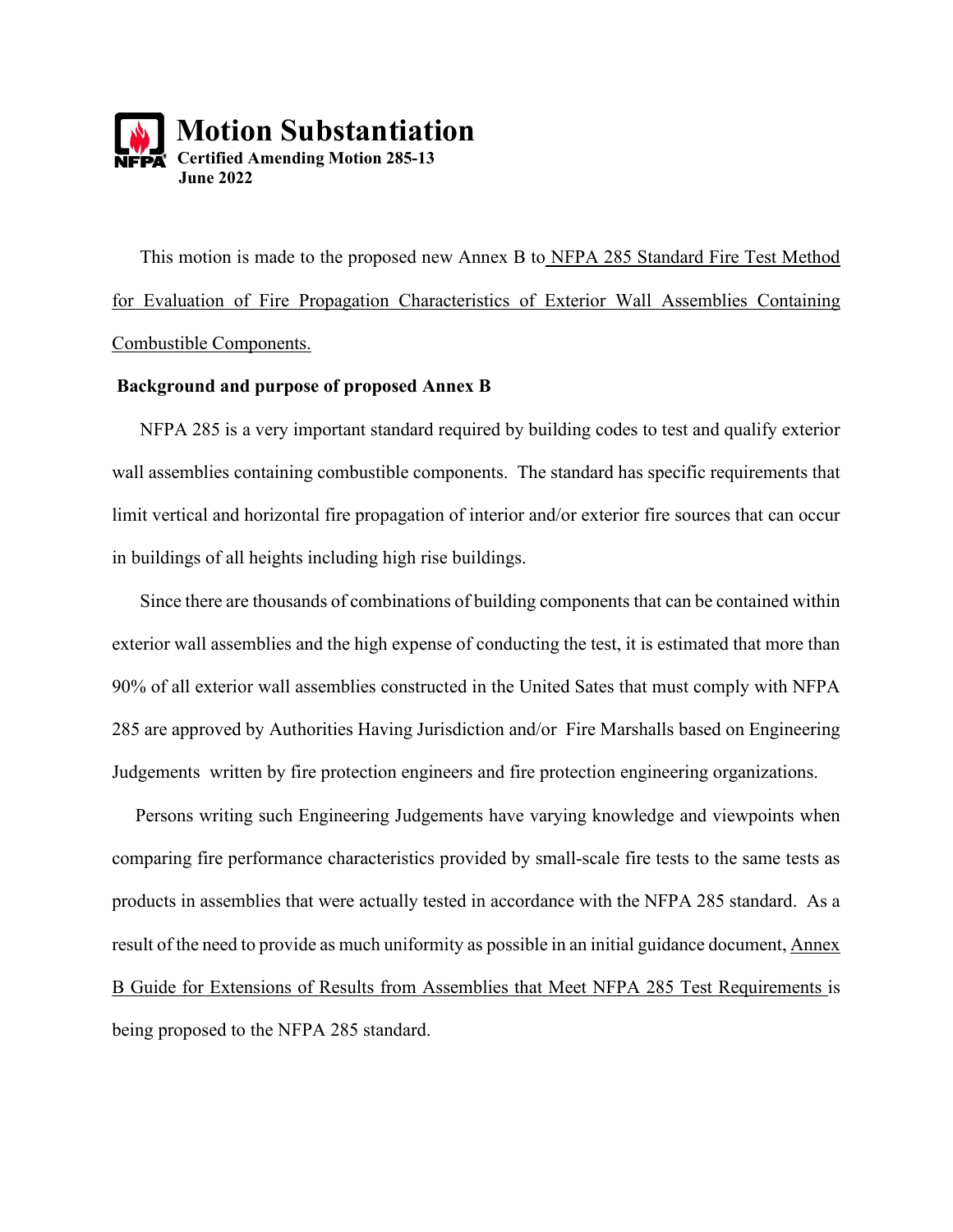#### **Use of Annex B**

 The introduction of Annex B states "This Annex is not part of the requirements of this NFPA document but is included for informational purposes only." Because of the lack of uniformity in the knowledge and viewpoints of persons writing the Engineering Judgements, this Annex will undoubtedly be used as the basis and justification for writing such judgements so, in essence, it will be utilized as being an integral part of the standard.

#### **Justification for NITMAM No. 13**

The NITMAM Motion is to reject entire Section B.8.5.1.2.1.

 The purpose of Annex B is to compare small-scale fire test data for products used in a proposed assembly to the same small-scale test data of products in assemblies that were actually tested in accordance with NFPA 285.

 The proposed wording would limit such comparisons to only data within a manufacturer's brand. This is not technically justified since it is the fire properties of a specific generic product such as Brand X SPF (spray foam insulation)) compared to Brand Y SPF and not to who manufactures the products being compared.

 I have heard from more than one source that the existing wording was originally proposed by one manufacturer who conducted the NFPA 285 test but doesn't want competitors to obtain Engineering Judgements based on small-scale tests which is the actual purpose of this Annex. Fire performance is a function of physical and chemical properties and not specific brand names. As such, the proposed wording is not suitable in this proposed Annex to the NFPA 285 standard. Respectfully submitted,

#### *John A. Stahl*

President, PREFERRED SOLUTIONS, INC.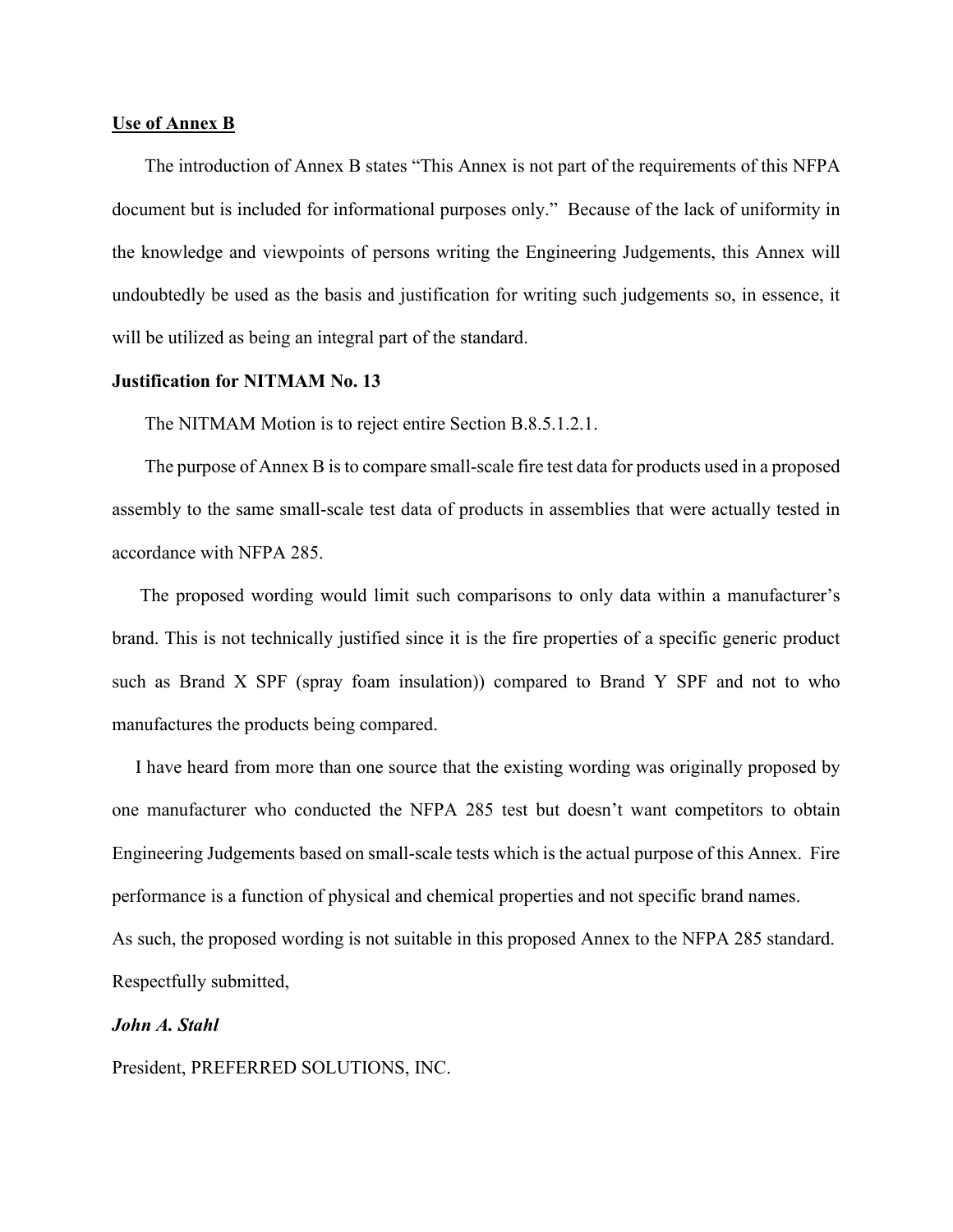

The *Report of the Technical Committee on Fire Tests* is presented as found in the First Draft Report and Second Draft Report for the *2023 edition* of *NFPA 285, Standard Fire Test Method for Evaluation of Fire Propagation Characteristics of Exterior Wall Assemblies Containing Combustible Components*. The revisions were submitted to letter ballot of the responsible Committee(s) in accordance with the *Regulations Governing the Development of NFPA Standards.* The reports and ballot results can be found on the next edition tab of the Document Information page for *NFPA 285* at [www.nfpa.org/285next.](http://www.nfpa.org/285next)

For many years engineering judgements have been used to extend data from NFPA 285 assembly tests to systems that have not been fully tested. In 2018, the Fire Test Committee developed a task group to come up with guidance for engineers to use when developing these judgements. The task group worked for over 4 years and held dozens of meetings, all of which were open for any observers to attend. They developed multiple drafts and reported back to the full committee at both the First Draft meeting and the Second Draft meeting.

The committee added the language into a new Annex B as non-mandatory guidance during the First Draft. The annex describes when substitutions can be made without compromising the test results and what types of substitutions would cross the line and require the assembly to be tested. It was balloted during First Draft and passed with zero negative votes. One public comment was received to try and move the language to the body of the standard, but the committee did not accept that comment. A Second Revision was developed to further revise the annex and passed.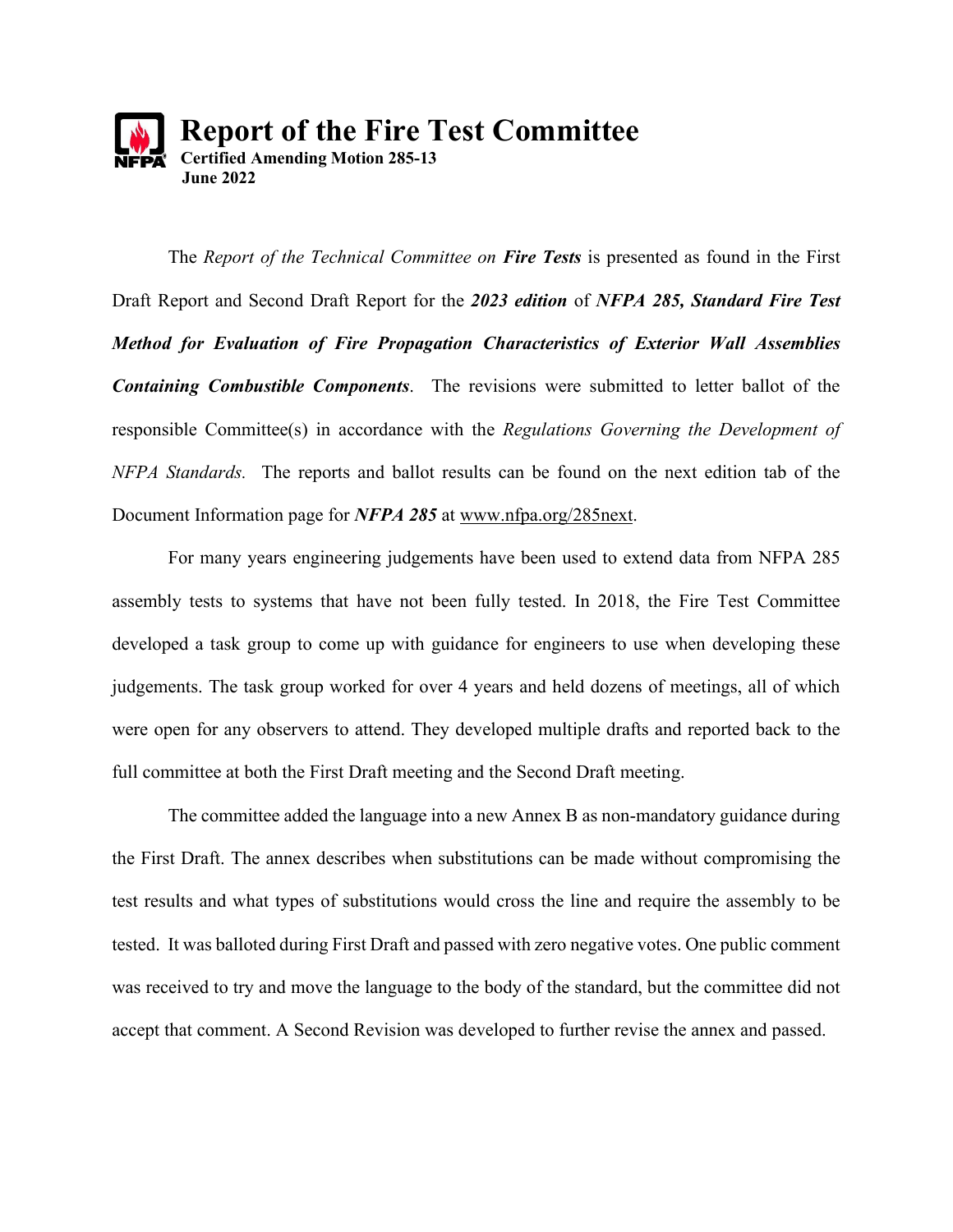The three certified amending motions related to 285 involve three sections within the Annex language related to spray polyurethane foam plastic (SPF) insulation. CAM 285-13 involves section B.8.5.1.2.1. This section prohibits substitution of SPF from one manufacturer based on test data from a different manufacturer. Similar requirements are included for other types of insulation including XPS, Polyiso and EPS.

In summary, the committee has been fully supportive of this annex language. SPF has not been treated differently than other types of insulation. No public comments were received related to SPF. There were many opportunities for participation in the 4 years it took to develop this annex. I encourage the membership to support the committee and vote against this motion.

Respectfully submitted,

*Barry Badders on behalf of the Fire Test Committee*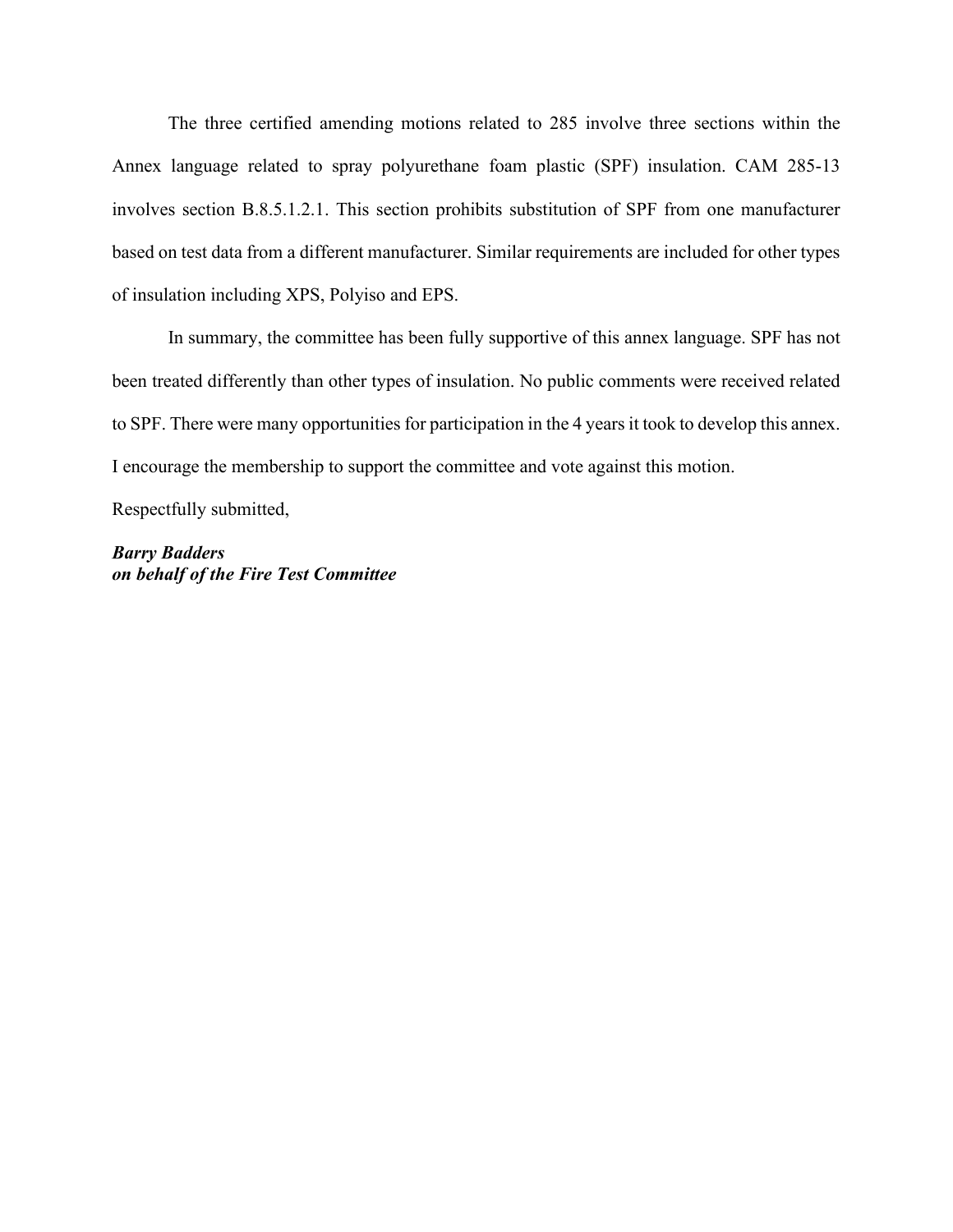

The proposed definition states: "A material that, in the form in which it is used and under the conditions anticipated, will not ignite, burn, support combustion, or release flammable vapors, when subjected to fire or heat." That is inconsistent with the requirements already in section 4.8 of NFPA 502 for what constitutes a noncombustible material in this standard. Section 4.8 of NFPA 502 states that noncombustible materials (as intended for use in road tunnels, bridges, and so on) are considered to be ones that meet certain fire test requirements and every one of the fire test requirements used anywhere in the world (including those in NFPA 502) allows a certain amount of temperature increase or mass loss or flaming, That means that materials that do ignite (albeit briefly) or do release flammable vapors are acceptable by NFPA 502 as noncombustible materials by NFPA 502 but would not comply with the proposed definition.

For example, ASTM E136 states that a material is noncombustible (i.e. it passes the test) if there is a temperature increase of less than 30 degrees C and flaming for less than 30 seconds. This means that in spite of "passing ASTM E136", which makes a material noncombustible according to NFPA 502, section 4.8, the material is not noncombustible according to the definition. That is inconsistent and should not be an NFPA 502 definition. Note that NFPA 130 (a sister standard to (NFPA 502) does not have this inconsistency. This CAM proposes to delete the incorrect definition and do the same as is done in NFPA 1, NFPA 101, NFPA 5000, various other NFPA codes and standards, and the companion standard to NFPA 502, namely NFPA 130. A companion CAM is also being placed into section 4.8 to ensure that the "option" of a material that does what the proposed definition requires is acceptable as an option for a noncombustible material, namely a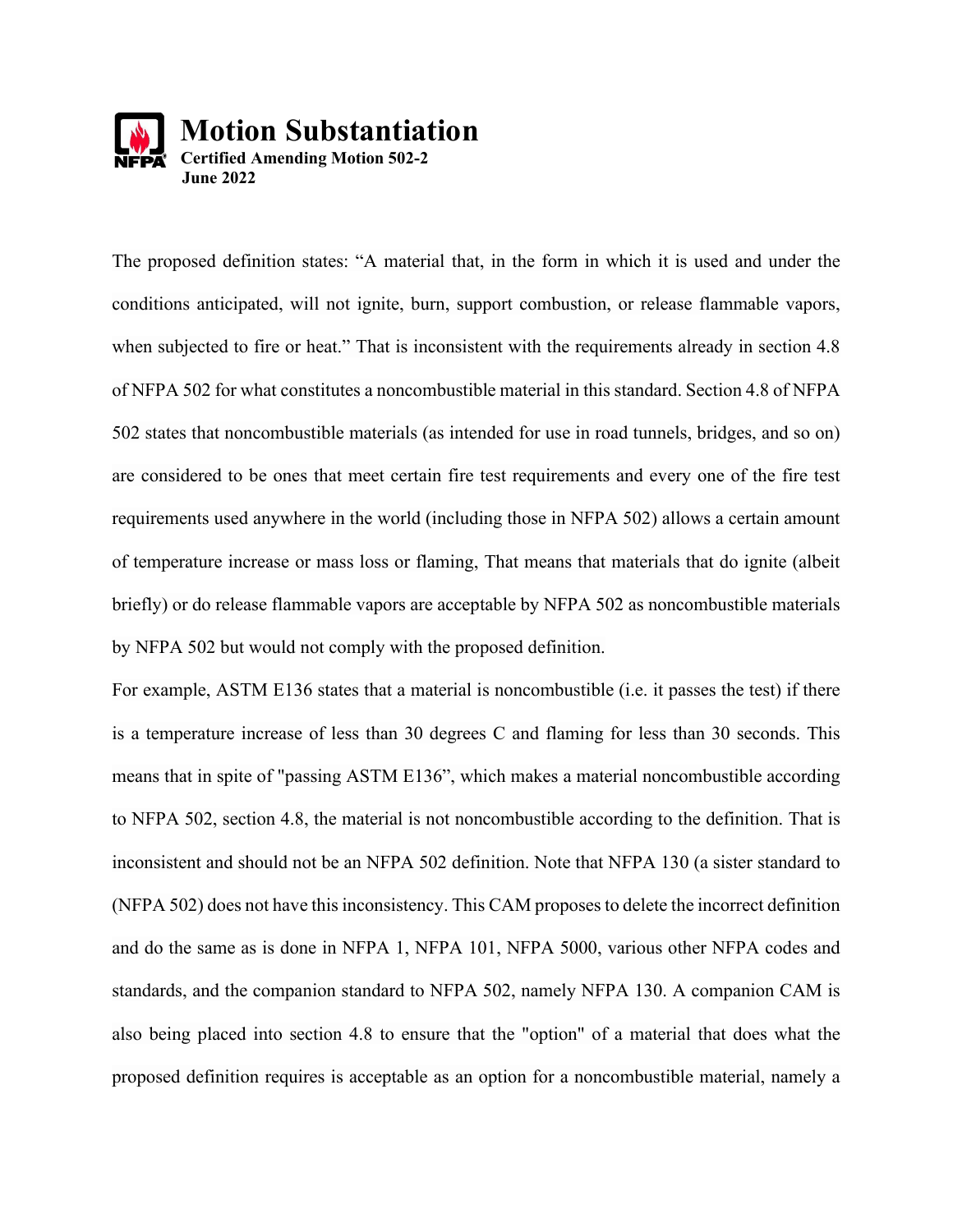material that, in the form in which it is used and under the conditions anticipated, will not ignite, burn, support combustion, or release flammable vapors, when subjected to fire or heat. Note also that the proposed definition contains requirements, which NFPA definitions should not have.

Respectfully submitted,

*Marcelo M. Hirschler GBH International*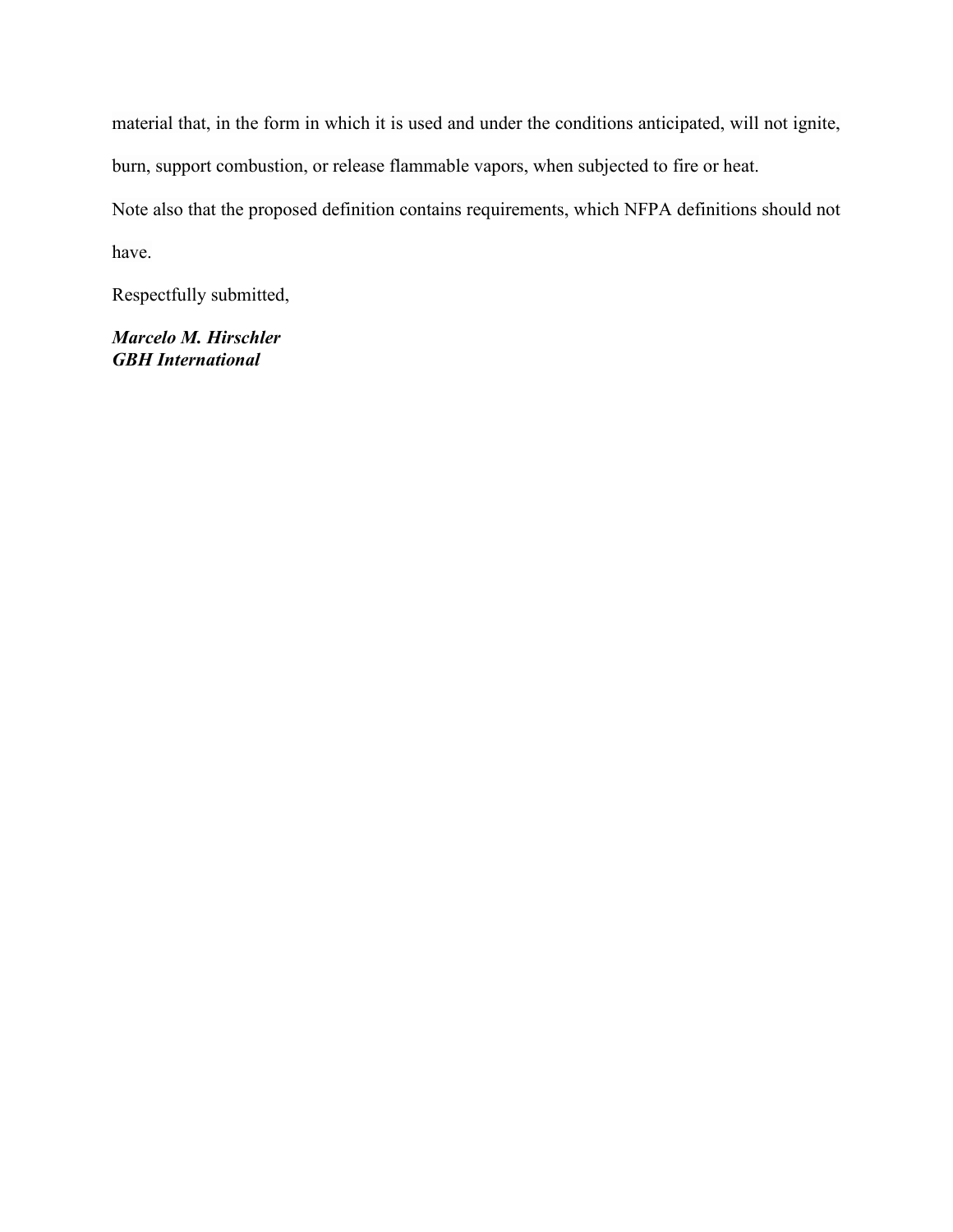# **Report of the Technical Committee on Road Tunnel and Highway Fire Protection Certified Amending Motion 502-2 June 2022**

The *Report of the Technical Committee on Road Tunnel and Highway Fire Protection* is presented as found in the First Draft Report and Second Draft Report for the *2023 Edition* of *NFPA 502, Road Tunnels, Bridges, and Other Limited Access Highways*. The revisions were submitted to letter ballot of the responsible Technical Committees and Correlating Committee in accordance with the *Regulations Governing the Development of NFPA Standards.* The reports and ballot results can be found on the next edition tab of the Document Information page for *NFPA 502* at [www.nfpa.org/502next.](http://www.nfpa.org/502next)

First, I want to say thank you to Dr. Hirschler for bringing this to our attention.

Dr. Hirschler made a Public Comment for the first revision to remove annex language related to the definition of "Noncombustible" material (NFPA 502 Section 3.3.44 2020 Edition). The committee agreed with Dr. Hirschler and removed the annex language.

In the process of reviewing the change, the committee determined to remove the reference to NFPA 502 Section 4.8 and to add a definition in NFPA 502 Section 3.3.44: "A material that, in the form in which it is used and under the conditions anticipated, will not ignite, burn, support combustion, or release flammable vapors, when subjected to fire or heat."

The voting was -- 27 affirmative, 2 no response. A near unanimous decision.

Dr. Hirschler is objecting to the addition of the definition in this location. Part of the justification to reject this motion Is the assertion that this language Is not consistent with the language in other NFPA documents, such as NFPA 1, 101, 5000 or 130. Upon review of NFPA 101, the stated definition of "Noncombustible (Material)" refers to section 4.6.13 which states: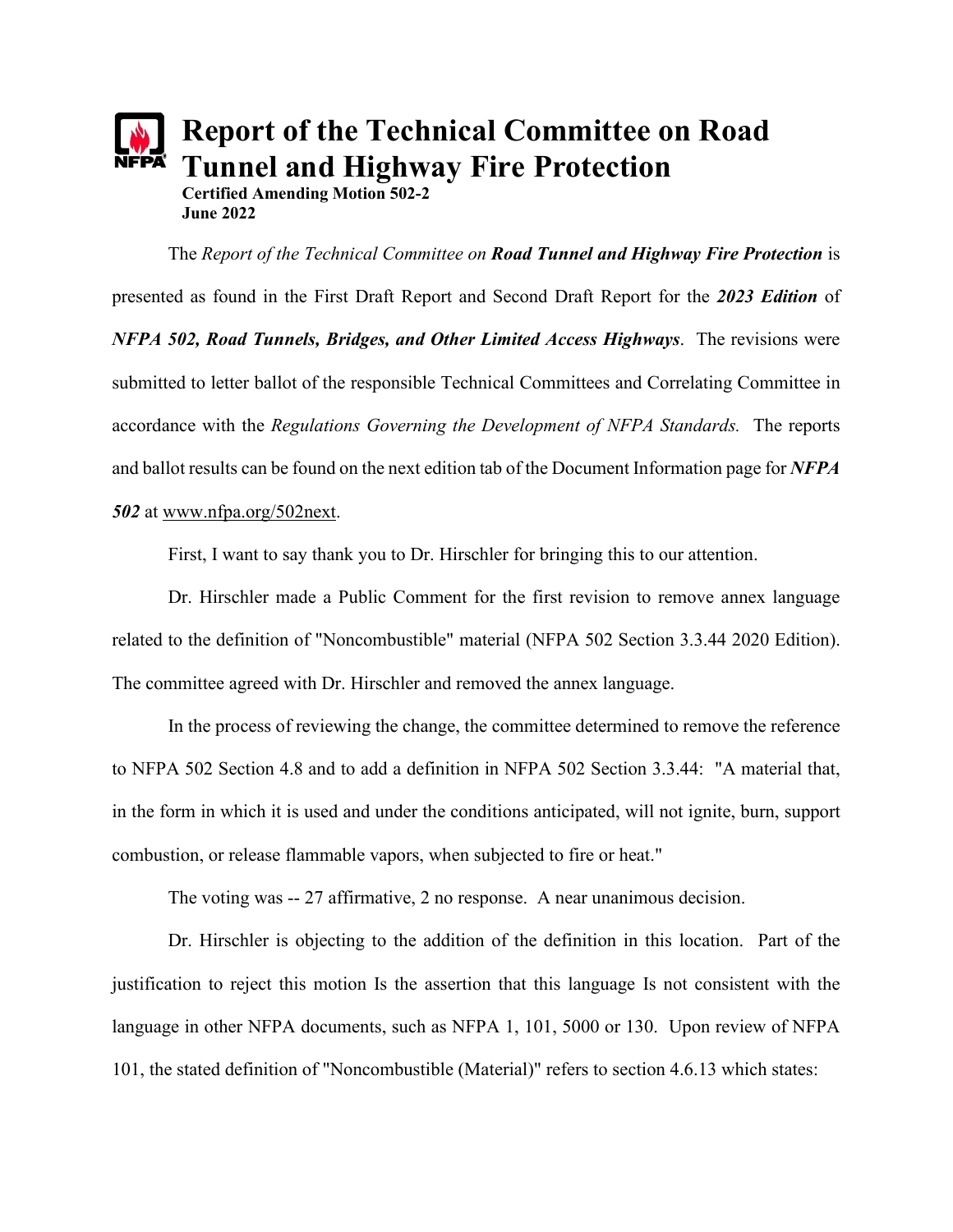### **4.6.13 [\\*](https://codesonline.nfpa.org/code/0a98c4ad-a1c9-4baa-ac3f-d2df744d9f92/863f6fd6-6bf4-40f5-a814-30348e2f091b/np_cb6529af-3799-11ea-8dbd-27598ef85f67.html#ID001010013117) Noncombustible Material.**

### **4.6.13.1**

A material that complies with any one of the following shall be considered a noncombustible material:

 $(1)$ <sup>\*</sup> The material, in the form in which it is used, and under the conditions anticipated, will not ignite, burn, support combustion, or release flammable vapors when subjected to fire or heat.

This definition is identical to the definition inserted by the committee in NFPA 502 Section 3.3.44 and is not considered inconsistent with other NFPA documents such as NFPA 101.

The committees stated substantiation for the addition of the definition follows:

1. The "definition should not be a reference to the main body of the standard therefore definition of noncombustible material was added.

Annex language deleted as the Information Is redundant and the same Information Is required under section 4.8."

### **The committee respectfully requests the CAM motion to be rejected.**

Respectfully submitted,

### *Norris Harvey*

*on behalf of the* **Road Tunnel and Highway Fire Protection Committee**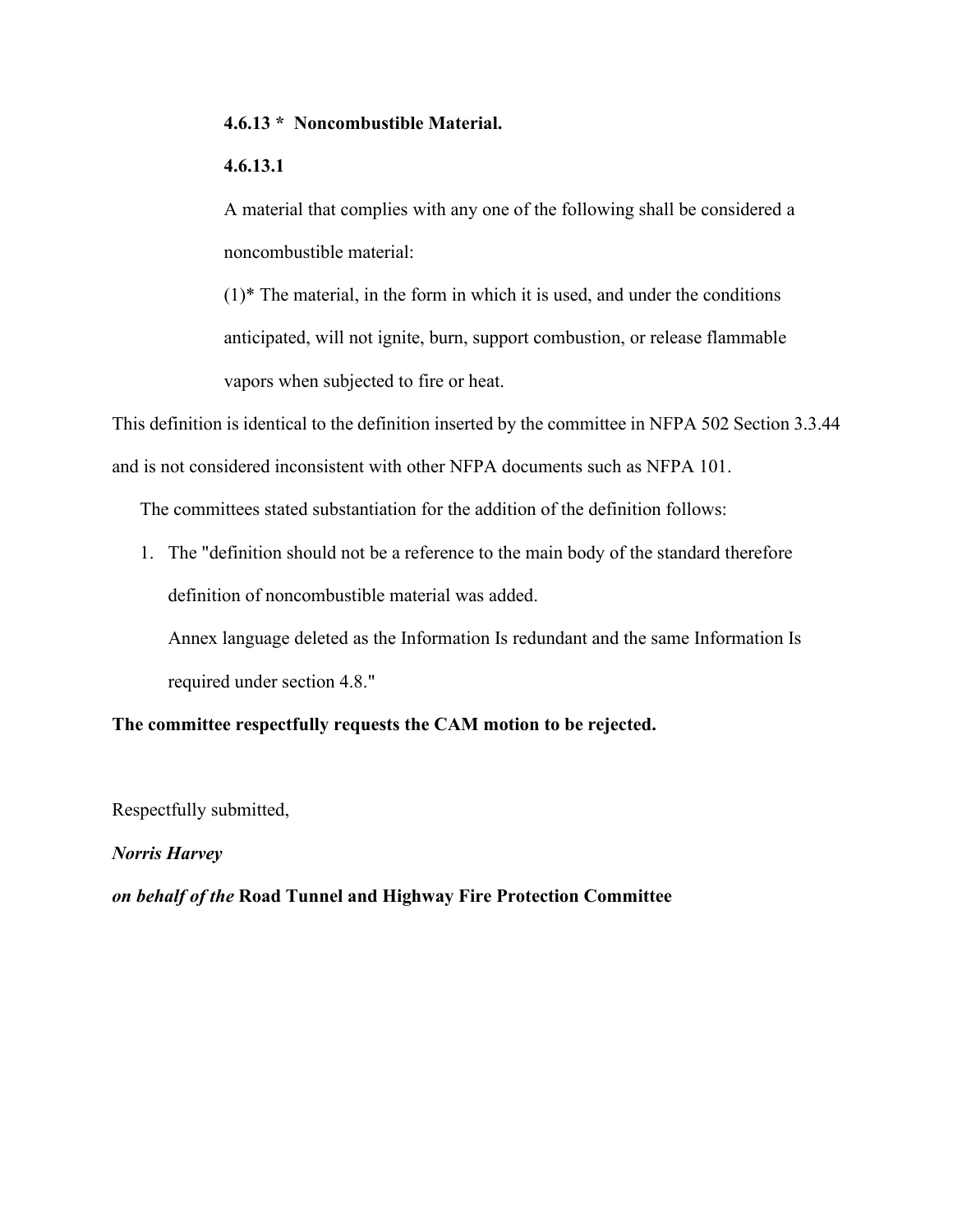

This CAM is a companion to CAM 502-2, but is also able to be accepted independently. This CAM places the option (from the present edition of NFPA 502) of the requirement for a noncombustible material being one that does not need to be tested but that meets the following requirements back into section 4.8, with the other (test based) requirements: "The material, in the form in which it is used and under the conditions anticipated, will not ignite, burn, support combustion, or release flammable vapors, when subjected to fire or heat."

The language proposed by the committee in SR1 has a critical issue, solved by this CAM: The language in this section deletes one option for declaring that a material is a noncombustible material (the option that does not require testing for clearly noncombustible materials such as steel or concrete) and places it in a definition, which is now inconsistent with the requirements in this section (as explained in the associated CAM).

This CAM reinstates the previous first option and renumbers the other options, thus making the section consistent with other NFPA codes and standards, including NFPA 130, a companion standard.

Respectfully submitted,

*Marcelo M. Hirschler GBH International*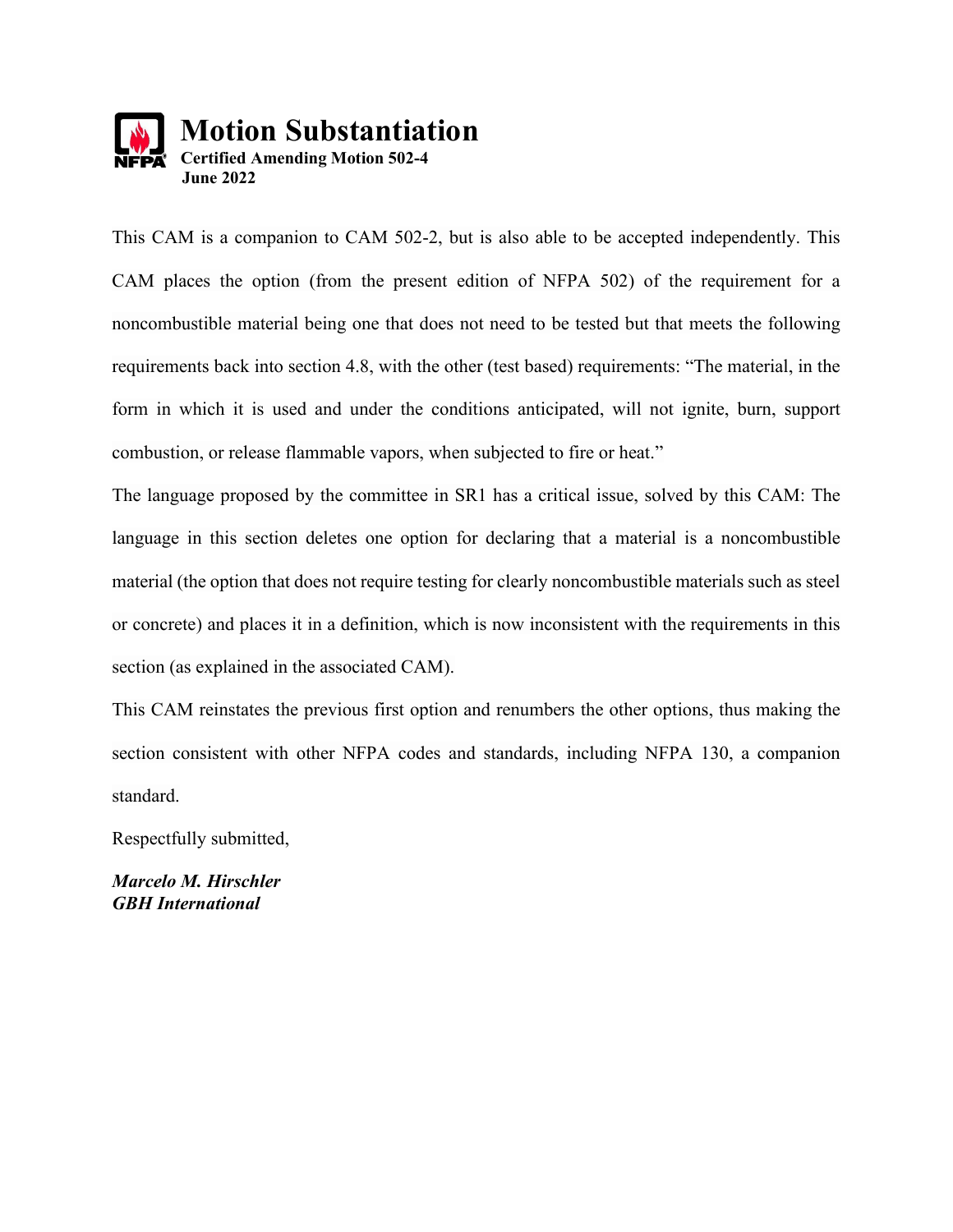

The *Report of the Technical Committee on Road Tunnel and Highway Fire Protection* is presented as found in the First Draft Report and Second Draft Report for the *2023 Edition* of *NFPA 502, Road Tunnels, Bridges, and Other Limited Access Highways*. The revisions were submitted to letter ballot of the responsible Technical Committees and Correlating Committee in accordance with the *Regulations Governing the Development of NFPA Standards.* The reports and ballot results can be found on the next edition tab of the Document Information page for *NFPA 502* at [www.nfpa.org/502next.](http://www.nfpa.org/502next)

Thank you to Dr. Hirschler for his involvement and for bringing this to our attention.

As established in the previous NITMAM, the committees stated goal and desire Is to Include a definition In NFPA 502 Section 3.3.44 for Noncombustible material. Language that Is In NFPA 502 Section 4.8 2020 Edition "A material that, in the form in which it is used and under the conditions anticipated, will not ignite, burn, support combustion, or release flammable vapors, when subjected to fire or heat." was therefore moved to the definition of Noncombustible material from NFPA 502 Section 4.8. As stated In the Committee's justification, this move Is considered the appropriate location. The specific wording of the justification is:

Item (1) has been relocated In the definition of "noncombustible" as this Is the appropriate location. New test method added to allow an alternative. The annex Is expanded to provide further guidance on noncombustibility tests. Old A.4.8(1) Is added to 4.8 as section 4.8(1) Is deleted from the standard.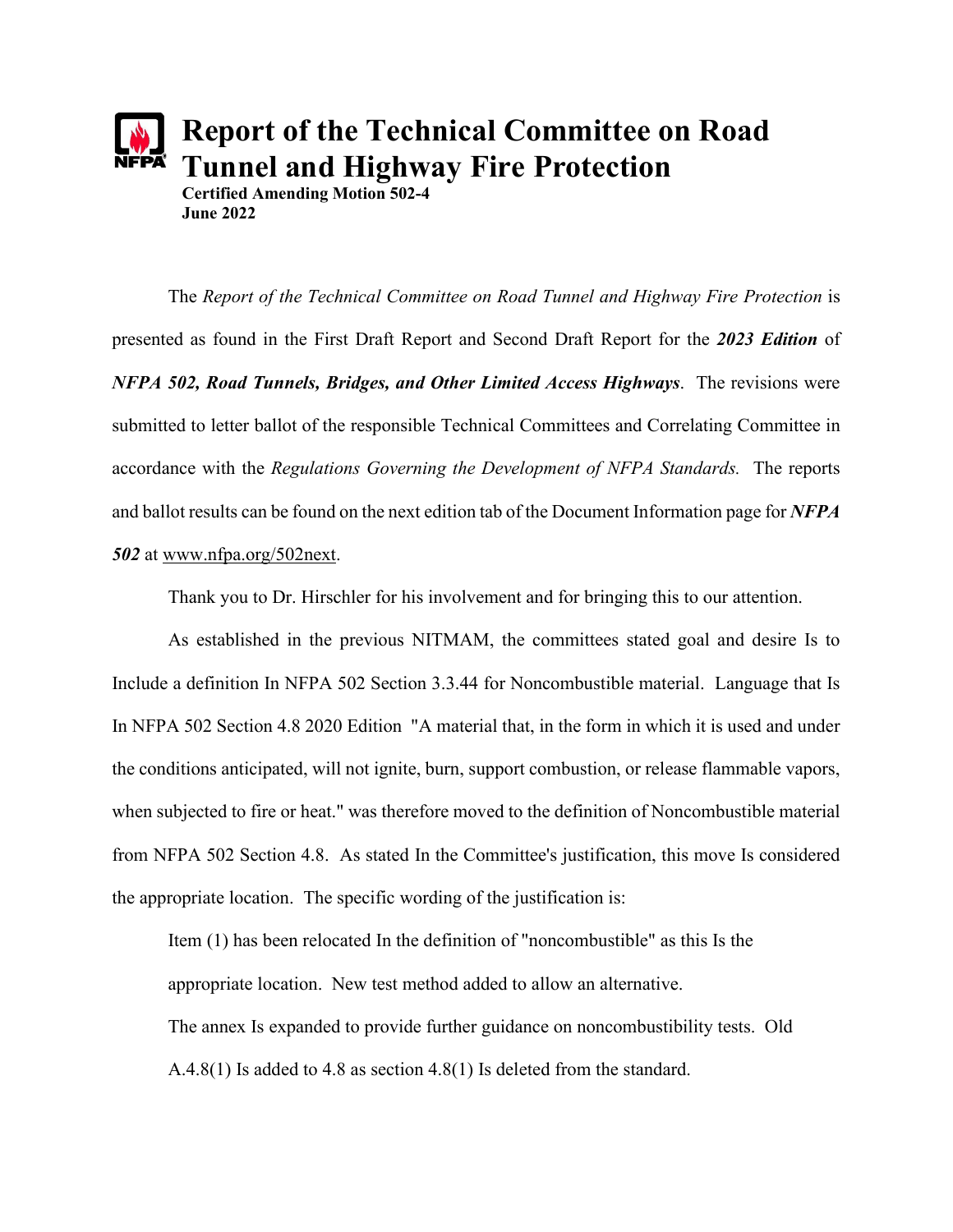The voting was -- 27 affirmative, 2 no response. A near unanimous decision.

The established change does not abrogate the intent of the language in anyway. The requirement for noncombustible material remains clear and enforceable. Further, the intent of the meaning of noncombustible is reinforced by the action of the Committee

Therefore, the committee respectfully disagrees with Dr. Hirschler's NITMAM and requests for a rejection of this CAM.

Respectfully submitted,

### *Norris Harvey*

*on behalf of the* **Road Tunnel and Highway Fire Protection Committee**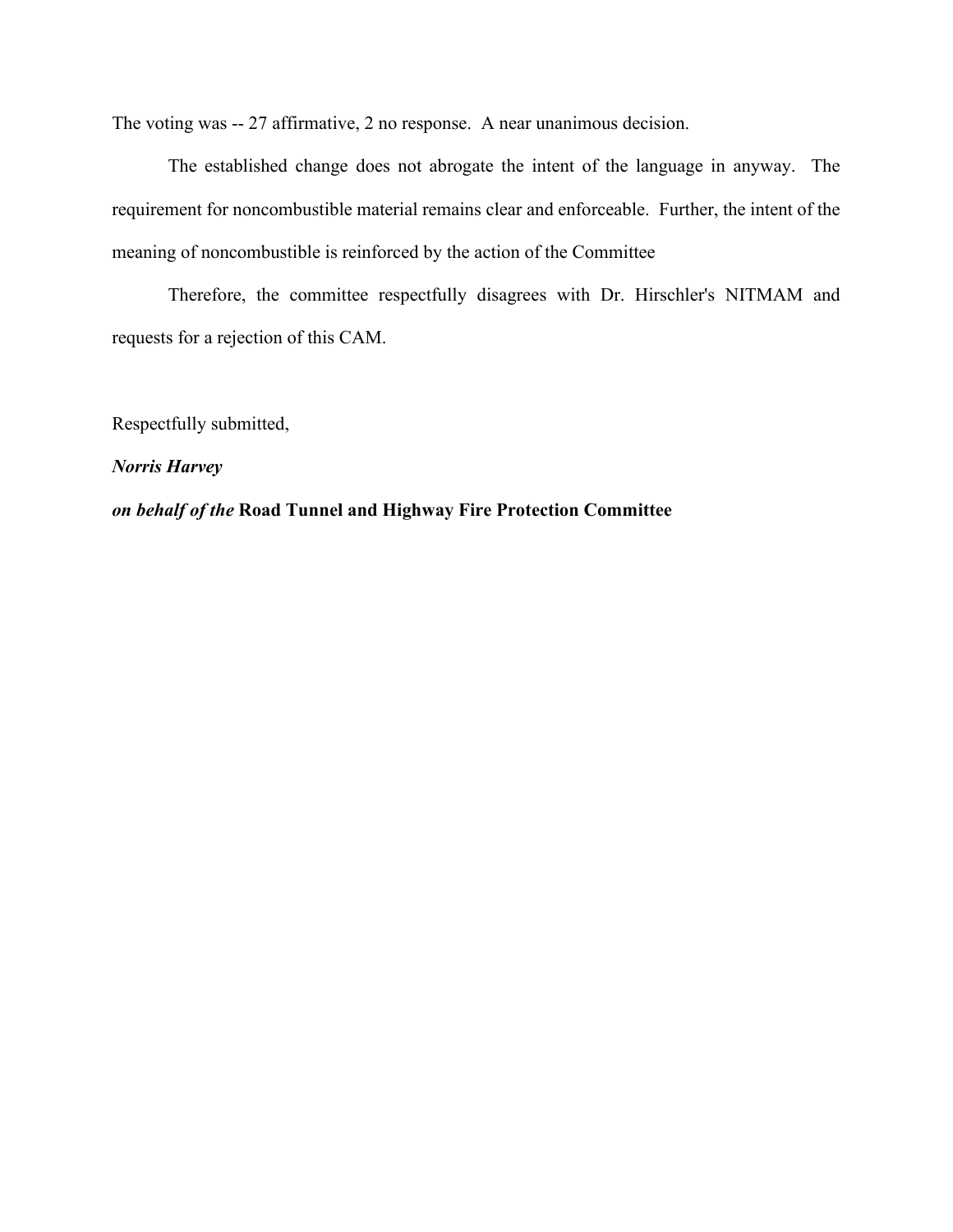

This CAM is simple clarification to ensure the correct pass/fail criteria are used. EN 13501-1 (which is the European standard for reaction to fire requirements in Europe) contains two categories of materials that need to meet requirements based on both the ISO 1182 (noncombustibility test) and ISO 1716 (heat of combustion test): they are Class A1 and Class A2. The criteria for Class A1 materials are similar to those used by ASTM E136 to classify a material as a noncombustible material. In fact, they are somewhat milder than those in ASTM E136, but they are relatively similar. On the other hand, the criteria for Class A2 materials are much less severe than those for Class A1 and they represent a much lower level of fire safety. Class A2 materials are not representative of noncombustible materials and might be considered similar to limited combustible materials, which are not permitted in NFPA 502. If the information approved by the committee is approved, that means that NFPA 502 would, in practice, allow materials similar to limited combustible materials for every application where it presently (and in all earlier editions) requires noncombustible materials. That is not safe.

Respectfully submitted,

*Marcelo M. Hirschler GBH International*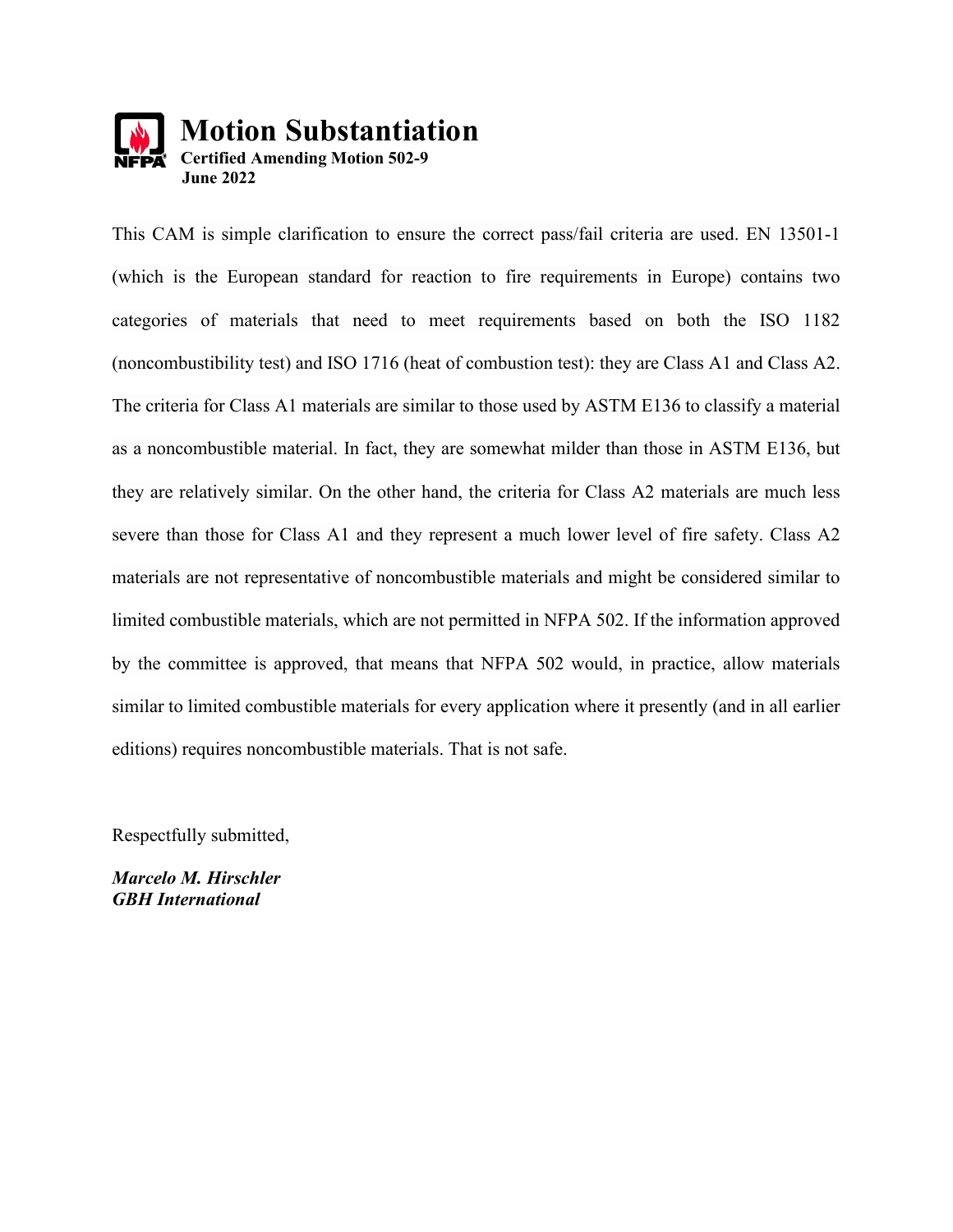

The *Report of the Technical Committee on Road Tunnel and Highway Fire Protection* is presented as found in the First Draft Report and Second Draft Report for the *2023 Edition* of *NFPA 502, Road Tunnels, Bridges, and Other Limited Access Highways*. The revisions were submitted to letter ballot of the responsible Technical Committees and Correlating Committee in accordance with the *Regulations Governing the Development of NFPA Standards.* The reports and ballot results can be found on the next edition tab of the Document Information page for *NFPA* 

*502* at [www.nfpa.org/502next.](http://www.nfpa.org/502next)

CAM No. 9, NFPA 502 2023 would like to add text to NFPA 502 Section 4.8 (4). The

current proposed language is snipped from the NFPA 502 Next Edition website and represents

what is currently proposed for the Standard.

# **4.8\* Noncombustible Material.**

A material that complies with any one of the following shall be considered a noncombustible material:

1. …

2. …

- 3. \*The material is reported as complying with the pass/fail criteria of either of the following:
	- (a) EN 13501-1, *Fire classification of construction products and building elements — Part 1: Classification using data from reaction to fire tests*, in relation to ISO 1182, *Reaction to fire tests for products — Non-combustibility test*, and ISO 1716, *Reaction to fire tests for products — Determination of the gross heat of combustion (calorific value)*.

(b) …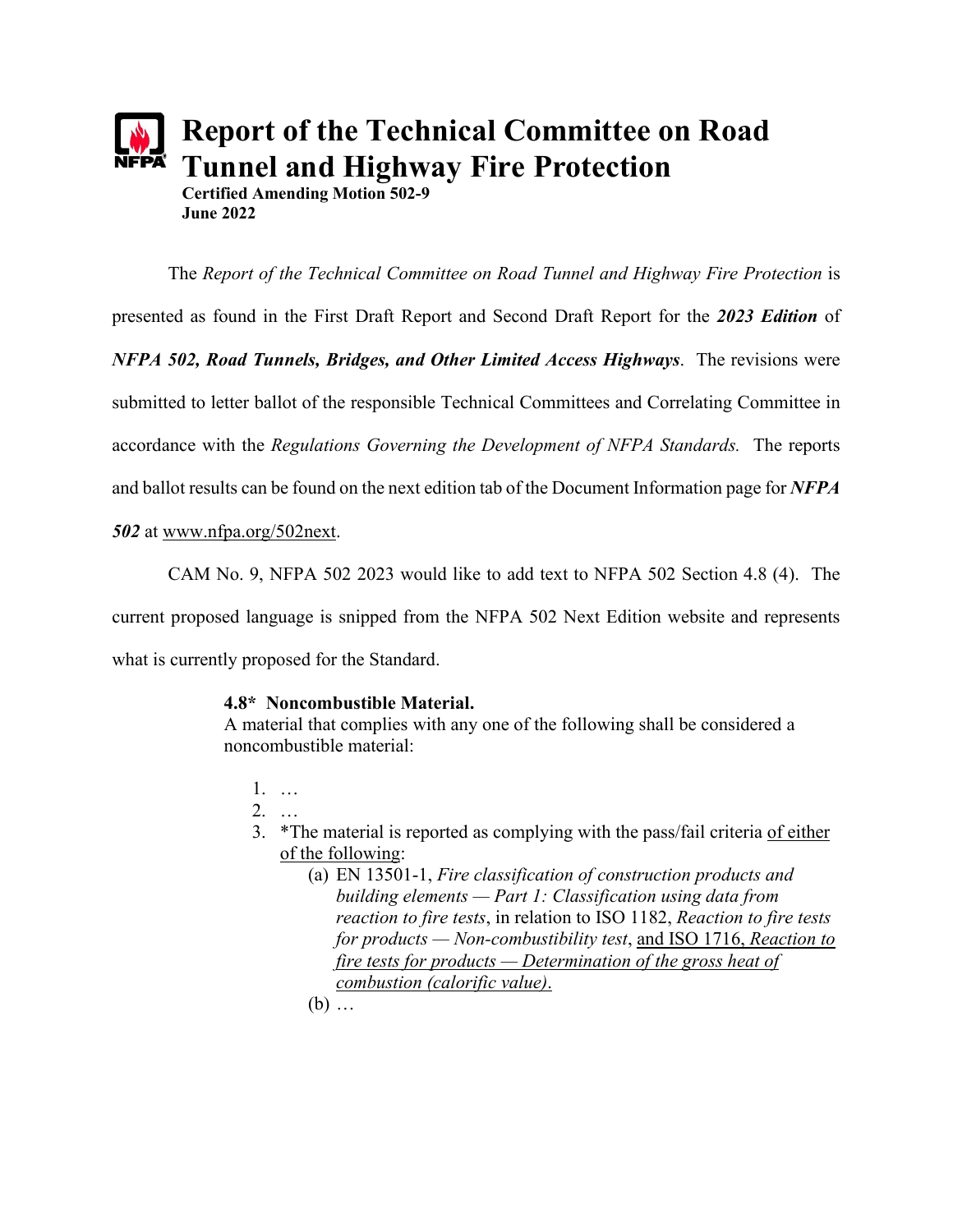The proposed change according to the CAM No. 9 is to add "For Class A1" as shown below :

(3)\* The material is reported as complying with the pass/fail criteria of either of the following:

(a) For Class A1, EN 13501-1, Fire classification of construction products…"

When the committee discussed PC 13 and created of SR-1, the discussion only revolved around the parts of PC 13 concerning the applicable test standards. The committee decided to keep BS 476 in the requirements and created a second revision, updating subsection (3) to split testing requirements to clarify that either BS 476-4 or EN 13501 needs to be met and not both. Inclusion of "For Class A1" was not a focus of discussion.

Respectfully submitted,

*Norris Harvey*

*on behalf of the Road Tunnel and Highway Fire Protection Committee*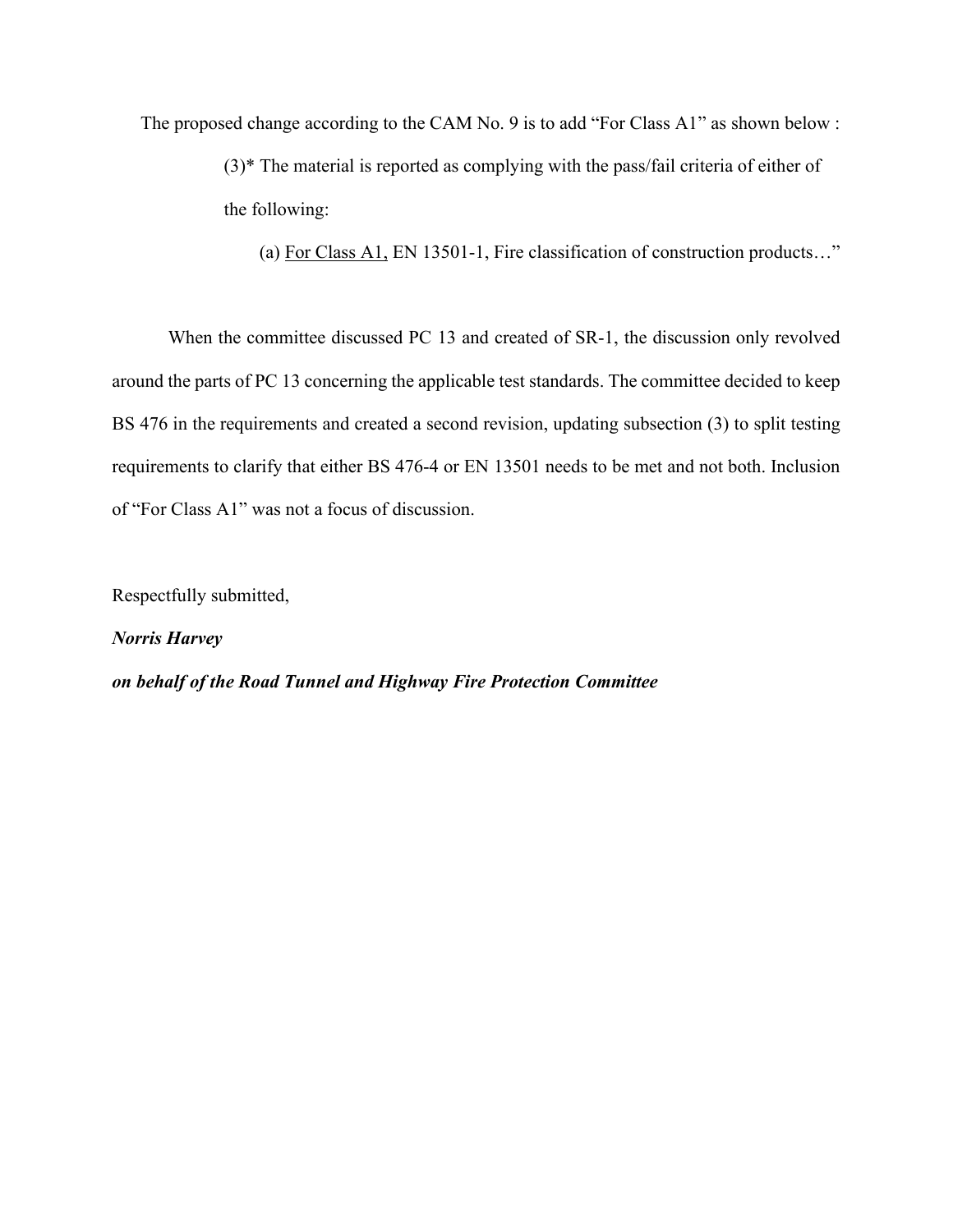

This CAM addresses time-temperature curves. The time-temperature curve in the RWS Efectis report was developed specifically for fire safety of tunnels and has been in NFPA 502 for multiple editions. It is not just any curve, but it is the only standard time-temperature curve that is severe enough to make it suitable for tunnels; as stated before, it has been the required curve for many editions of NFPA 502. Recently, ASTM committee E05 developed ASTM E3134, which is a consensus standard that is based on using the RWS time-temperature curve. The standard is entitled "Standard Specification for Transportation Tunnel Structural Components and Passive Fire Protection Systems" and it contains the exact same time-temperature curve as the RWS test and the same acceptance criteria, the critical one being the requirements for transmission of heat and spalling. By referencing ASTM E3134, NFPA 502 references a consensus standard rather than a proprietary test method. The technical committee already deleted the reference, in the first draft, to the (now unnecessary) RWS curve and the Efectis report from section 2. Therefore, retaining the reference to the RWS curve in this section is incorrect and inconsistent with the referenced standard sections. It needs to be deleted from this section. And it is necessary to reference ASTM E3134 (dated 2020), which has already been added into the section on informational references, and also needs to be added into section 2 on referenced ASTM standards.

This CAM also deletes any reference to a potential alternate test and that is a safety measure, because it has been shown that the RWS curve (or the alternate curve in ASTM E3134) is the most severe fire resistance test curve available and it was specifically developed for fire resistance in tunnels. Therefore, it should not be acceptable to offer a less suitable alternative (with lower fire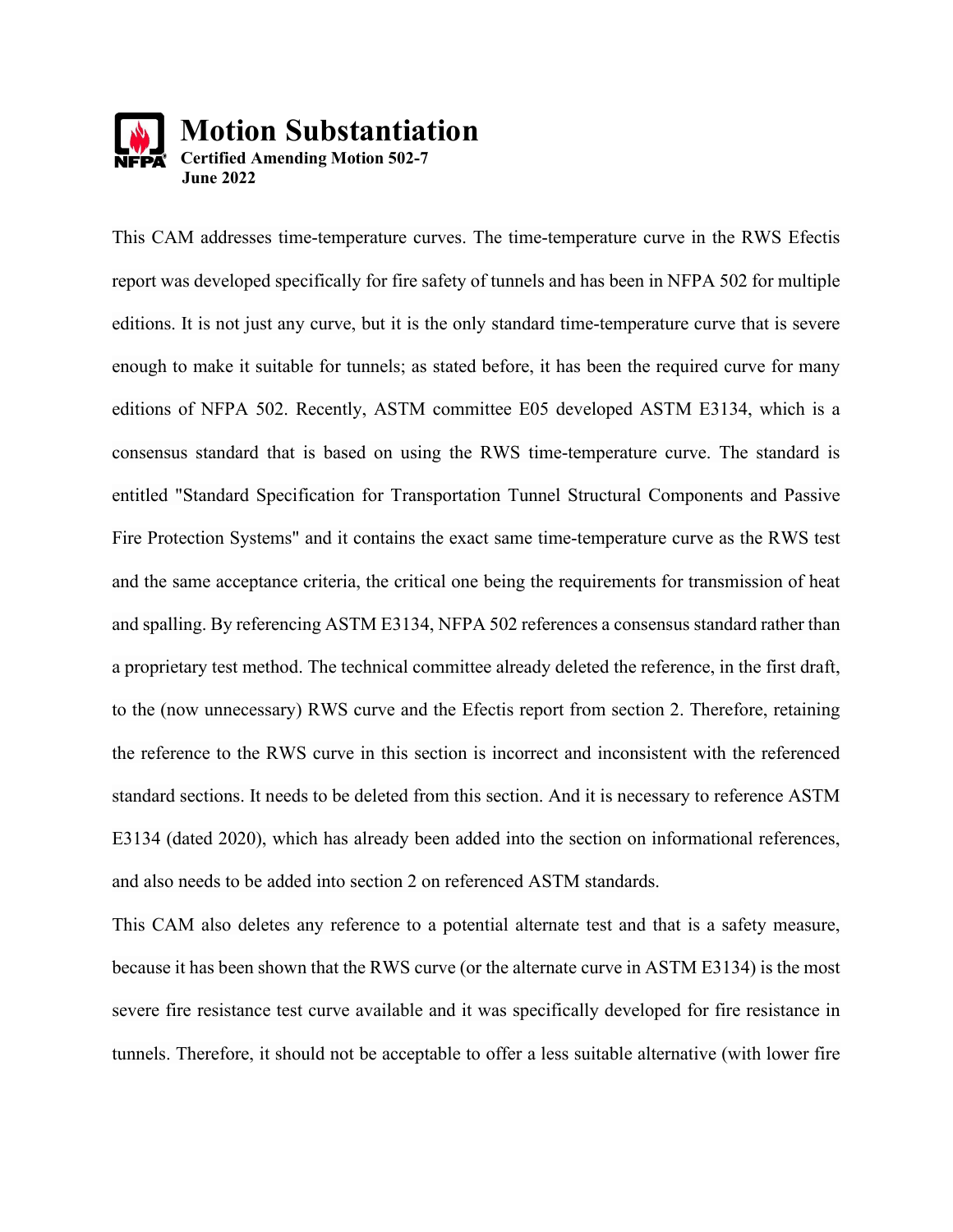safety), unless an engineering analysis is done (which is consistent with existing language also).

This CAM maintains the requirement for an engineering analysis.

Respectfully submitted,

*Marcelo M. Hirschler GBH International*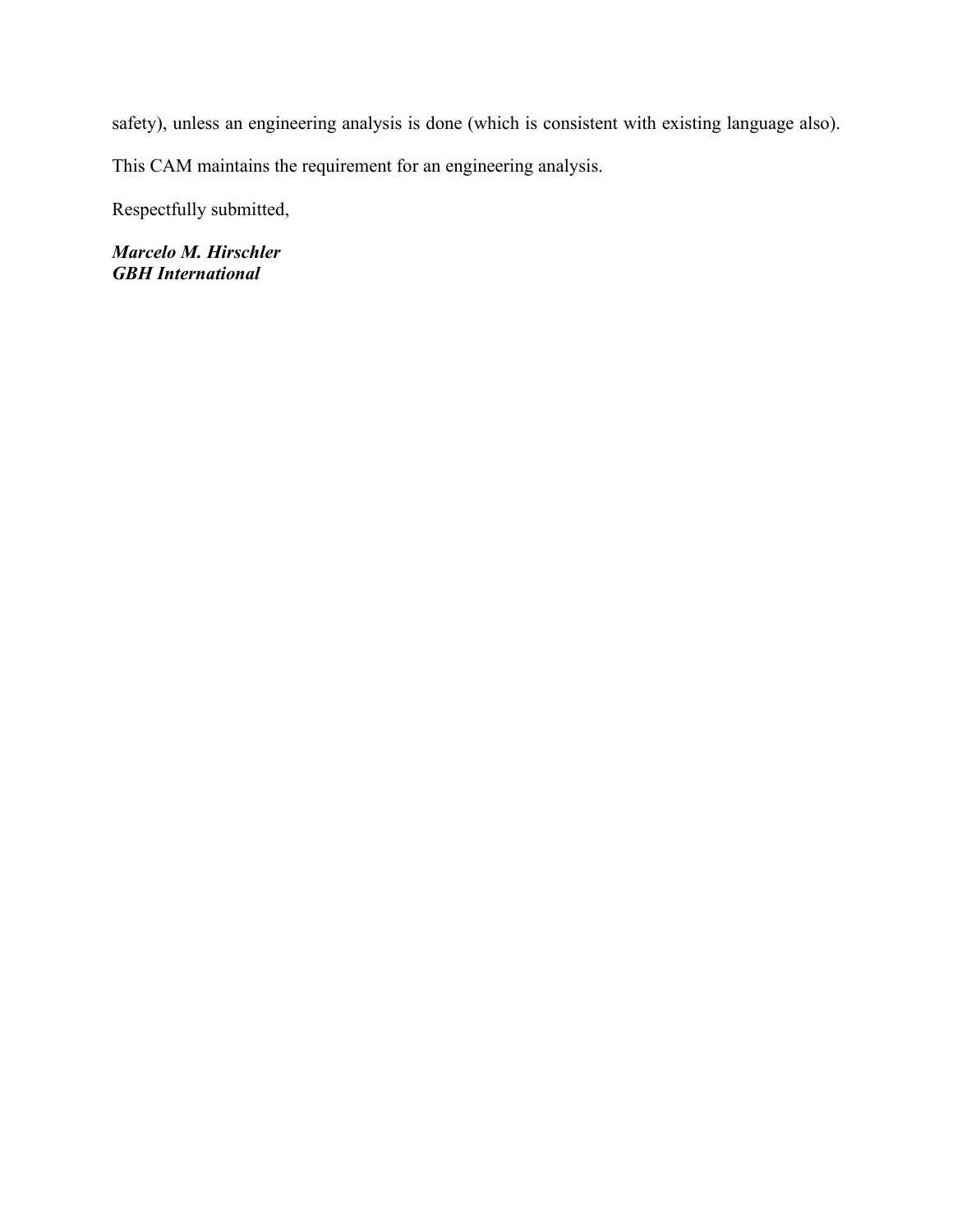

The *Report of the Technical Committee on Road Tunnel and Highway Fire Protection* is presented as found in the First Draft Report and Second Draft Report for the *2023 Edition* of *NFPA 502, Road Tunnels, Bridges, and Other Limited Access Highways*. The revisions were submitted to letter ballot of the responsible Technical Committees and Correlating Committee in accordance with the *Regulations Governing the Development of NFPA Standards.* The reports and ballot results can be found on the next edition tab of the Document Information page for *NFPA 502* at [www.nfpa.org/502next.](http://www.nfpa.org/502next)

Thank you to Dr. Hirschler for his involvement and for bringing this to our attention.

Dr. Hirschler would like the acceptance of Public Comment No. 18 which has the following recommended changes:

7.3.2\*

The structure shall be capable of withstanding the temperature exposure represented by the Rijkswaterstaat (RWS) time temperature curve or other recognized standard time temperature curve that is acceptable to the AHJ, following an engineering analysis comply with the transmission of heat and spalling requirements from applying the timetemperature curve in ASTM E3134, unless an engineering analysis, as required in Chapter 4, that is acceptable to the AHJ, demonstrates that an alternate time-temperature curve is suitable.

The Committee disagrees with Dr. Hirschler's recommendation with the following justification: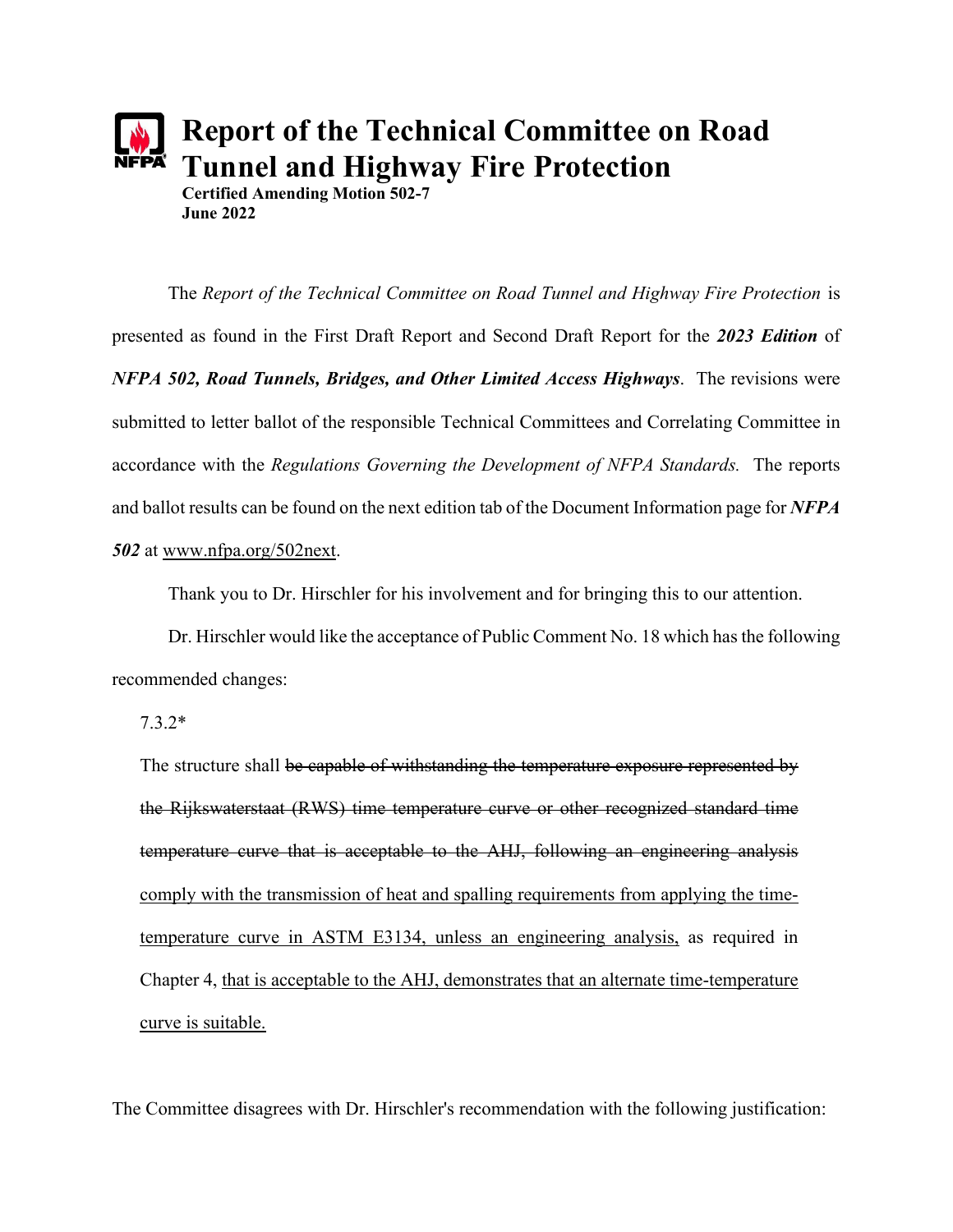"The proposed change restricts the scope of the clause to specific sub-elements of structural fire durability which Is contrary to the current language. Standard already contains specific requirements for compliance under clause 7.3.3, 7.3.4 and 7.3.6. With the proposed language requires an engineering analysis to demonstrate that the curve was applicable which Is restricting the AHJ. This requirement Is not the same as AHJ accepting a curve and an engineering analysis."

The voting was -- 27 affirmative, 2 no response.

The Committee disagrees with Dr. Hirschler's recommendation for the stated reason and recommends this CAM to be Rejected.

Respectfully submitted,

*Norris Harvey*

*on behalf of the* Road Tunnel and Highway Fire Protection Committee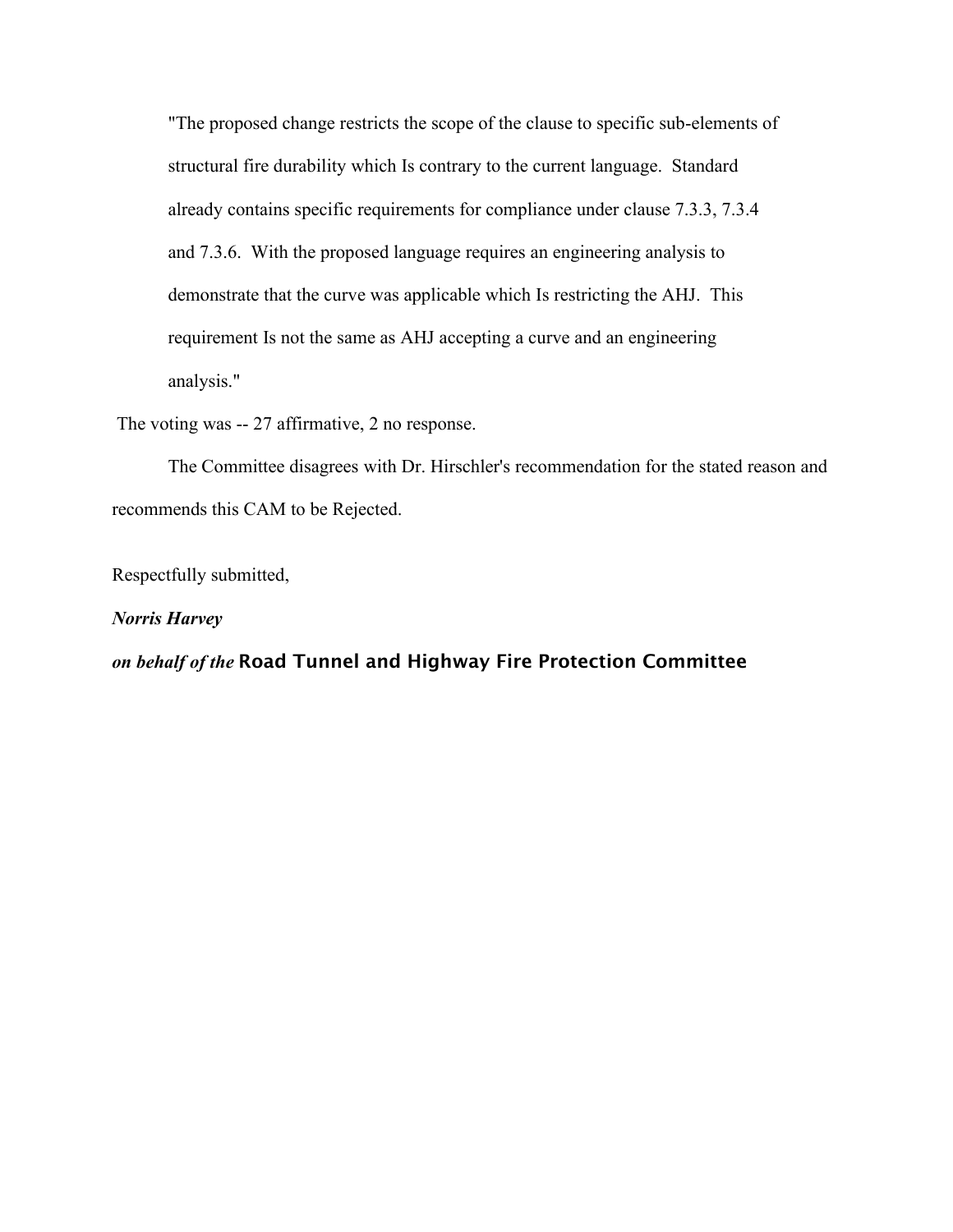

This CAM addresses the exposure time during fire resistance testing. The required exposure time of 2 hours (120 min) has been in the standard until the 2017 edition and represents a clear demarcation of fire safety. An exposure time of 120 minutes means a fire resistance rating of 2 hours. Clearly, if the exposure time is permitted to be shorter (meaning that a lower fire resistance rating is allowed), fire safety is lowered. The change that was made for the 2020 edition was intended to correlate with section 7.3.2 which requires that an engineering analysis be made for any deviations from the 2 hour exposure time. Clearly no engineering analysis is required to increase the exposure time, because a higher exposure time (or a higher fire resistance rating) will clearly improve fire safety. However, the use of a lower exposure time (as would be permitted by the approved language) is a lowering of fire safety and the language approved for section 7.3.3 does not require an engineering analysis. Thus, it forces the ahj to determine whether a lower exposure time (and lower fire safety) is acceptable without any associated guidance, or any information on how much lower the exposure time would be acceptable. Is a fire exposure time of 1 minute acceptable? Clearly not, but the standard does not say that it is not and provides no information to the ahj as to what minimal exposure time is needed. This CAM requires that the exposure time in the fire resistance test must be no less than 2 hours (120 minutes), meaning that the fire resistance rating must be two hours.

Respectfully submitted,

*Marcelo M. Hirschler GBH International*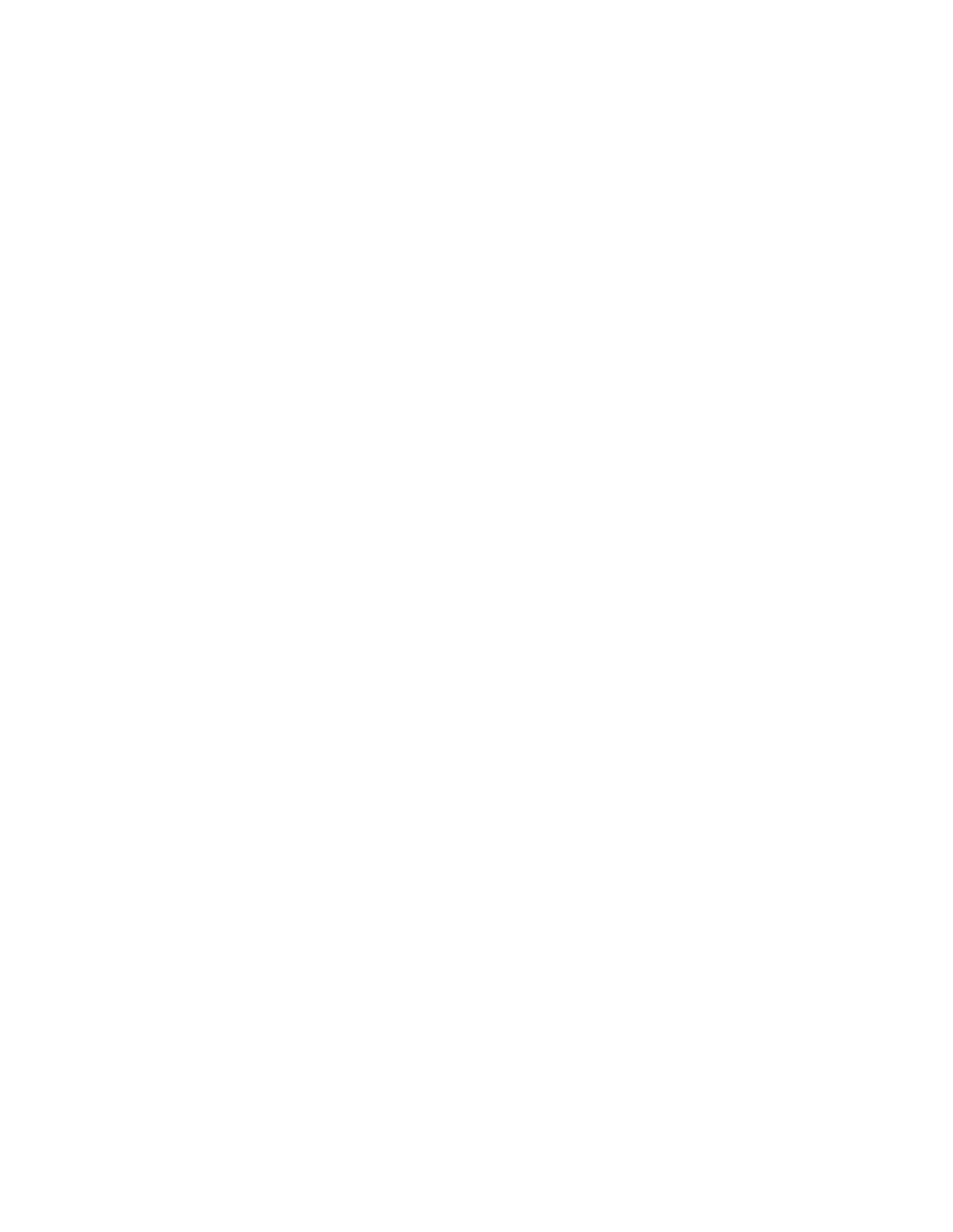# **Report of the Technical Committee on Road Tunnel and Highway Fire Protection Certified Amending Motion 502-5 June 2022**

The *Report of the Technical Committee on Road Tunnel and Highway Fire Protection* is presented as found in the First Draft Report and Second Draft Report for the *2023 Edition* of *NFPA 502, Road Tunnels, Bridges, and Other Limited Access Highways*. The revisions were submitted to letter ballot of the responsible Technical Committees and Correlating Committee in accordance with the *Regulations Governing the Development of NFPA Standards.* The reports and ballot results can be found on the next edition tab of the Document Information page for *NFPA 502* at [www.nfpa.org/502next.](http://www.nfpa.org/502next)

Thank you to Dr. Hirschler for his involvement and for bringing this to our attention.

Dr. Hirschler Is objecting to a potential reduction of the minimum fire exposure time of 120-minutes.

The Committee disagrees with Dr. Hirschler's position. The Committee views the Standard NFPA 502 as a performance standard augmented with prescriptive elements. All highway tunnels are bespoke and the Committee's Intent Is to provide flexibility to the Authority-Having-Jurisdiction (AHJ) for fit for purpose applications.

The language in the Standard provides the ability for a change via an approval process which directly Involves the AHJ, If a change Is established.

The Committee's substantiation for Rejecting the motion is:

The proposed PI does not improve the existing language and removes the option of AHJ approval for shorter time periods for special cases therefore is rejected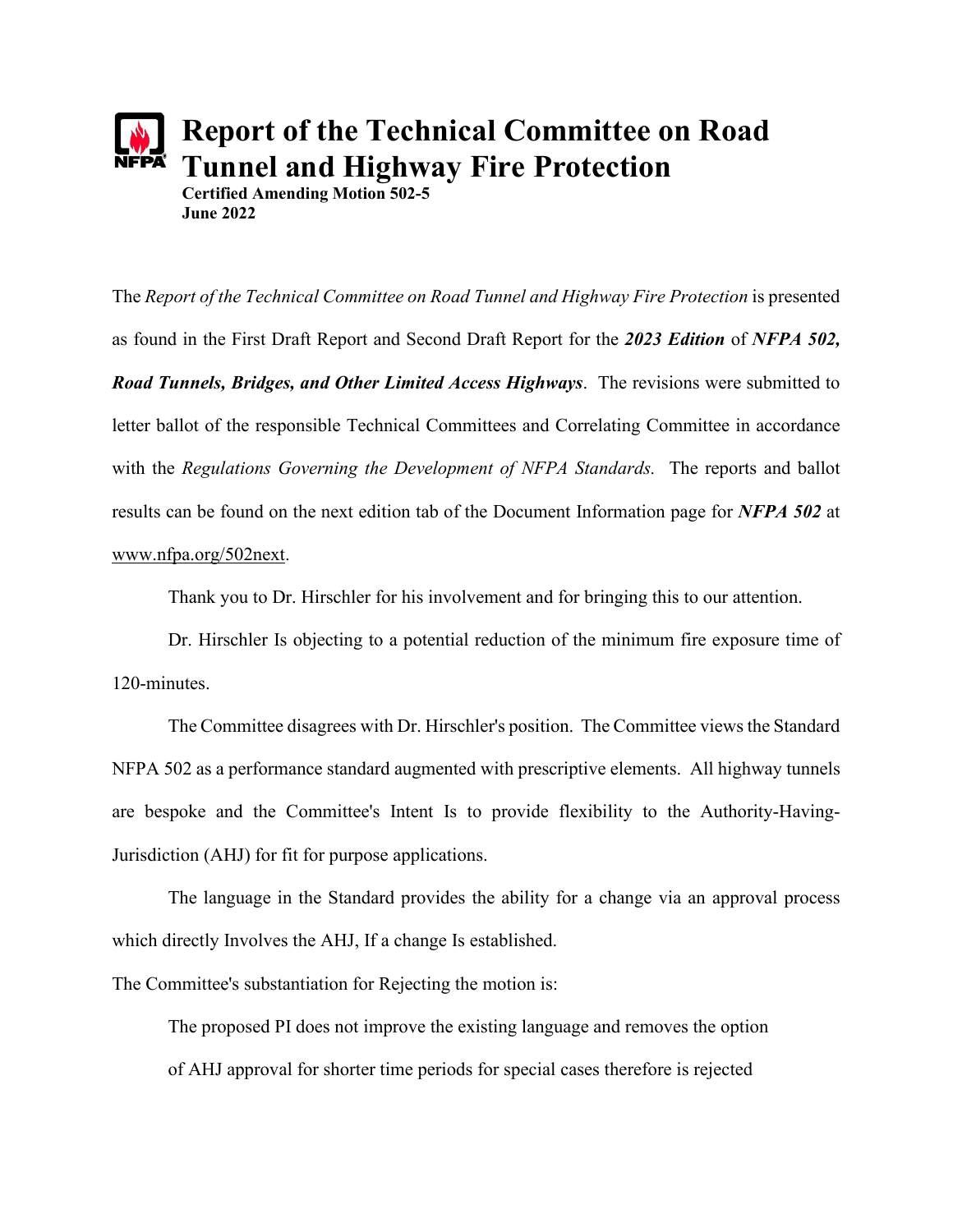The voting was -- 27 affirmative, 2 no response

The committee respectfully disagrees with Dr. Hirschler's NITMAM and requests for a rejection of this CAM.

Respectfully submitted,

*Norris Harvey*

*on behalf of the Road Tunnel and Highway Fire Protection Committee*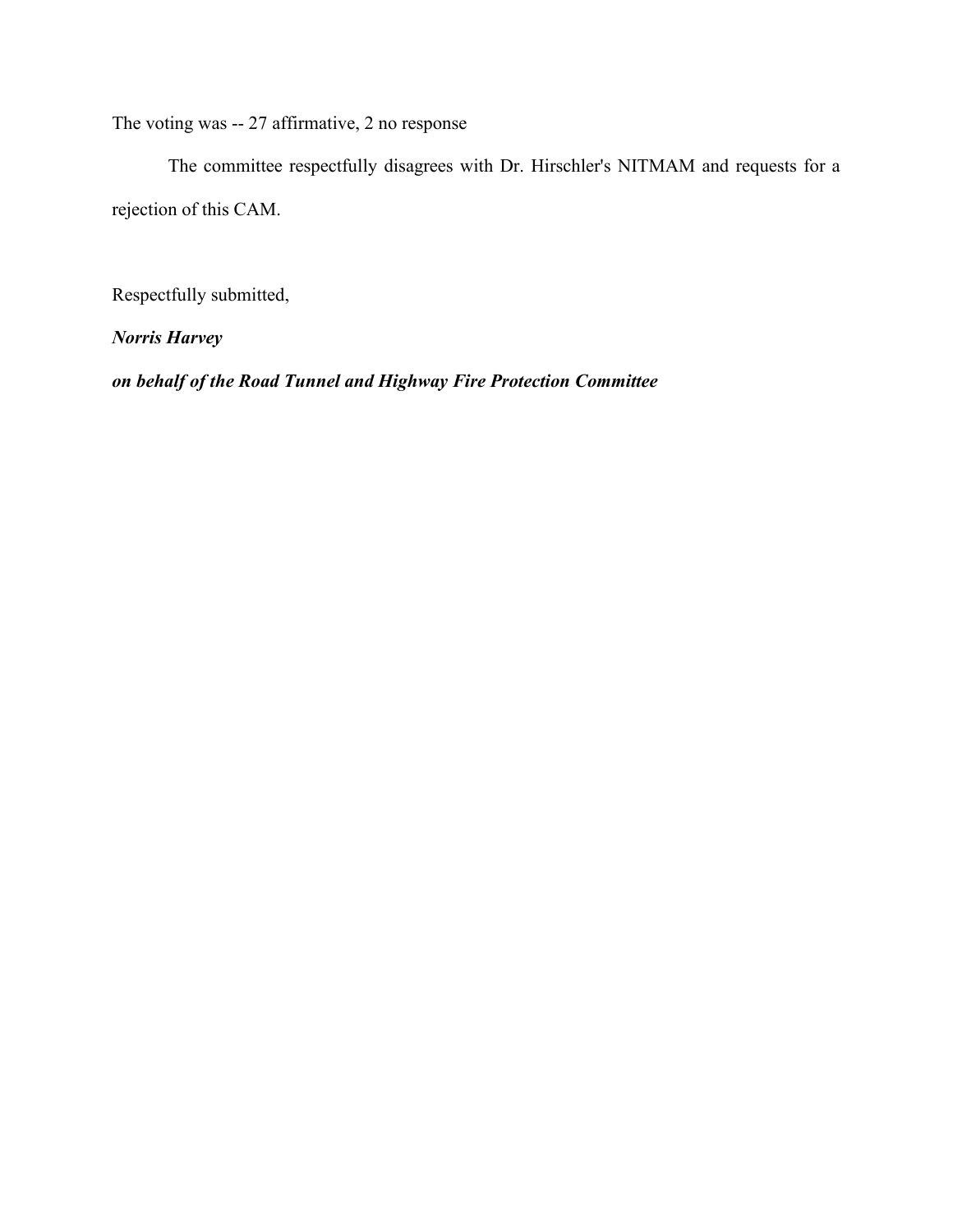

The *Report of the Technical Committee on Energy Storage Systems* is presented as found in the First Draft Report and Second Draft Report for the *Annual 2022* of *NFPA 855, Standard for the Installation of Stationary Energy Storage Systems*. The revisions were submitted to letter ballot of the responsible Committee(s) in accordance with the *Regulations Governing the Development of NFPA Standards.* The reports and ballot results can be found on the next edition tab of the Document Information page for *NFPA 855* at [www.nfpa.org/855next.](http://www.nfpa.org/855next)

Mr. Buckley has proposed a change to the scope of NFPA 855 that would exclude an Energy Storage System from the requirements of the standard if it is "under the exclusive control of an electric utility and installed in accordance with IEEE ANSI C.2- National Electrical Safety Code".

The Technical Committee believes that the current scope effectively describes what is covered by the standard and that there should be no differentiation of application of the standards based upon what type of entity owns or controls the operation of the energy storage system. This proposal and others to limit the scope of NFPA 855 have been discussed, debated and voted on by the Technical Committee during the development of both the current and prior conditions and the Technical Committee has consistently held that a sufficient case has not been made exclude electric utility-controlled Energy Storage Systems from the applicable requirements of the standard.

Furthermore, the Technical Committee also believes that as NFPA 855 is the installation standard for Energy Storage Systems, it does not have the authority to exclude installations from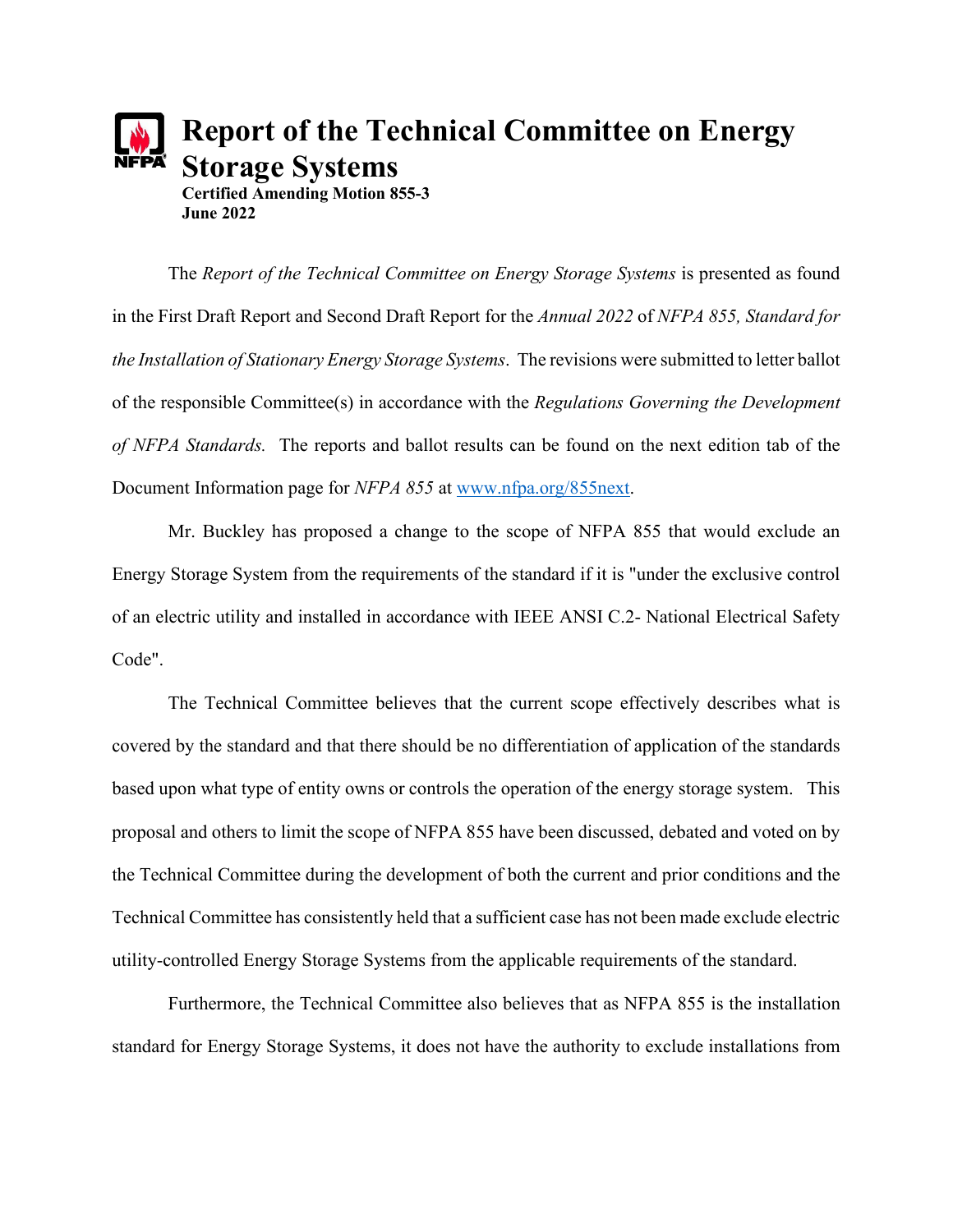meeting the minimum requirements set forth in the standard based only on the entity that controls or operates the system.

Respectfully submitted,

*James B. Biggins on behalf of the Technical Committee on Energy Storage Systems*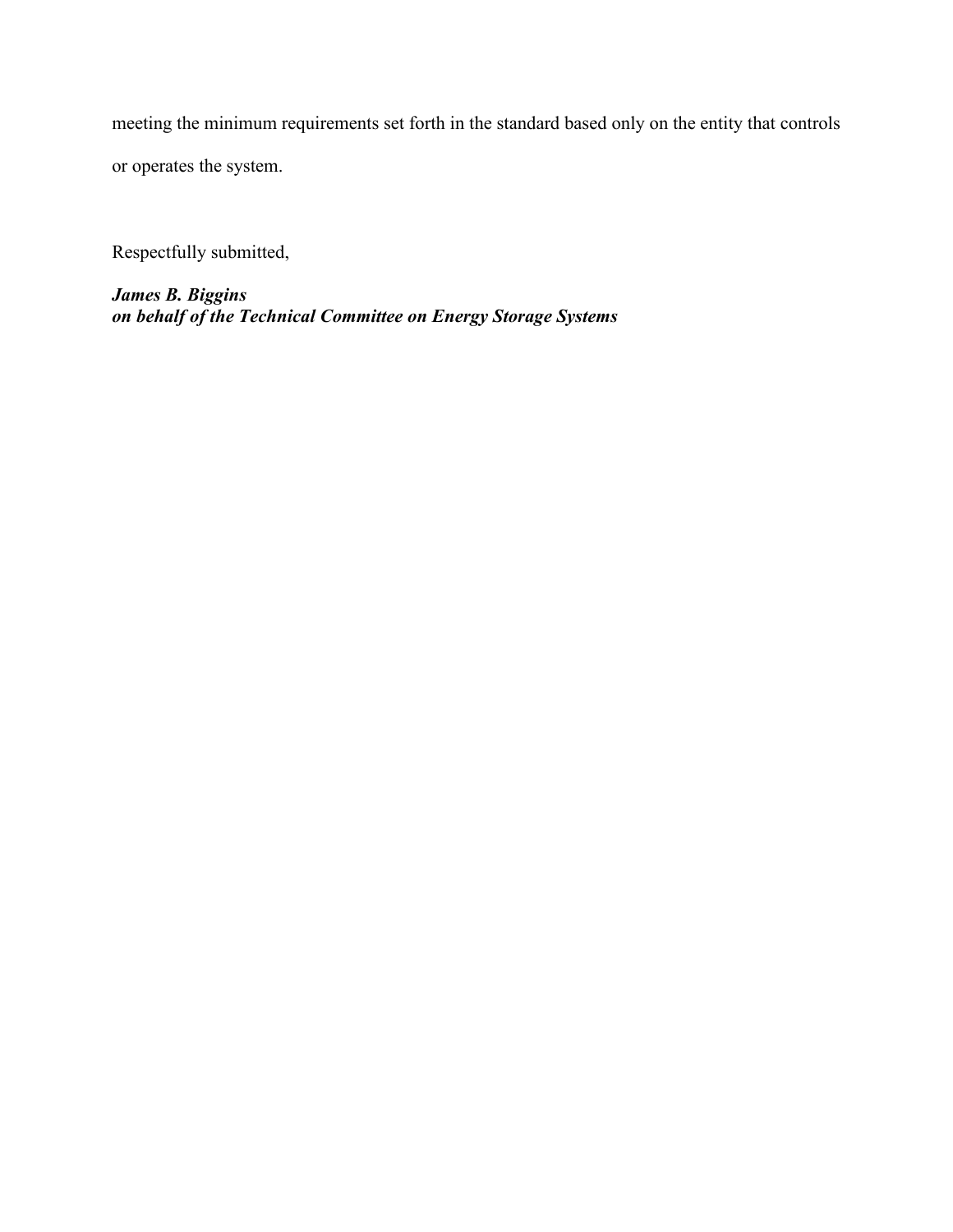

The *Report of the Technical Committee on Energy Storage Systems* is presented as found in the First Draft Report and Second Draft Report for the *Annual 2022* of *NFPA 855, Standard for the Installation of Stationary Energy Storage Systems*. The revisions were submitted to letter ballot of the responsible Committee(s) in accordance with the *Regulations Governing the Development of NFPA Standards.* The reports and ballot results can be found on the next edition tab of the Document Information page for *NFPA 855* at [www.nfpa.org/855next.](http://www.nfpa.org/855next)

Mr. Buckley has proposed a change to the scope of NFPA 855 that would exclude an Energy Storage System from the requirements of the standard if it is "under the exclusive control of an electric utility" and meets other criteria related to the location of the energy storage system.

The Technical Committee believes that the current scope effectively describes what is covered by the standard and that there should be no differentiation of application of the standards based upon what type of entity owns or controls the operation of the energy storage system or where that system is located. This proposal and others to limit the scope of NFPA 855 have been discussed, debated and voted on by the Technical Committee during the development of both the current and prior conditions and the Technical Committee has consistently held that a sufficient case has not been made exclude electric utility-controlled Energy Storage Systems, regardless of where they are installed, from the applicable requirements of the standard.

Furthermore, the Technical Committee also believes that as NFPA 855 is the installation standard for Energy Storage Systems, it does not have the authority to exclude installations from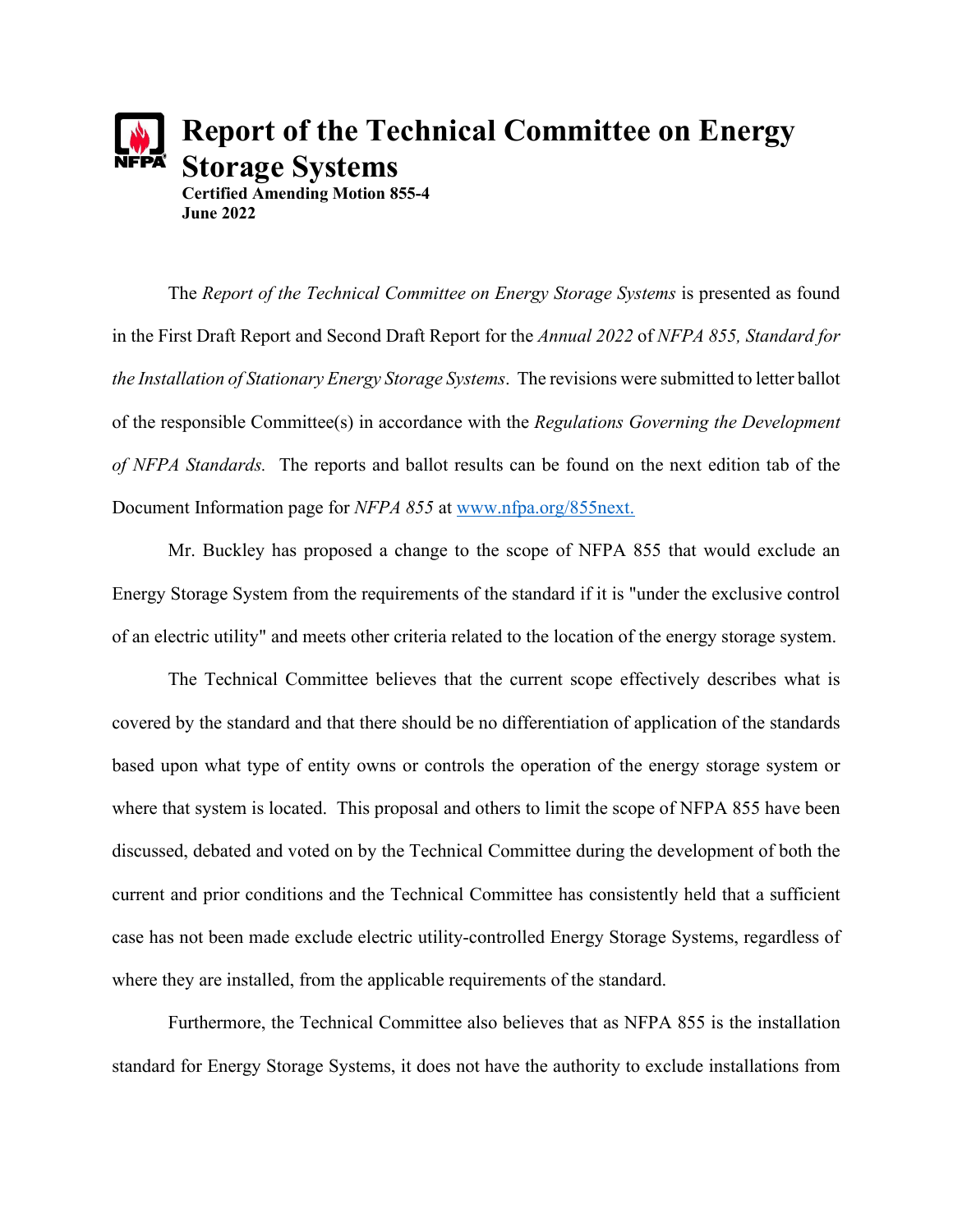meeting the minimum requirements set forth in the standard based only on the entity that controls or operates the system or where the systems are installed.

Respectfully submitted,

*James B. Biggins on behalf of the Technical Committee on Energy Storage Systems*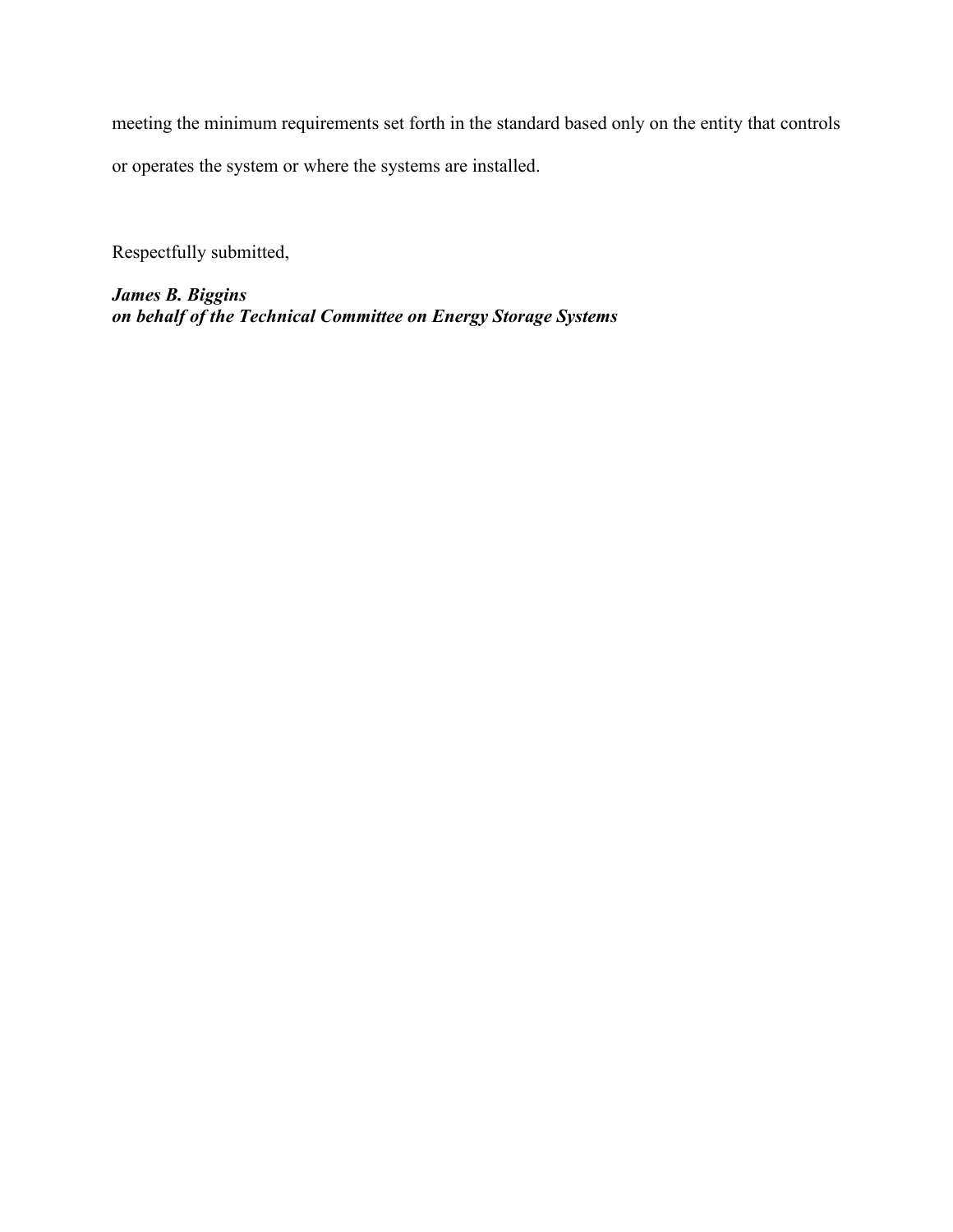

The *Report of the Technical Committee on Energy Storage Systems* is presented as found in the First Draft Report and Second Draft Report for the *Annual 2022* of *NFPA 855, Standard for the Installation of Stationary Energy Storage Systems*. The revisions were submitted to letter ballot of the responsible Committee(s) in accordance with the *Regulations Governing the Development of NFPA Standards.* The reports and ballot results can be found on the next edition tab of the Document Information page for *NFPA 855* at **[www.nfpa.org/855next.](http://www.nfpa.org/855next)**

Mr. Tanner has proposed a change to add an additional section to NFPA 855 would allow energy storage systems to be installed on roofs without needing to meet specified rooftop requirements provided each is less than 20 kWh in size and demonstrate through fire testing that the ESS will demonstrate no flaming outside of the Energy Storage System.

The Technical Committee believes that systems greater than 20 kWh (in aggregate) connected to a rooftop PV system are covered through changes made to Section 1.3 addressing application of the standard to include threshold quantities for outdoor areas. Also, the Technical Committee was concerned that there might be other requirements in the standard impacted by the proposed revision.

Respectfully submitted,

*James B. Biggins on behalf of the Technical Committee on Energy Storage Systems*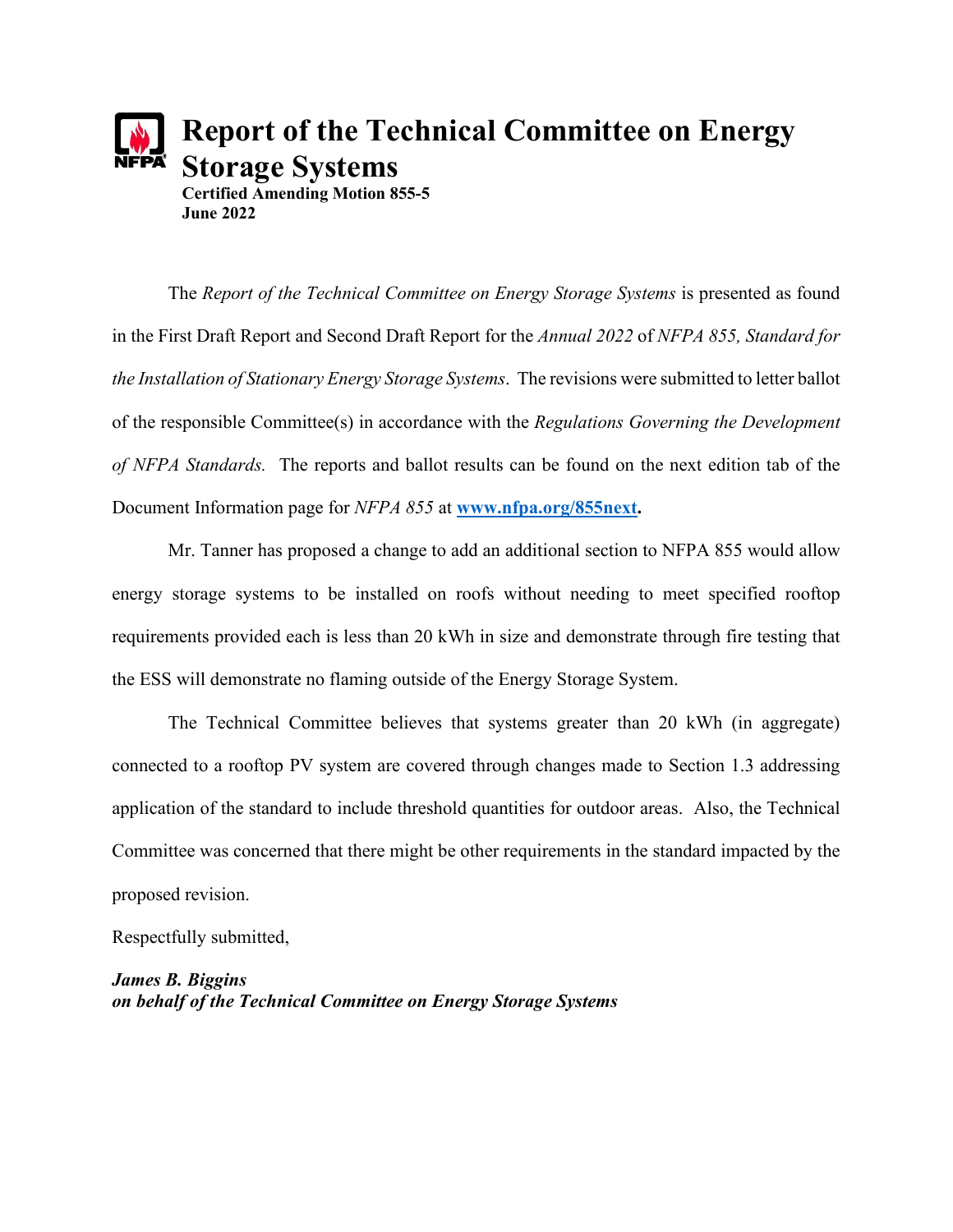

**Report of the Committee on Inspection, Testing, and Maintenance of Water-Based Systems**

**Certified Amending Motion 25-10 June 2022**

The *Report of the Committee on Inspection, Testing, and Maintenance of Water-Based Systems* is presented as found in the First Draft Report and Second Draft Report for the *A2022 cycle* of *NFPA 25, Standard for the Inspection, Testing, and Maintenance of Water-Based Fire Protection Systems*. The revisions were submitted to letter ballot of the responsible Technical Committees in accordance with the *Regulations Governing the Development of NFPA Standards.* The reports and ballot results can be found on the next edition tab of the Document Information page for *NFPA 25* at [www.nfpa.org/25next.](http://www.nfpa.org/25next)

The proposed CAM seeks to remove new section 4.1.3 on nonmetalic sprinkler pipe. This section was added to make the owner or their representatives aware of the compatibility challenges between nonmetalic pipe and other components and material that may intentionally or unintentionally come in contact with nonmetalic sprinkler pipe. It is the position of the committee that it is the owner or their representative's responsibility to know what Is taking place in their building and to identify changes. New section 4.1.3 also let's the owner know that this needs to be considered before they do something that may affect the sprinkler system. New section 4.1.3 passed ballot with only 4 negative votes.

Respectfully submitted,

*Brad Cronin on behalf of the Committee on Inspection, Testing, and Maintenance of Water-Based Systems*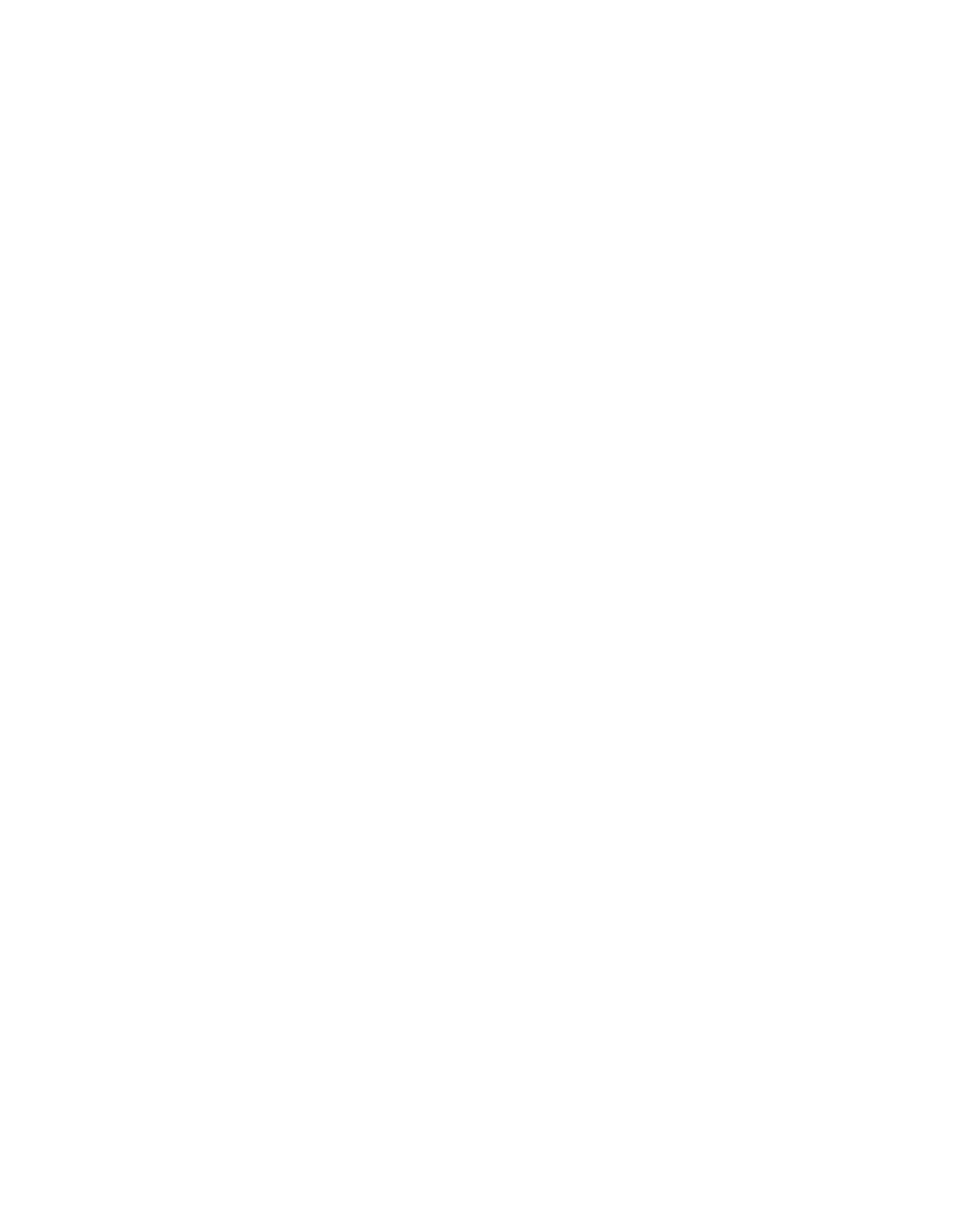

CAM 25-2 supports the position of the Technical Committee that was established during the Second Draft Meeting. However, the Second Revision failed ballot by one vote (26-14) and there were erroneous comments made in the ballot comments. But first, let me address the need for the change and the technical documentation that supports the change.

**Need:** Depending on which year one references, this is one of the top survey findings and at times, has been the number one survey finding in hospitals accredited by The Joint Commission. Furthermore, the language in NFPA 25 does not correlate with the language in NFPA 13 which restricts sprinkler piping and hangers from being used to support of non-system components. The NFPA 25 language goes further to restrict items from even touching the sprinkler pipe, even if those items are not being supported from the sprinkler pipe or hangers.

**Technical Substantiation:** A research report prepared by ASHE was submitted to the Technical Committee which noted that the issue of items in contact with sprinkler pipe, but not being supported by sprinkler piping or hangers, was only a concern associated with nonmetallic pipe. There were no incidents identified and no technical rationale to address items touching sprinkler pipe other than certain electrical wires, such as grounding wires. These latter items are addressed elsewhere in NFPA 13 or NFPA 70.

**Ballot Comments:** Some ballot comments indicated that it was not easy to identify materials that are not compatible with non-metallic sprinkler pipe and that the databases are ever changing. Those are true statements. With a minimal amount of training, individuals can be trained to look for incompatible materials, to use databases maintained by pipe manufacturers, and to ask questions where there is any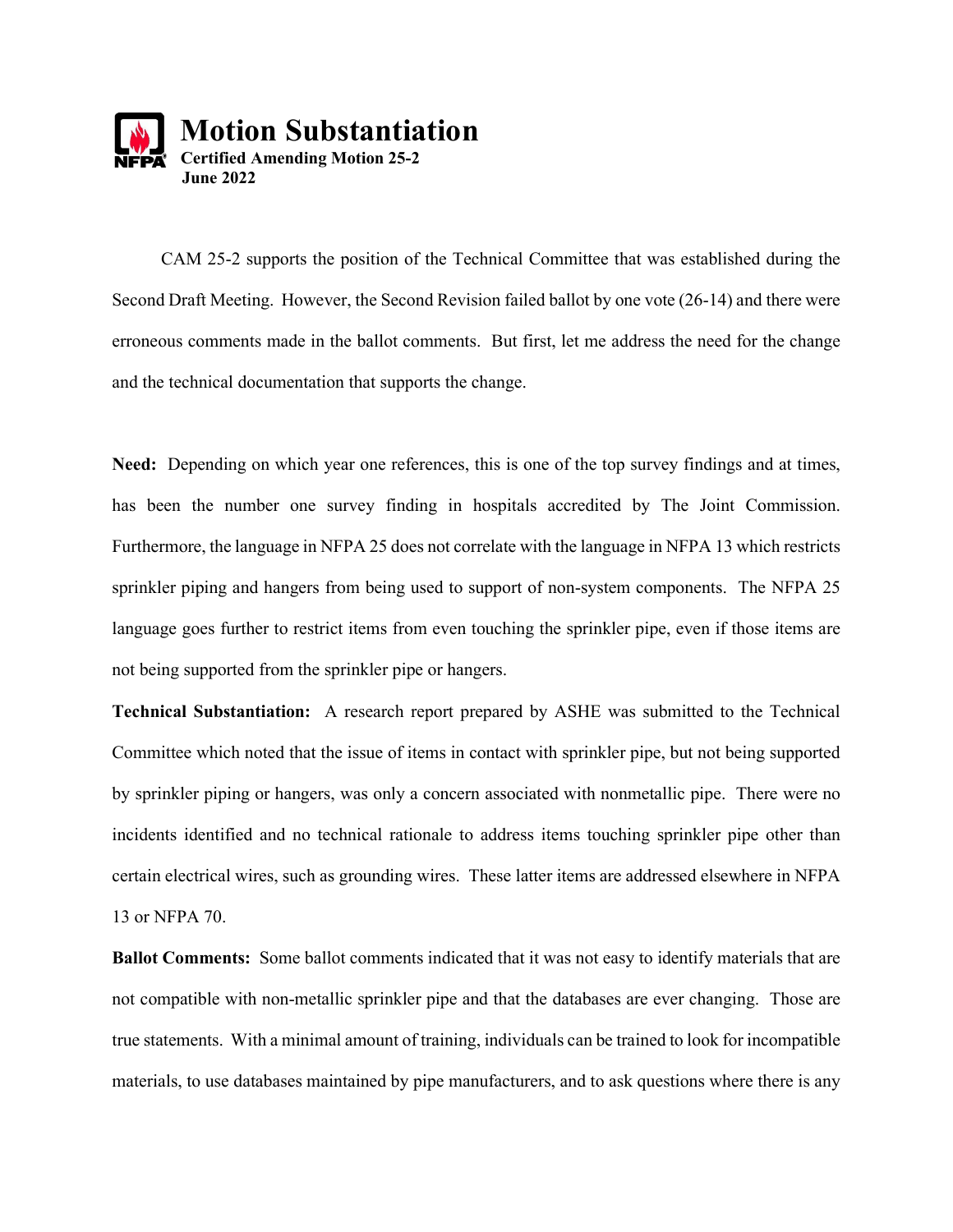uncertainty. Admittedly, some additional testing or laboratory analysis may be required. Once it is verified that the questionable material is compatible, proper recording keeping would result in interested parties not needing to do further analysis on that particular location.

Furthermore, with respect to the issue of this being a difficult task and requiring an inspection that is not otherwise required, by a vote of 36-4 the Committee added very similar language to this Second Revision in Chapter 4 (see 4.1.3). In other words, most of the same people who voted against adding the language as a generic requirement that does not assign responsibility to any specific party to perform a task and is supposedly too difficult to complete, is now added in a section that an owner, who may nothing about sprinklers systems, is supposed to perform.

However, when incompatible products are in contact with non-metallic sprinkler pipe the consequences can be severe. As one example, we are currently involved in a \$7.5 million remediation product in a high-rise building where multiple sprinkler system leaks have occurred within a 3-year period of occupancy. All of the leaks have been identified as associated with incompatible products in contact with CPVC sprinkler pipe and existing pipe is being replaced in those instances where the integrity of the pipe is being compromised based upon the contact with incompatible materials. A standard that addresses the reliability of sprinkler systems cannot overlook this serious issue.

Some ballot comments indicate that sprinkler contractors will be required to inspect pipe they are not currently required to inspect. This simply is not a true statement. First, and foremost, NFPA 25 does not assign any specific inspection task to any specific entity. NFPA 25 identifies the tasks that need to be performed and at what frequency to provide a reliable water-based fire protection system. Who performs the task is determined by the contractual agreement between an owner and a contractor. Lastly, some ballot comments identify exactly why this provision is needed to address the reliability

of water-based fire protection systems. While I concur that this issue needs to be addressed during the installation of the system and NFPA 13 contains language that should result in proper operations the ballot comments identify why periodic evaluation is also required. Some ballot comments refer to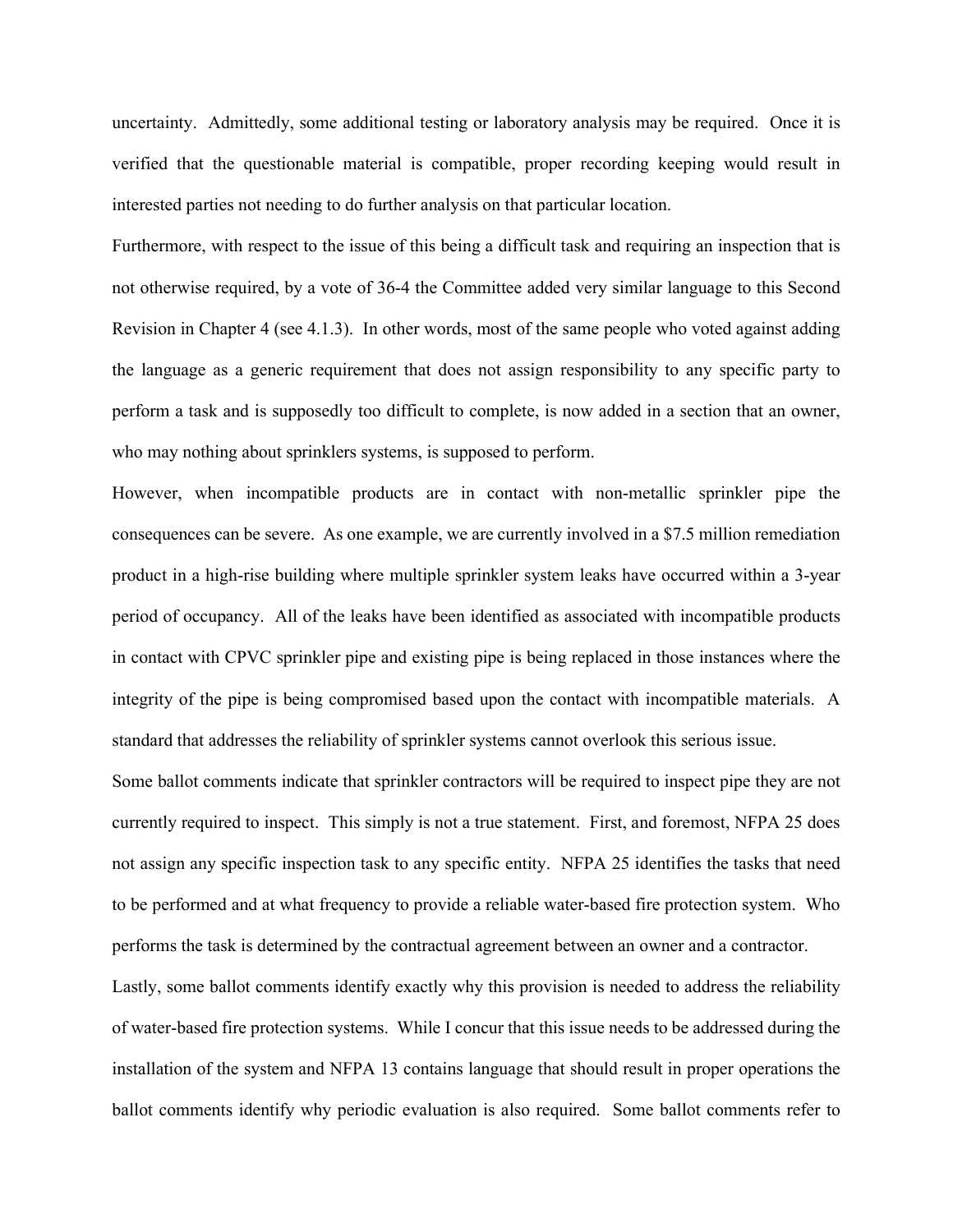modifications. There are instances in which walls are added to a building post-occupancy and without requiring any changes to the sprinkler system. When such changes are made, an evaluation should be made to verity that the new work does not create a problem with the existing sprinkler pipe. Other ballot comments indicate that the databases maintained by pipe manufacturers change. While one pipe manufacturer has told me they only add things to the list, I am aware of at least one instance in which a previously approved product was subsequently deleted from a manufacturer's database. In fact, that is one of the products that was involved in the previously referenced remediation product. If conditions can change in a building that render a fire protection system unreliable or if future testing of a product determines that it is not compatible with a non-metallic, then periodic evaluation is required to maintain the reliability of the water-based fire protection system.

In summary, when considering the two actions taken by the Technical Committee it is inconsistent that the Committee would determine that this is the responsibility of an owner who may know nothing about sprinkler systems, pipe materials, and incompatible materials that could be in contact with the pipe but that when an owner hires a qualified person that person is not capable of doing what may be necessary to maintain the reliability of a water-based fire protection system. Furthermore, due to the nature of the problem, both in terms of the number of situations being unnecessarily cited by Accrediting Organizations, the fact that the existing language in NFPA 25 exceeds the requirements in NFPA 13, and the risk to the reliability of the water-based fire protection systems, I cannot support returning to the previous edition language in Chapter 5 and delegating the responsibility to the building owner.

Respectfully submitted,

#### *William E. Koffel, P.E., FSFPE, SASHE*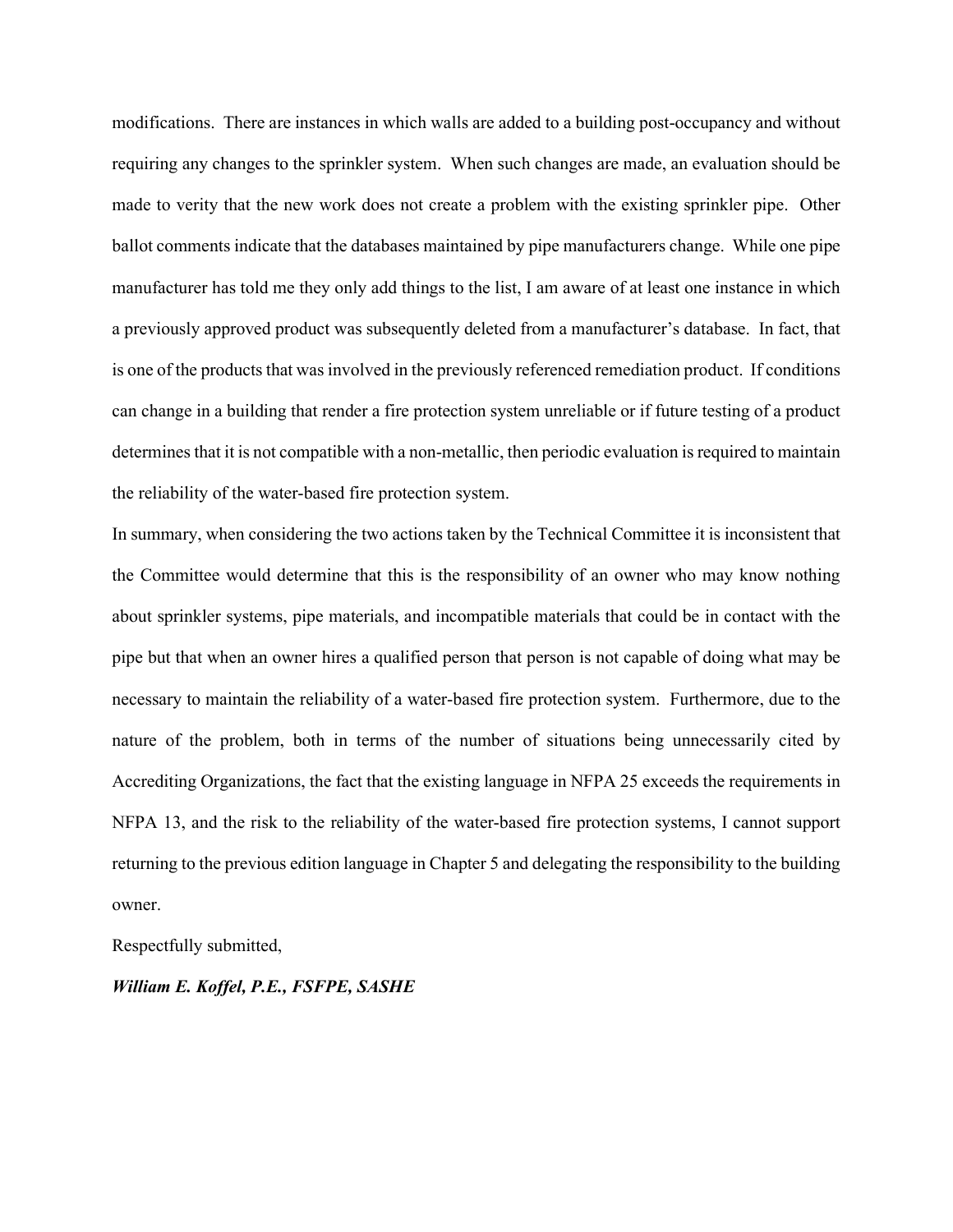

**Report of the Committee on Inspection, Testing, and Maintenance of Water-Based Systems**

**Certified Amending Motion 25-2 June 2022**

The *Report of the Committee on Inspection, Testing, and Maintenance of Water-Based Systems* is presented as found in the First Draft Report and Second Draft Report for the *A2022 cycle* of *NFPA 25, Standard for the Inspection, Testing, and Maintenance of Water-Based Fire Protection Systems*. The revisions were submitted to letter ballot of the responsible Technical Committees in accordance with the *Regulations Governing the Development of NFPA Standards.* The reports and ballot results can be found on the next edition tab of the Document Information page for *NFPA 25* at [www.nfpa.org/25next.](http://www.nfpa.org/25next)

The proposed CAM seeks to add a requirement for those performing the inspection to identify the incompatibility of components or materials that may be touching nonmetalic pipe. The subject of incompatibility is addressed in the installation standards, such as NFPA13, and should be addressed at the time of installation. It would be very difficult if not impossible for an inspector performing a visual Inspection from the ground to determine if a component or material that is touching nonmetalic pipe is compatible or not. For example, an Inspector may observe fire stop material sealing a penetration around a nonmetalic pipe, however, it would be very difficult for the Inspector to determine compatibility without knowing what type of fire stop material was used during installation and reviewing manufactures compatibility data sheets. It is also unrealistic to expect an inspector to know all the different materials that are or are not compatible with nonmetalic pipe. Additionally, to perform this type of task would add a significant amount of time to the inspection. As such, the committee decided that it was not practical to require an inspector to perform this task. Also, the CAM seeks to remove the language "subject to external loads by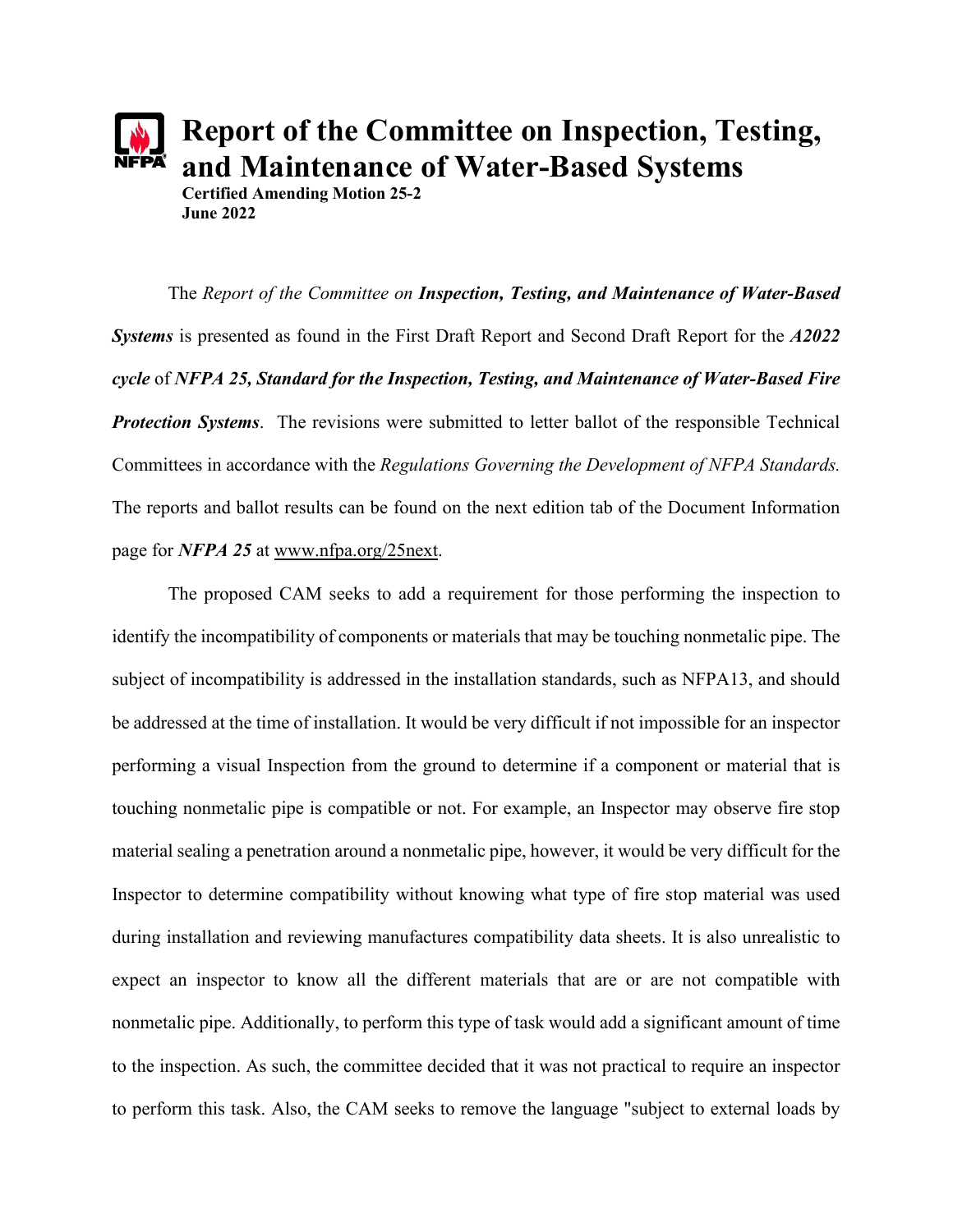materials either resting on this pipe or hung form the pipe," language that has been in the standard for a couple decades and has remained unchanged. This language provides inspectors with a task that can be accomplish during a visual inspection from the ground. This Issue was considered as a second revision but failed ballot.

Respectfully submitted,

*Brad Cronin on behalf of the Committee on Inspection, Testing, and Maintenance of Water-Based Systems*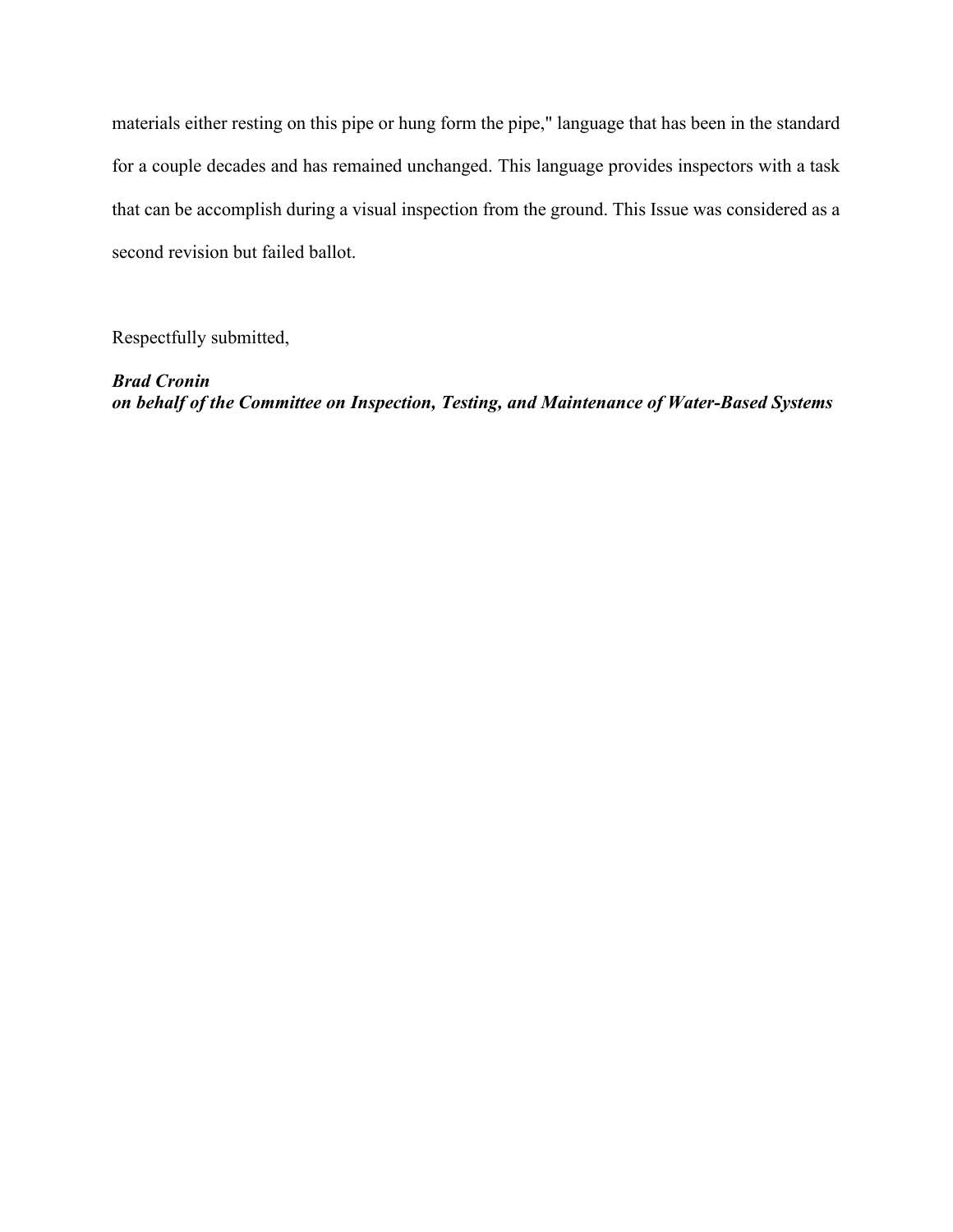

During the first draft stage, Committee Input 116 proposed changes to sections 5.2.2.2 and 5.2.2.3 with a Committee Statement of "Clarifying, that what is in contact with the metallic pipe must be subjecting the pipe to weight to be an issue."

During the second draft stage, Committee Comment 3 proposed text in 5.2.2.2.1 (renumbered from 5.2.2.3) referencing "incompatible components or material in contact with the pipe" with a Committee Statement of "The subsection is addressing non-metallic pipe and incompatibility was added to address other building features that may be in contact with the pipe, intentionally or unintentionally."

The American Society of Healthcare Engineering is seeking for a portion of Committee Comment 3 to enter the Standard to address non-sprinkler system components which are in contact with sprinkler pipe. The health care industry continues to spend an enormous amount of money relocating minor items (e.g. duct insulation, flex conduit, IT cables) in contact with sprinkler pipe as detailed in the American Society of Healthcare Engineering's Sprinkler System Support Analysis whitepaper published in 2020.

The code change appeared to fail committee ballot due to the language in 5.2.2.2.1 addressing incompatible materials in contact with the pipe which is not part of this motion.

Respectfully submitted,

*Lennon Peake*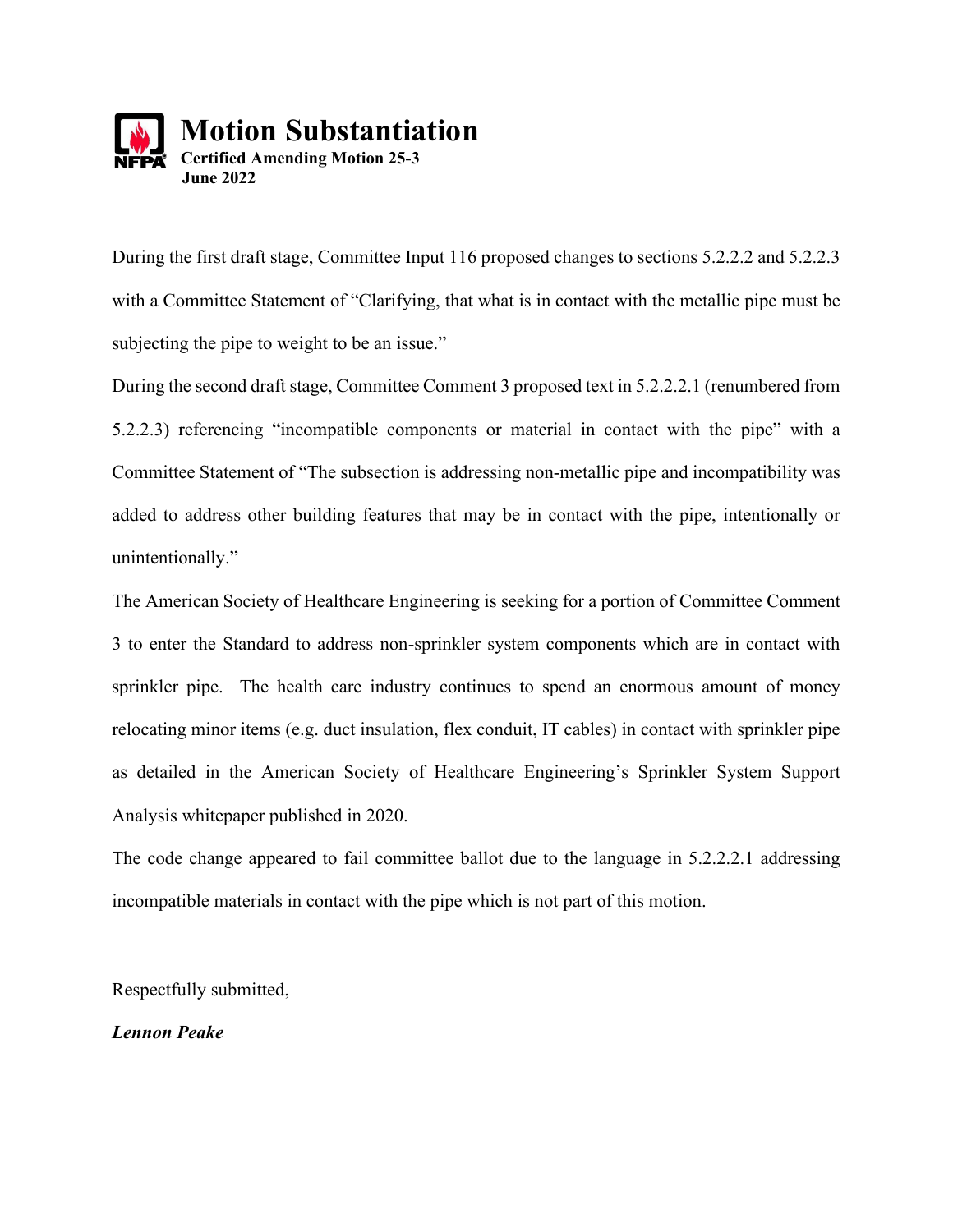

**Report of the Committee on Inspection, Testing, and Maintenance of Water-Based Systems**

**Certified Amending Motion 25-3 June 2022**

The *Report of the Committee on Inspection, Testing, and Maintenance of Water-Based Systems* is presented as found in the First Draft Report and Second Draft Report for the *A2022 cycle* of *NFPA 25, Standard for the Inspection, Testing, and Maintenance of Water-Based Fire Protection Systems*. The revisions were submitted to letter ballot of the responsible Technical Committees in accordance with the *Regulations Governing the Development of NFPA Standards.* The reports and ballot results can be found on the next edition tab of the Document Information page for *NFPA 25* at [www.nfpa.org/25next.](http://www.nfpa.org/25next)

The CAM seeks to remove the language "subject to external loads by materials either resting on this pipe or hung form the pipe," language that has been in the standard for a couple decades and has remained unchanged. This language provides inspectors with a task that can be accomplish during a visual inspection from the ground. This Issue was considered as a second revision but failed ballot.

Respectfully submitted,

*Brad Cronin on behalf of the Committee on Inspection, Testing, and Maintenance of Water-Based Systems*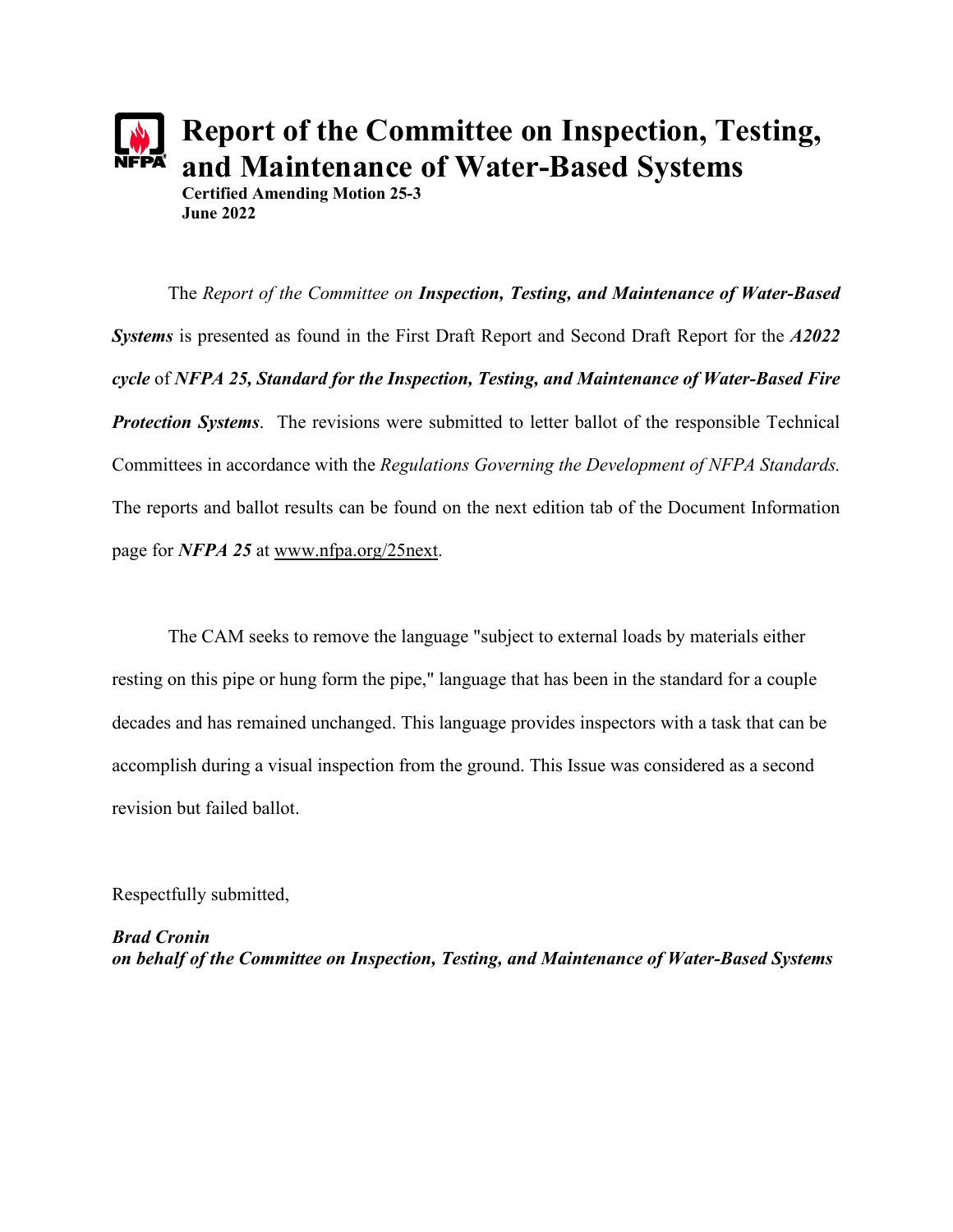

The 18" clearance to storage is a transitory issue that needs to be continually managed. A once a year inspection of this issue does not add any value to the NFPA 25 sprinkler inspection.

Respectfully submitted,

*James Peterkin*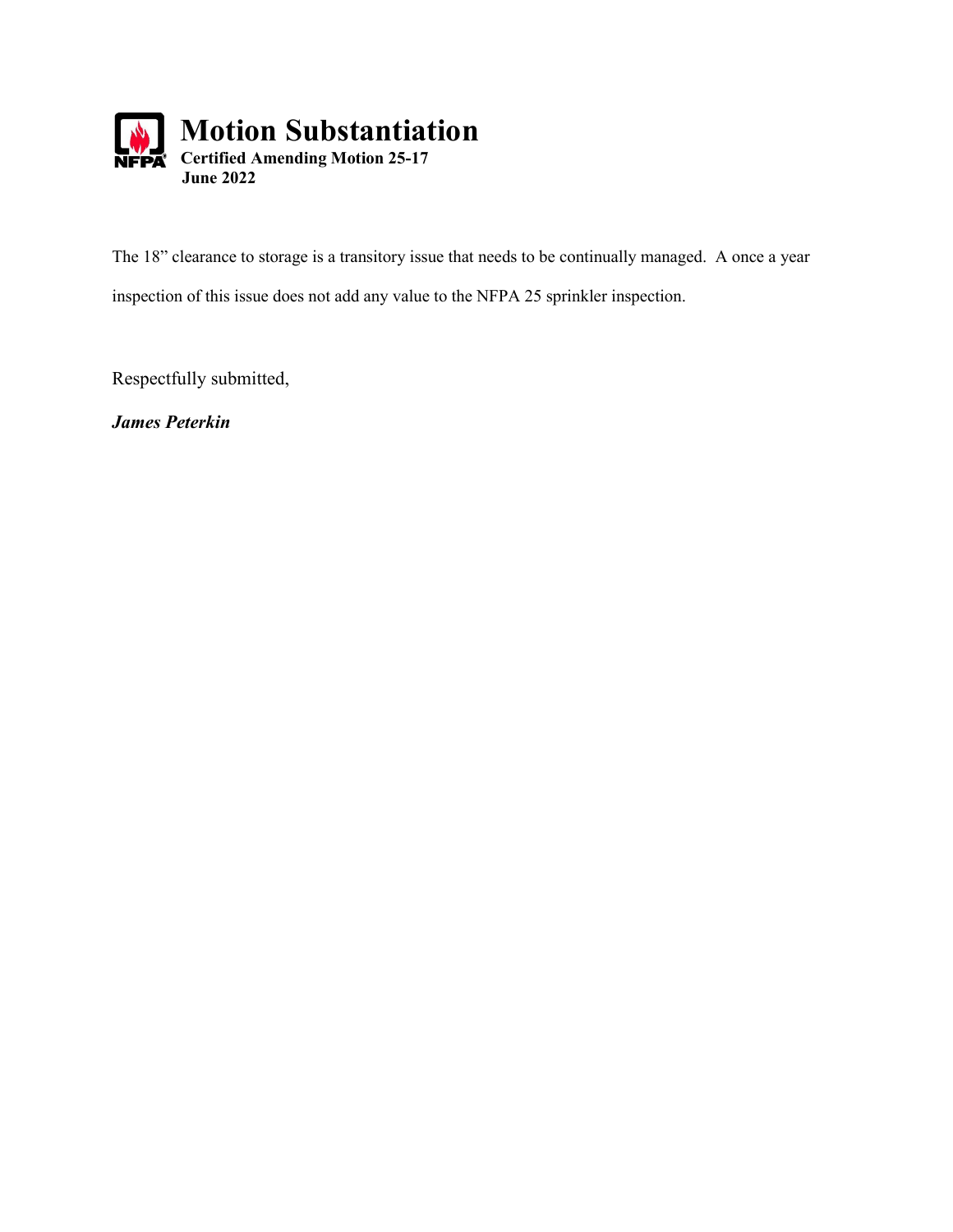

**Report of the Committee on Inspection, Testing, and Maintenance of Water-Based Systems**

**Certified Amending Motion 25-17 June 2022**

The *Report of the Committee on Inspection, Testing, and Maintenance of Water-Based Systems* is presented as found in the First Draft Report and Second Draft Report for the *A2022 cycle* of *NFPA 25, Standard for the Inspection, Testing, and Maintenance of Water-Based Fire Protection Systems*. The revisions were submitted to letter ballot of the responsible Technical Committees in accordance with the *Regulations Governing the Development of NFPA Standards.* The reports and ballot results can be found on the next edition tab of the Document Information page for *NFPA 25* at [www.nfpa.org/25next.](http://www.nfpa.org/25next)

The proposed CAM seeks to remove the line "Sprinklers clearance to storage" from Table 5.1.1.2. The table was updated to align with the requirements and changes made to Chapter 5 during the revision cycle. For clearance to storage the table points to 5.2.1.2 which is correct, however, section 5.2.1.2 does not specifically mention an annual frequency. The requirement Is continuous, in that it uses the term "maintained," this means someone should be continually monitoring it and making sure the clearance is not exceeded. The committee added a frequency to the table to make sure someone was at least looking at It during the annual Inspection. This passed ballot with no negative comments.

Respectfully submitted,

# *Brad Cronin on behalf of the Committee on Inspection, Testing, and Maintenance of Water-Based Systems*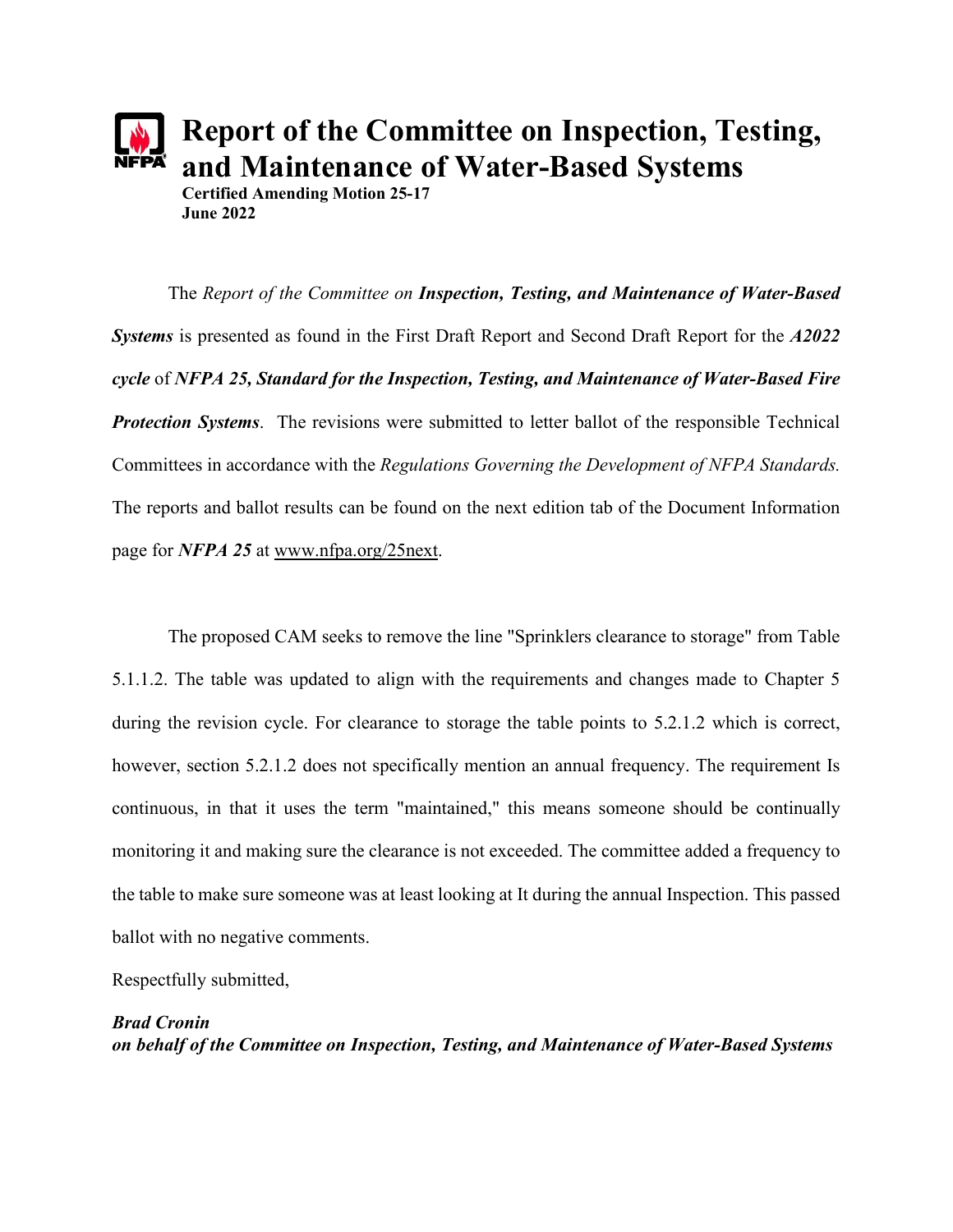

No technical substantiation was provided to warrant the additional inspection requirements. There have not been any issues identified with concealed sprinklers being inoperable or deficient. Currently, the concealed heads are inspected to verify the concealed plates are in good shape (undamaged) and not painted or sealed to the ceiling.

Respectfully submitted,

*James Peterkin*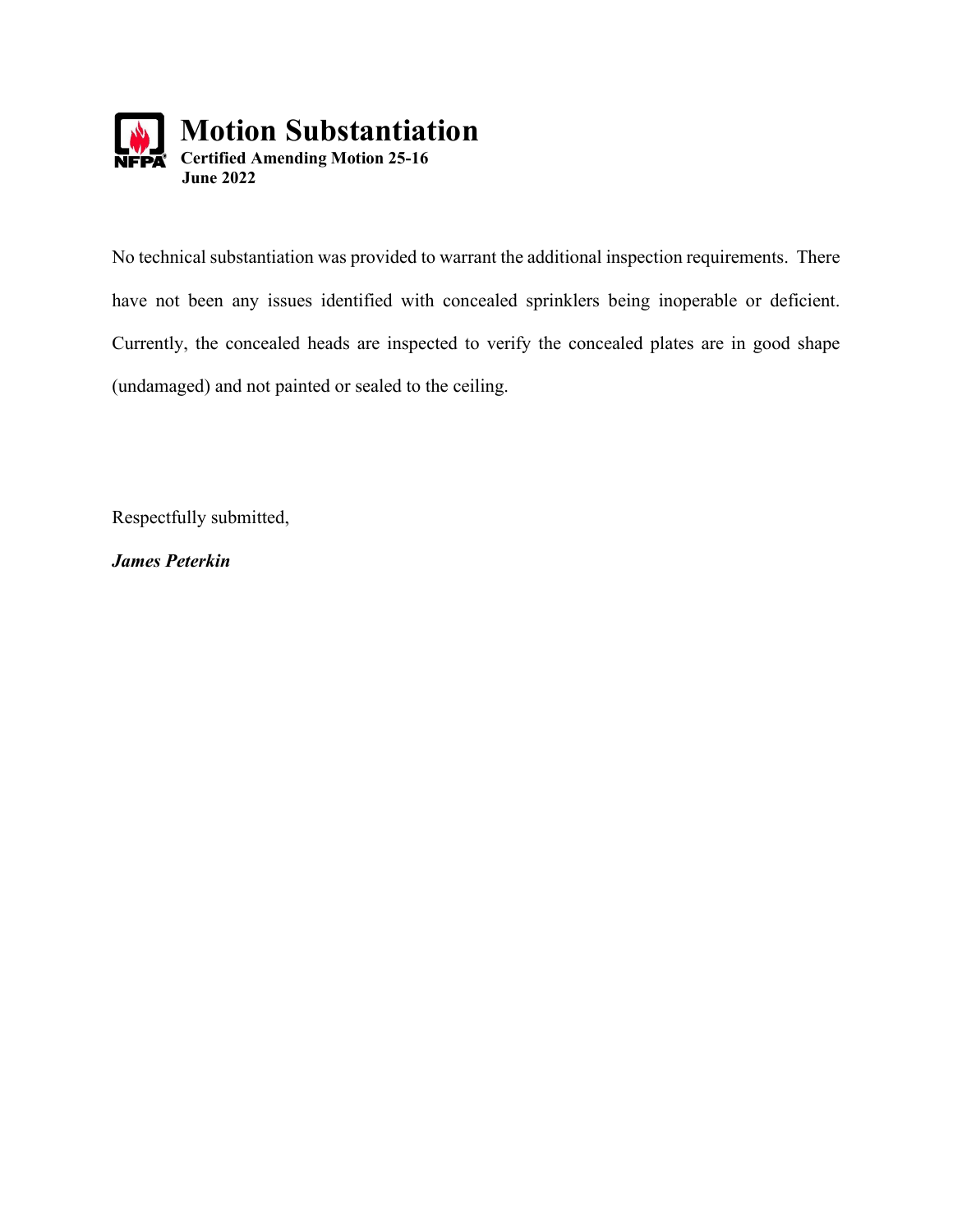

**Report of the Committee on Inspection, Testing, and Maintenance of Water-Based Systems**

**Certified Amending Motion 25-16 June 2022**

The *Report of the Committee on Inspection, Testing, and Maintenance of Water-Based Systems* is presented as found in the First Draft Report and Second Draft Report for the *A2022 cycle* of *NFPA 25, Standard for the Inspection, Testing, and Maintenance of Water-Based Fire Protection Systems*. The revisions were submitted to letter ballot of the responsible Technical Committees in accordance with the *Regulations Governing the Development of NFPA Standards.* The reports and ballot results can be found on the next edition tab of the Document Information page for *NFPA 25* at [www.nfpa.org/25next.](http://www.nfpa.org/25next)

The proposed CAM seeks to remove new section 5.2.1.1.1 and its subset on a new inspection requirement for concealed sprinklers. This requirement was added based on anecdotal data provide around the failure of concealed sprinklers in the field. The anecdotal data stated that sprinklers showing no signs of degradation either on the coverplate or the surrounding ceiling of the concealed sprinkler were prematurely discharging. The technical committee realizes that this Inspection request goes beyond the normal visual inspection from the ground and may require the use of ladders or lifts in some installations. Due to the possible need for ladders or lifts the inspection frequency was set at 5 years, the same frequency for other ITM activities that may require ladders or lifts. The requirement also limits the inspection to a sample area versus trying to remove and inspect the sprinkler under every coverplate. New section 5.2.1.1.1 and its subset passed ballot with 8 negative votes.

Respectfully submitted,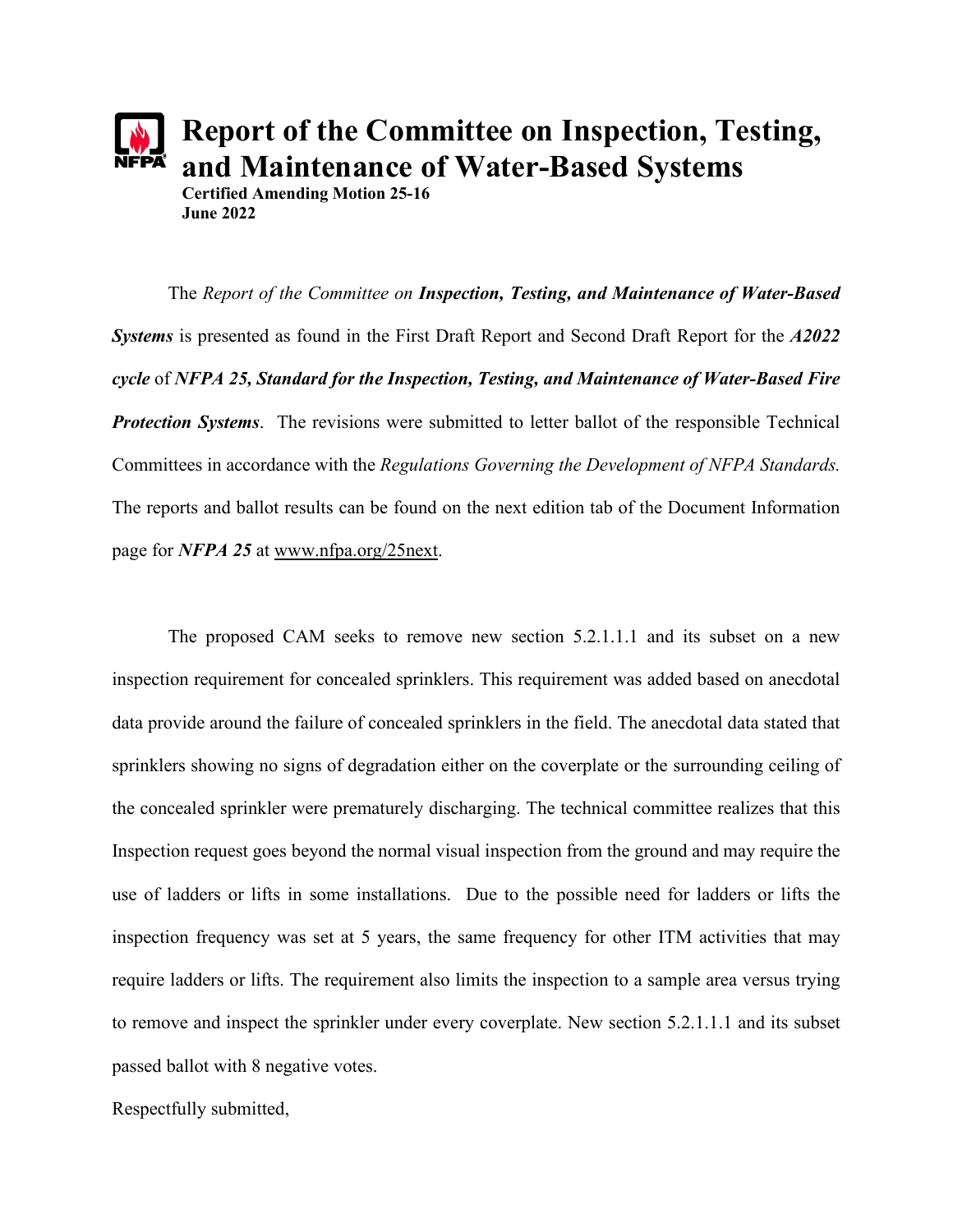*Brad Cronin on behalf of the Committee on Inspection, Testing, and Maintenance of Water-Based Systems*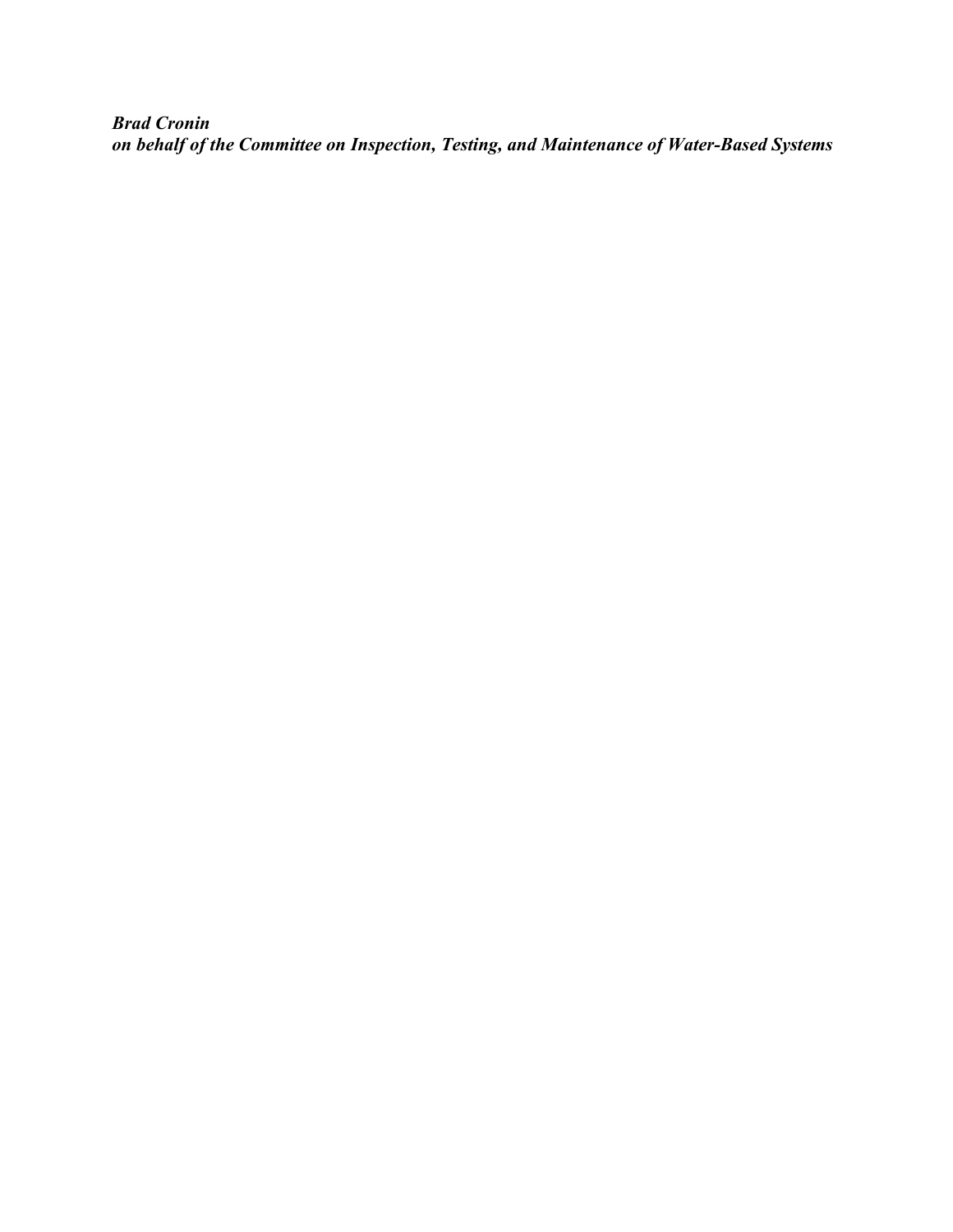

Second Revision No. 60 is to add Section 8.3.5.8 which indicates the annual flow testing requirements for Water Mist Positive Displacement Pumps, see below for section language: 8.3.5.8 Annual Activation Test for Water Mist Positive Displacement Pumping Units 8.3.5.8.1

Annually, an automatic activation test for systems with automatic nozzles shall be conducted using a test connection that simulates the smallest system nozzle in the hydraulically most remote area discharged at system maintenance pressure/standby pressure.

This requirement creates undo prejudice against water mist systems by subjecting water mist positive displacement pumps to multiple annual flow tests. All positive displacement fire pumps are required to be tested in accordance with section 8.3.3.1 as referenced by section 8.3.5.1. The testing requirements of section 8.3.5.8 are specific to water mist positive displacement pumps and does not supersede the testing requirements of section 8.3.3.1.

It is important to note that subjecting a fire pump to multiple annual flow test does not increase the likely hood of the system operating as designed. All other positive displacement fire pumps are only required to undergo a full forward flow test annually per Section 8.3.3.1. The failure of any fire pump, centrifugal, positive displacement, or water mist positive displacement, can result in failure of the system to operate as designed.

Respectfully submitted,

*Dennis Sullivan, P.E.* Marioff North America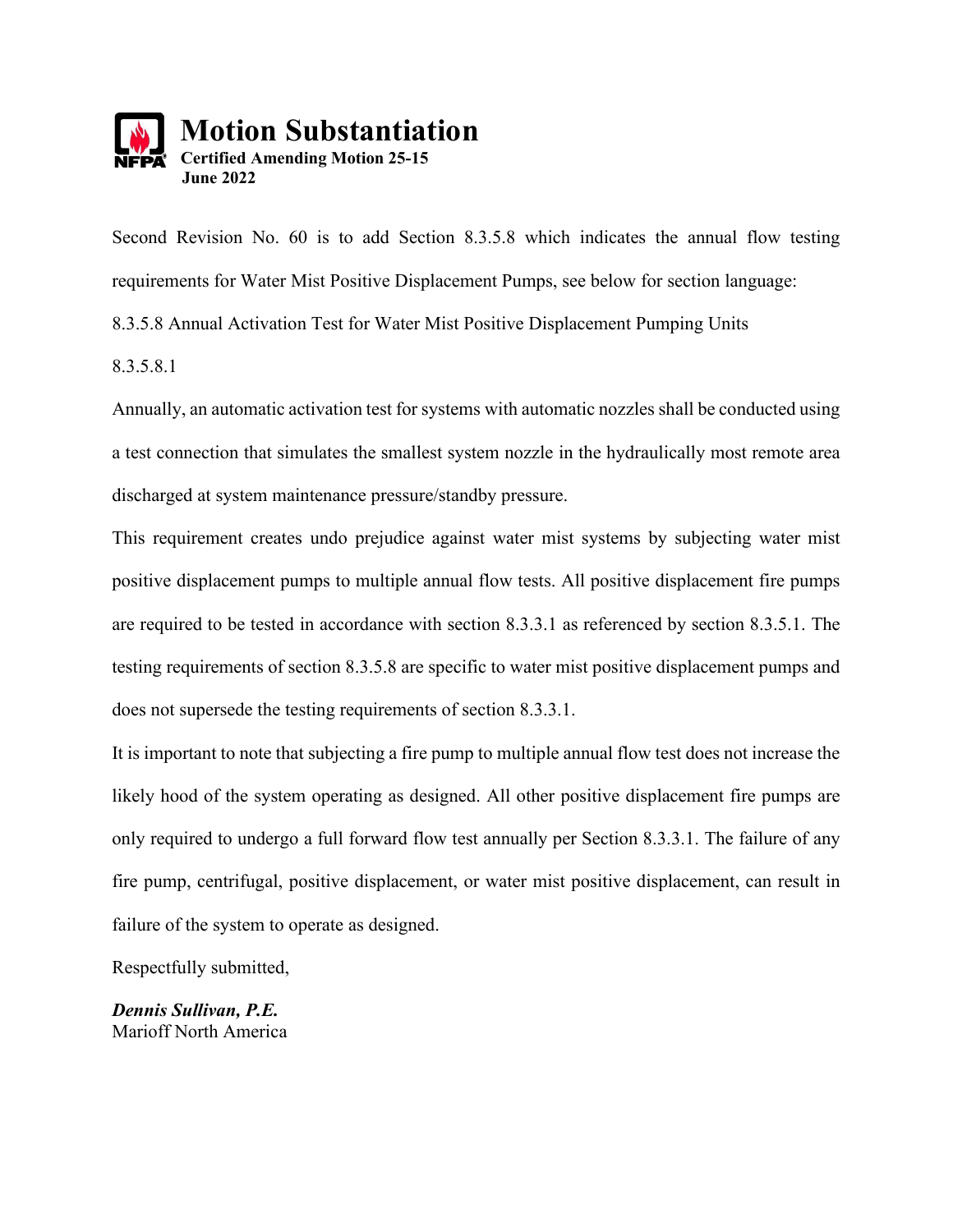

The *Report of the Committee on Inspection, Testing, and Maintenance of Water-Based Systems* is presented as found in the First Draft Report and Second Draft Report for the *A2022 cycle* of *NFPA 25, Standard for the Inspection, Testing, and Maintenance of Water-Based Fire Protection Systems*. The revisions were submitted to letter ballot of the responsible Technical Committees in accordance with the *Regulations Governing the Development of NFPA Standards.* The reports and ballot results can be found on the next edition tab of the Document Information page for *NFPA 25* at [www.nfpa.org/25next.](http://www.nfpa.org/25next)

The CAM seeks to remove new section 8.3.5.8 which is an annual activation test for water mist positive displacement pumping units. Water mist positive displacement pumping units were added to the 2013 edition of NFPA 20, however, ITM requirements had not been added to NFPA 25 until this revision cycle. The new requirements align with the acceptance test criteria established by the NFPA 750 and NFPA 20 technical committees. It Is the position of the committee that this establishes a best practice for ensuring the proper operation of water mist positive displacement units. New section 8.3.5.8 passed ballot with only 1 negative vote.

Respectfully submitted,

## *Brad Cronin on behalf of the Committee on Inspection, Testing, and Maintenance of Water-Based Systems*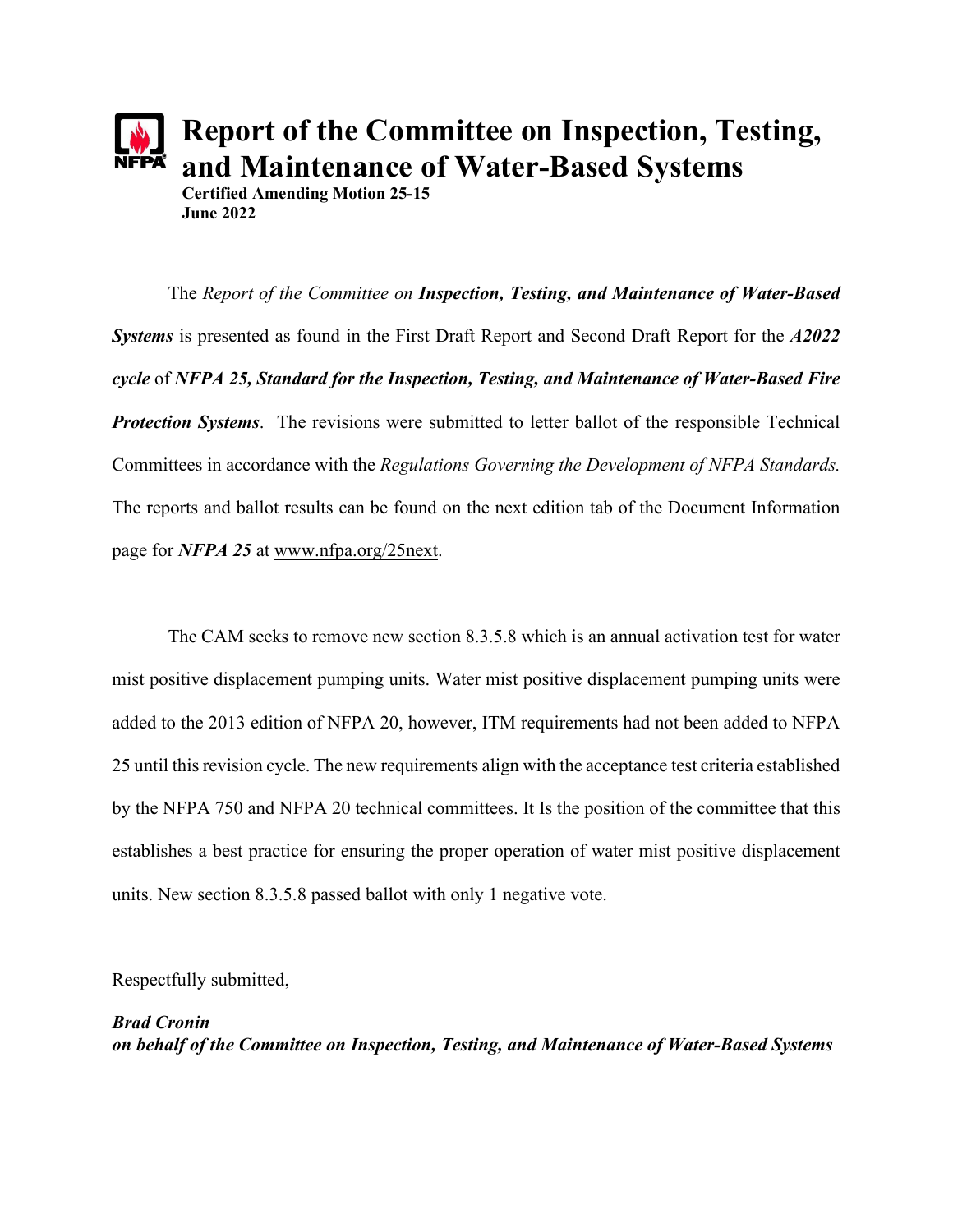

Both the connected water supply and the fire pump need to be tested, but each need to be evaluated independently to verify that no degradation has occurred to either component. The acceptable performance of the pump assembly should continue to be based on the "Net" flow test results.

Respectfully submitted,

*James Peterkin*